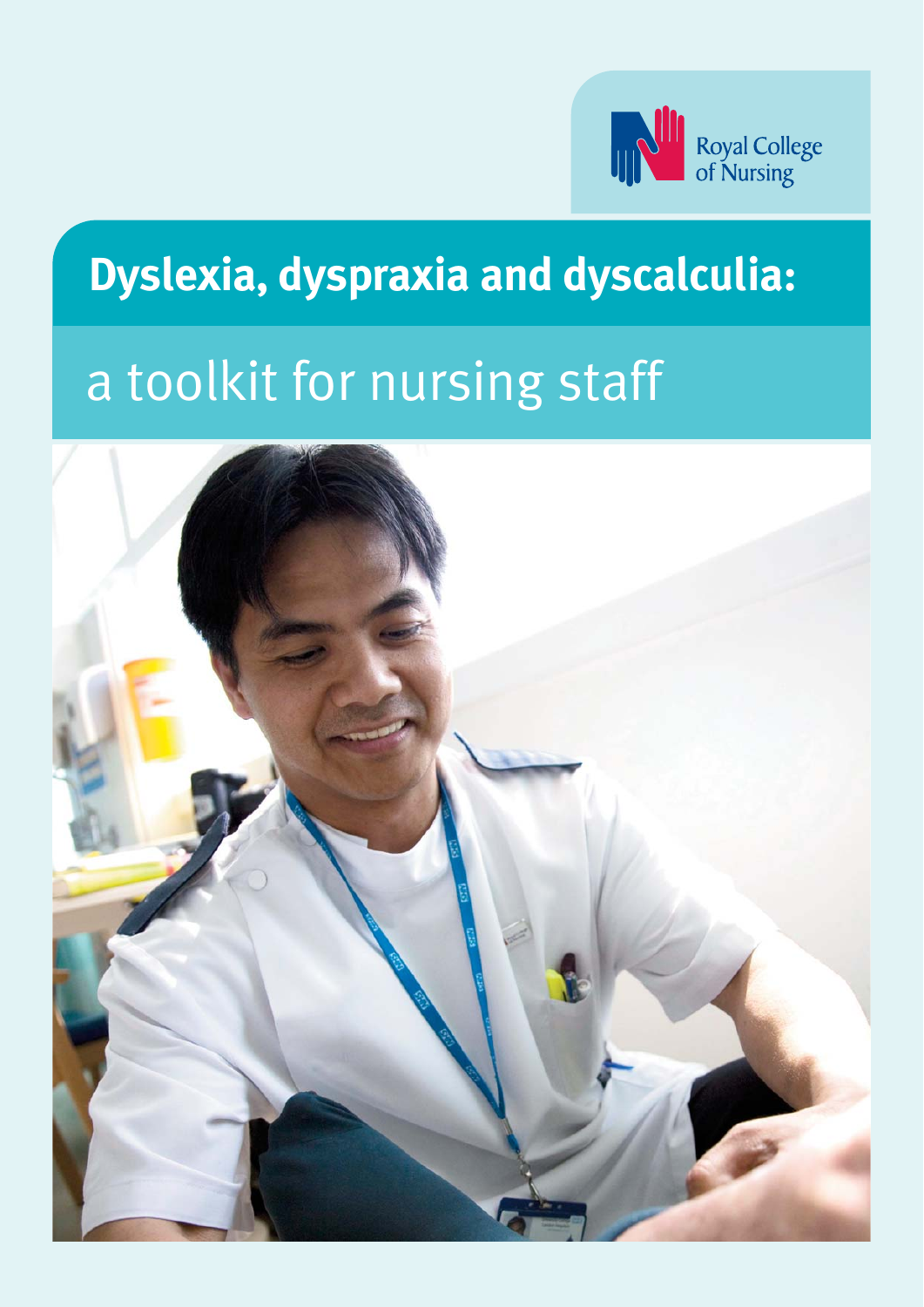

## **Dyslexia, dyspraxia and dyscalculia:**

a toolkit for nursing staff

## **Acknowledgements**

The format of this toolkit is based on that used by the University of Southampton booklet *Supporting students with dyslexia in practice*. Grateful thanks go to the University of Southampton, and in particular to Janet Skinner, for permission to use and develop this format.

Thanks should also go to colleagues from around the UK who acted as a sounding board and in some cases provided specific material.

Finally, invaluable insights into what it is like living (and working) with one of these conditions have been provided by members' personal stories – excerpts of which are threaded throughout this toolkit. Thank you to everyone who generously shared their story – I hope I have done you justice.

### **Author**

### **Michelle Cowen**

Lecturer/Academic Lead for Disability and Dyslexia at the Faculty of Health Sciences, University of Southampton

Consultant in dyslexia, dyspraxia and dyscalculia.

Published by the Royal College of Nursing, 20 Cavendish Square, London, W1G 0RN

© 2010 Royal College of Nursing. All rights reserved. No part of this publication may be reproduced, stored in a retrieval system, or transmitted in any form or by any means electronic, mechanical, photocopying, recording or otherwise, without prior permission of the Publishers or a licence permitting restricted copying issued by the Copyright Licensing Agency, 90 Tottenham Court Road, London W1T 4LP. This publication may not be lent, resold, hired out or otherwise disposed of by ways of trade in any form of binding or cover other than that in which it is published, without the prior consent of the Publishers.

RCN Legal Disclaimer

This publication contains information, advice and guidance to help members of the RCN. It is intended for use within the UK but readers are advised that practices may vary in each country and outside the UK.

The information in this booklet has been compiled from professional sources, but its accuracy is not guaranteed. Whilst every effort has been made to ensure the RCN provides accurate and expert information and guidance, it is impossible to predict all the circumstances in which it may be used. Accordingly, the RCN shall not be liable to any person or entity with respect to any loss or damage caused or alleged to be caused directly or indirectly by what is contained in or left out of this guidance.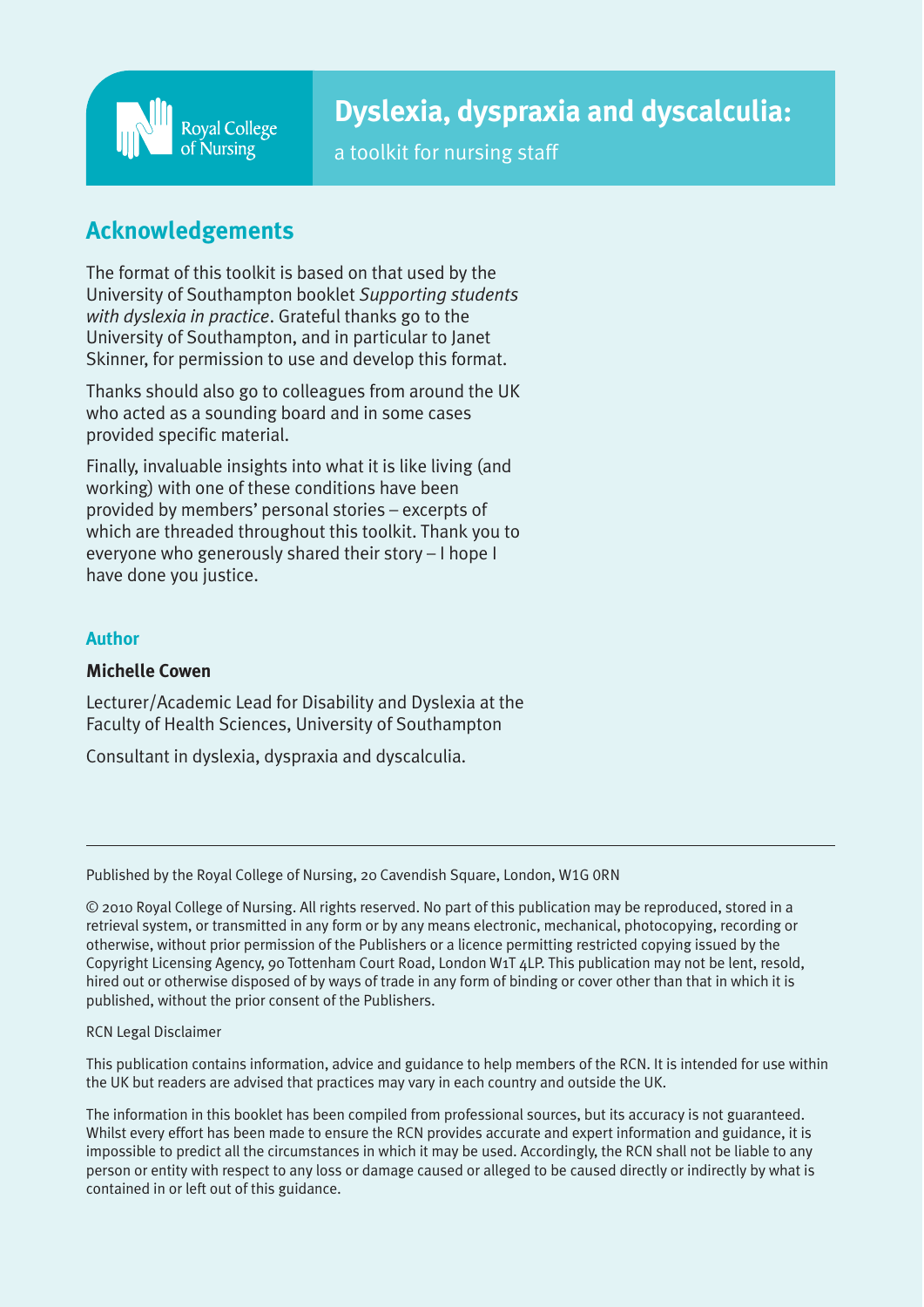## <span id="page-2-0"></span>Dyslexia, dyspraxia and dyscalculia: a toolkit for nursing staff

**Find your way around:** you can navigate through this document by clicking on the links in the contents page or 'Back to contents' and 'Back to start of chapter' at the base of each page.

## **Contents**

| <b>Inside front cover</b><br><b>Acknowledgements</b> |                                                                                                                                                                                    |                                         |
|------------------------------------------------------|------------------------------------------------------------------------------------------------------------------------------------------------------------------------------------|-----------------------------------------|
| <b>Foreword</b><br>$\mathbf{2}$                      |                                                                                                                                                                                    |                                         |
| 1                                                    | <b>Introduction</b>                                                                                                                                                                | 3                                       |
| $\overline{2}$                                       | <b>Disability Legislation</b><br>Reasonable adjustments<br><b>Fitness for Practice</b><br>Responsibilities of an employer<br>Responsibilities of the employee<br><b>Disclosure</b> | 4<br>4<br>5<br>6<br>7<br>$\overline{7}$ |
| $\overline{\mathbf{3}}$                              | What is a specific learning difference<br>and how do these impact on the<br>individual in the workplace?<br>Introduction to specific learning                                      | 8                                       |
|                                                      | differences<br>Coping strategies                                                                                                                                                   | 8<br>8                                  |
|                                                      | Positive aspects of specific learning<br>differences<br>The emotional impact of a SpLD<br>Challenges in clinical practice                                                          | 9<br>9<br>10                            |
| 4                                                    | <b>Introduction to dyslexia</b><br>What is dyslexia?<br>Characteristics of adults with dyslexia<br>Positive attributes                                                             | 11<br>11<br>11<br>13                    |
| 5                                                    | Introduction to dyspraxia<br>What is dyspraxia?<br>Characteristics of adults with dyspraxia<br>Positive attributes                                                                 | 14<br>14<br>14<br>15                    |
| 6                                                    | Introduction to dyscalculia<br>What is dyscalculia?<br>Characteristics of adults with<br>dyscalculia<br>Positive attributes                                                        | 16<br>16<br>17<br>18                    |

| $\overline{7}$    | <b>Overcoming difficulties: self help</b>    |    |
|-------------------|----------------------------------------------|----|
|                   | strategies and tips to support<br>colleagues |    |
|                   | Difficulties with documentation              | 19 |
|                   |                                              | 19 |
|                   | Reading documentation                        | 20 |
|                   | <b>Writing notes</b>                         | 22 |
|                   | Spelling                                     | 24 |
|                   | Difficulties organising workload             | 25 |
|                   | Remembering things                           | 26 |
|                   | Coping with distractions<br>÷                | 28 |
|                   | Managing time                                | 28 |
|                   | Problems with psycho-motor skills            | 29 |
|                   | Demonstrating manual dexterity               | 29 |
|                   | Sequencing of tasks                          | 30 |
|                   | Difficulties with drug administration        | 30 |
|                   | Reading drug charts                          | 31 |
|                   | Calculating drug doses                       | 32 |
|                   | Liaising with colleagues                     | 34 |
|                   | Discussing clinical issues                   | 34 |
|                   | Reading aloud<br>-                           | 35 |
|                   | Writing in front of others                   | 35 |
| 8                 | Using equipment to help you                  | 36 |
|                   | <b>Funding for equipment</b>                 | 36 |
|                   | Hardware available                           | 37 |
|                   | Software available                           | 37 |
|                   | Other equipment                              | 37 |
| 9                 | Sources of help and further advice           | 38 |
| 10 Useful reading |                                              | 41 |
|                   | 11 References                                | 45 |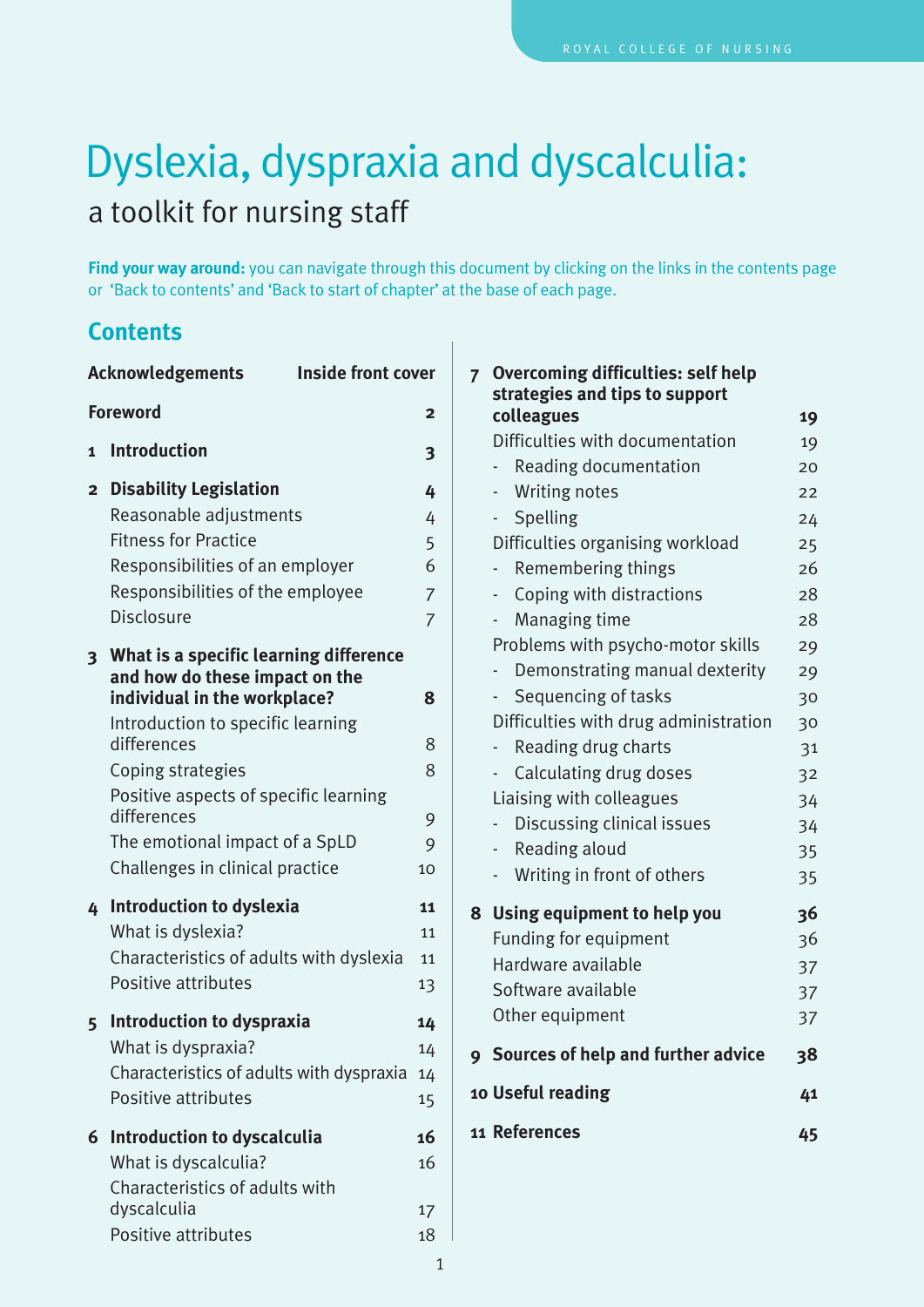## <span id="page-3-0"></span>Foreword

This toolkit has been created to provide a practical guide to dyslexia, dyspraxia and dyscalculia. It aims to orientate the user on the nature of these conditions and their potential impact on an individual. It also sets out to raise awareness of our legal and professional responsibilities in respect of these conditions.

However, the main focus of the toolkit is to suggest **practical strategies** and **tips** that might help. Rather than trying to separate the conditions, which often overlap, areas of clinical practice which might be particularly challenging for individuals with these conditions have been identified. Linked to each area of potential difficulty are two sets of tips; the first are **self help strategies** that individuals can try themselves, the second is a complementary list of **strategies to help colleagues** which will hopefully be invaluable to those working as mentors, preceptors or indeed anyone who cares about those they work with, and who wants to help them reach their potential. Both lists of suggested strategies are derived from an in depth understanding of the underpinning issues surrounding dyslexia, dyspraxia and dyscalculia, and experience of seeing what has worked with others over the years.

The toolkit has been designed to be used by anyone working as a health care assistant, associate practitioner, student or registered nurse and acknowledges the diverse settings in which nursing staff work. The focus is mainly on difficulties that might exist in the workplace as there are already good resources available related to academic study. Furthermore, education providers are likely to offer specialised study support for those with a diagnosed learning difference who register with them.

All of the strategies included in the toolkit can be used in a variety of settings including in a hospital, primary care, or anywhere else that the role takes nursing staff. Undoubtedly, some of the suggested strategies will be easier to implement in certain areas and it is likely that some may need to be modified or adapted in certain clinical settings – but the toolkit does provide a starting point.

Divided into sections to enable the reader to dip in and out as required, the underpinning theory and background information has been kept to a minimum to keep the toolkit to a manageable size and enable it to be carried around in practice. More detailed and extensive information is provided in the RCN publication *Dyslexia, dyspraxia and dyscalculia: a guide for managers and practitioners*. Both documents identify sources of support and additional reading.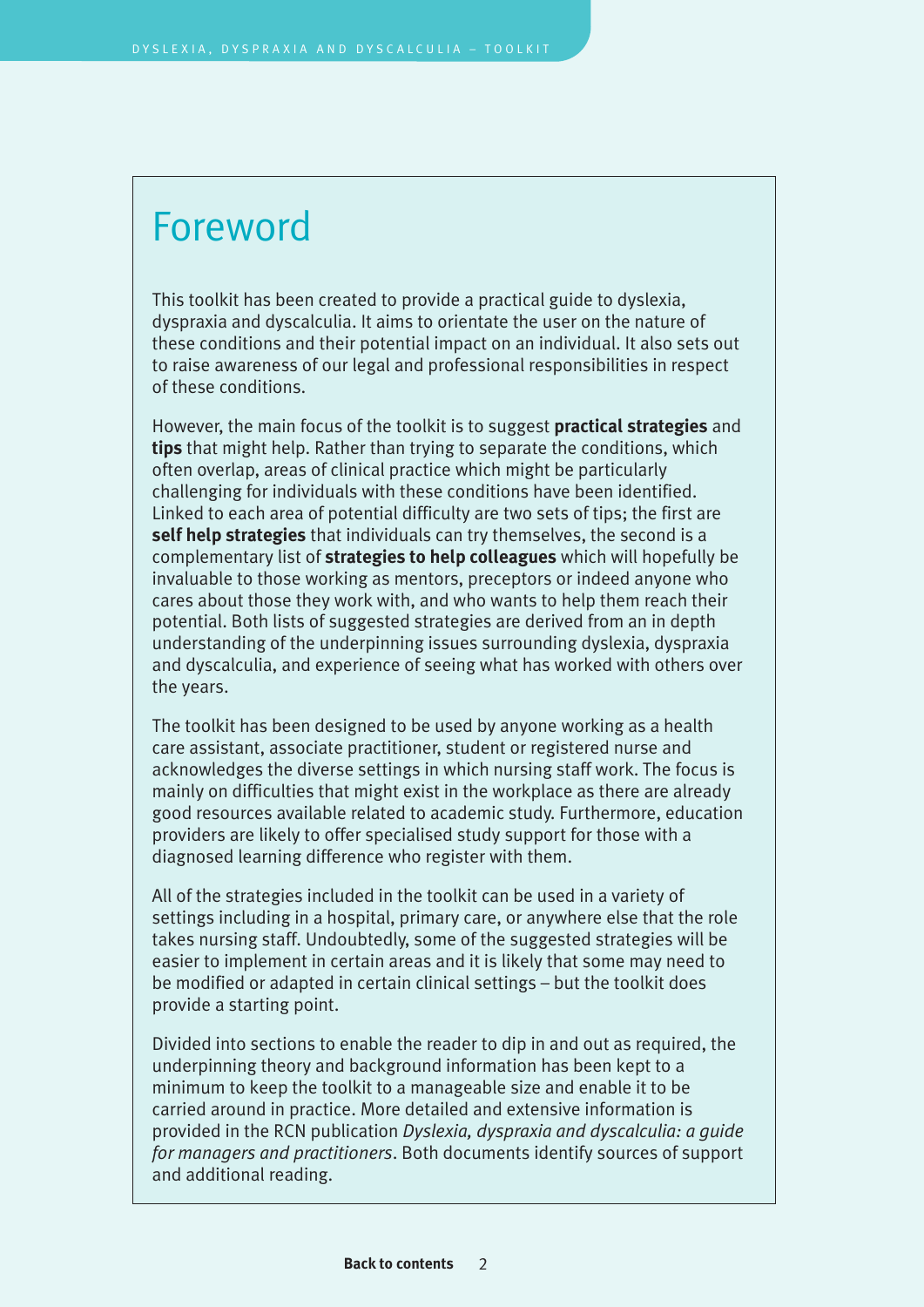## **Introduction**

<span id="page-4-0"></span>1

For many years the Royal College of Nursing has recognised the impact of dyslexia, dyspraxia and dyscalculia on its members, and has sought ways of supporting individuals with these conditions to help them to reach their potential in whatever role or setting they work.

In 2006 the RCN Practice Education Forum commissioned a review of the literature on dyslexia in relation to practice (Dale and Aiken, 2007) which highlighted a wealth of issues and helped raise awareness, certainly in relation to dyslexia – the most common of the three conditions. While the literature review recognised the challenges, it was not able to offer any real solutions and there continued to be a need for a practical guide for managers, employers and the nurses themselves to identify strategies which can help. This toolkit aims to do just that.

The toolkit begins with an overview of the Disability Discrimination Act (1995 and 2005) and its implications. This is followed by a broad overview of specific learning differences – the umbrella term used to refer to dyslexia, dyspraxia and dyscalculia – and their overall effect on the individual. A more detailed introduction to each of the individual conditions follows, before the main focus of the toolkit – strategies to help. The toolkit concludes with an overview of equipment which might be of help to the individual.

It is important to acknowledge that the number of RCN members affected by these three conditions is substantial. Rough estimates suggest that 1 in 10 of the general population are affected and there is evidence to suggest than in certain caring professions this is much higher (Taylor, 2003; Hartley, 2006). One university found that 14 per cent of its student nurses had

been formally diagnosed as having either dyslexia or dyspraxia, although the numbers may be even higher when you add in those not formally diagnosed.

Finally, recent legislation which has included the Disability Discrimination Act (Her Majesty's Stationery Office (HMSO) 1995/2005), Special Educational Needs and Disability Act (SENDA) (HMSO, 2001) and the Equality Act (HMSO, 2009) mean that we can no longer ignore these issues. The RCN through its Disability Equality Scheme – ability counts (2007); and through specific recognition of the impact of dyslexia, dyspraxia and dyscalculia, are leading the way and clearly demonstrating their strong commitment to disability equality.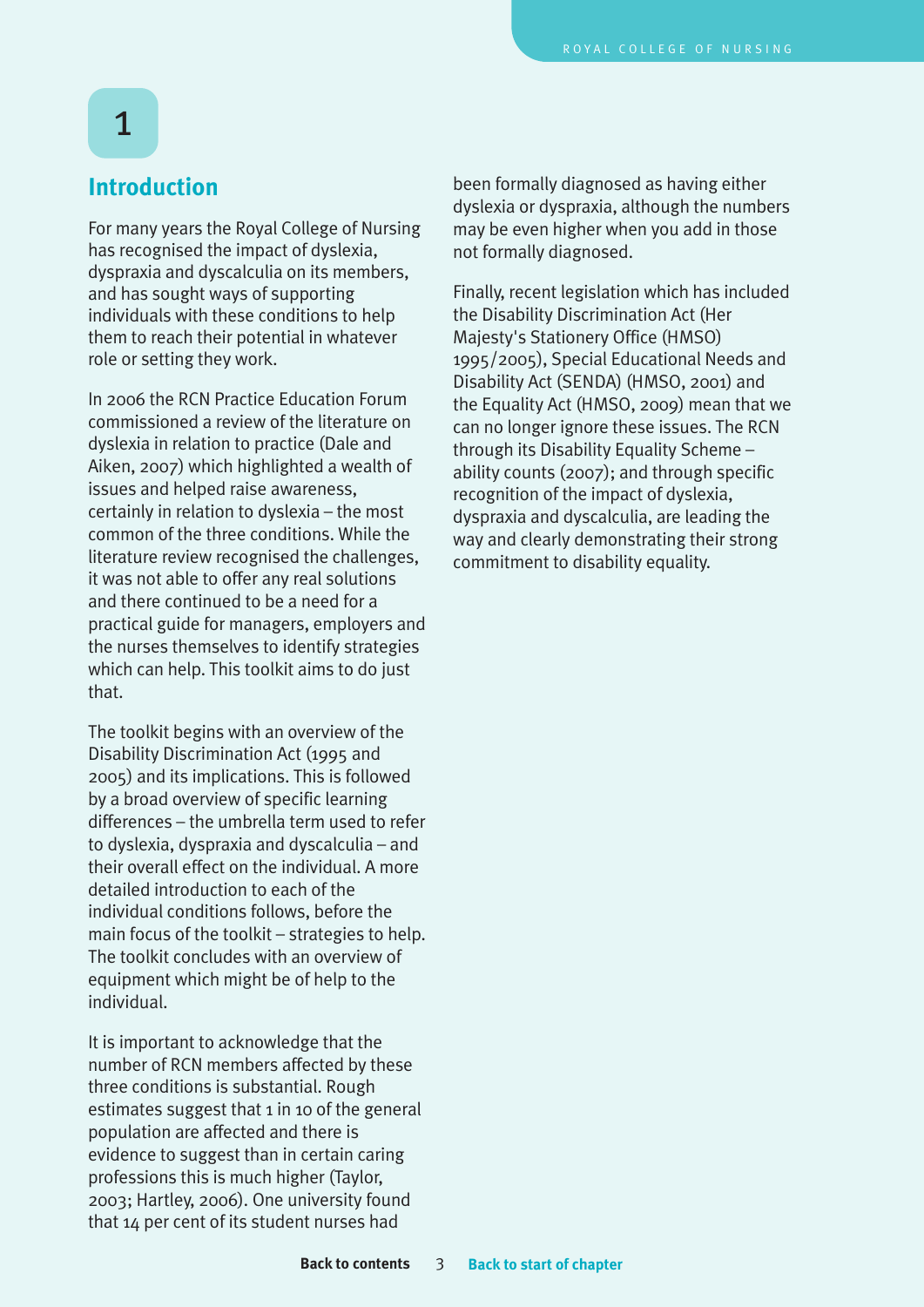## <span id="page-5-0"></span>**Disability** Legislation

## **Aims of this section**

- To provide you with an overview of recent legislation which relates to disability and inclusion.
- $\bullet$  To explore the implications of this legislation in relation to the need for reasonable adjustments whilst maintaining professional standards.
- To identify the responsibilities of an employer and employee.

Over the past two decades a range of legislation has been passed addressing the needs of individuals with a recognised disability, which the 1995 Disability Discrimination Act (HMSO, 1995) defined as:

"any condition which has a significant, adverse and long term effect on the person's ability to carry out everyday tasks."

Under the terms of the Act specific learning differences (SpLDs) such as dyslexia, dyspraxia and dyscalculia were all classified as a 'disability' and it therefore became unlawful to discriminate against anyone with one of these conditions on the basis of that disability. This covered a range of areas including employment, education and access to goods and services.

In 2005 the Act was updated and required organisations to have a 'positive duty' to "promote equality of opportunity and positive attitudes; eliminate unlawful discrimination and encourage disabled people's participation." (HMSO, 2005).

Finally, the most recent piece of legislation is the Equality Act (HMSO, 2009) which became law in April 2010 and brings together all of the previous equality and diversity related legislation. This is classed as a 'Consolidatory Act'which will come into effect from October 2010 and will replace the previous legislation including the Disability Discrimination Act which will be repealed  $^{1}$ .

In view of the legislation which exists it is imperative that everyone working with staff who have dyslexia, dyspraxia or dyscalculia, whether as an employer, manager, colleague or mentor/preceptor are fully aware of their legal responsibilities.

## **Reasonable adjustments**

Under the terms of disability legislation individuals are entitled to receive "reasonable adjustments" to help them overcome their difficulties.

The key word here is 'reasonable' and deciding what constitutes a reasonable level of adjustment. There is no legal definition of reasonable in this context, and it is up to the individual to agree whether they consider something to be reasonable or not. Perhaps it is important to point out that individuals must therefore be prepared to potentially defend any decisions that they make if challenged, and it is essential that a decision to judge a requested adjustment as 'unreasonable' is only taken after very careful thought, and if necessary professional advice. There are well documented cases of individuals receiving significant amounts of compensation where adjustments have been either refused or subsequently ignored.

Whilst all requests must be considered, the law does not expect us to make

<sup>1</sup> Except in Northern Ireland where the Disability Discrimination Act remains on statute.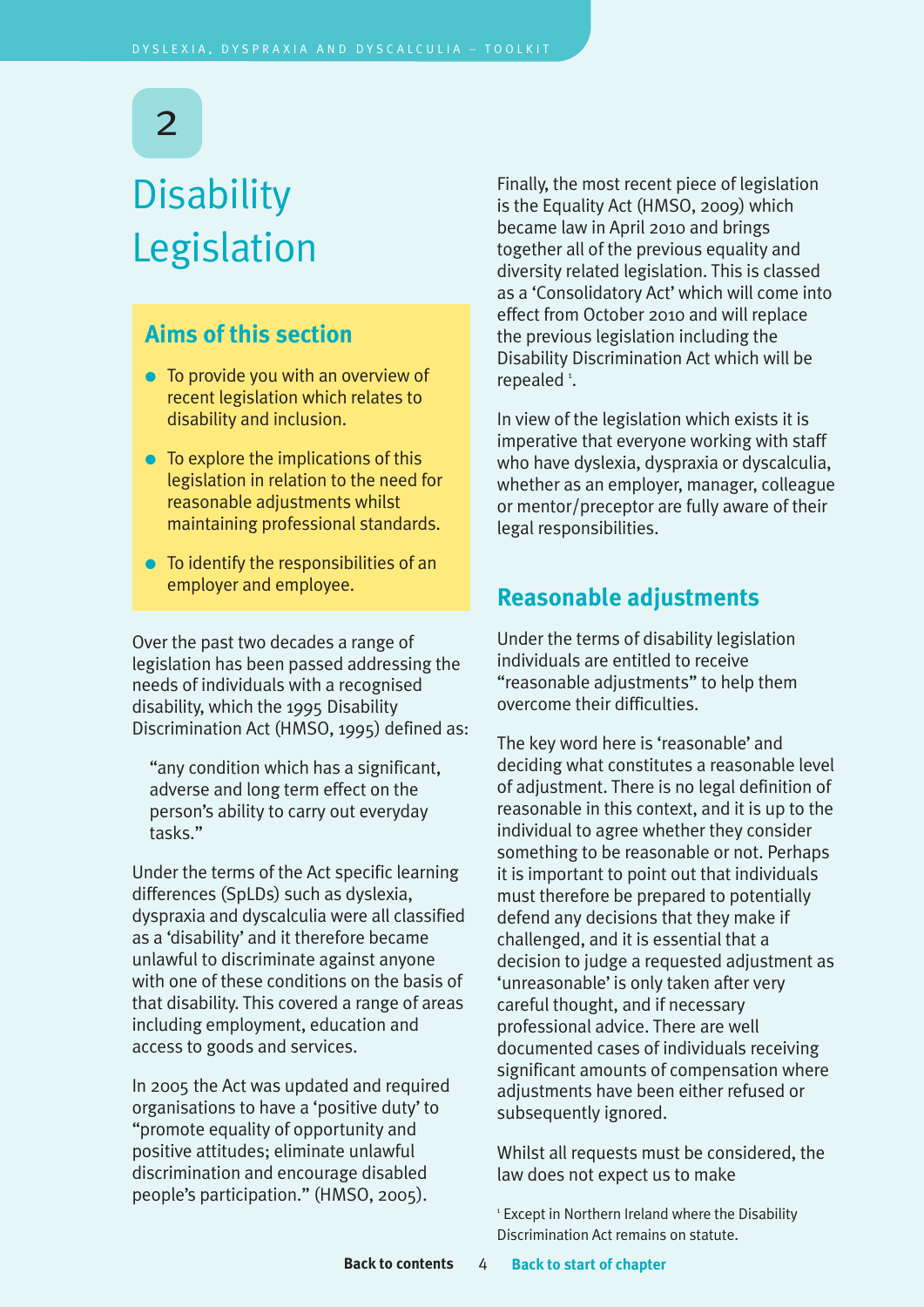<span id="page-6-0"></span>unreasonable levels of adjustment and this needs to be considered when assessing 'fitness to practice' (see next section). Later sections of this toolkit suggest 'reasonable' strategies that could be used to support a colleague, but even these can become 'unreasonable' if required to excess. For example, a nurse with dyslexia may need to be shown how to do something several times before it 'clicks' and this is fine – however, if you have shown them 10 times in a morning and they still cannot remember, it is becoming a problem. Intensive support is not sustainable and might be considered as unreasonable, unless it is for a very specific task on a short term basis.

Requests for adjustments may come from a variety of sources. In the case of dyslexia and dyspraxia the individual will have a specialist report from an educational psychologist or other approved person, which details the areas of 'need' and the adjustments required. However these reports very rarely make recommendations related to the workplace as the person compiling the report is unlikely to have the relevant experience to do so. Furthermore, the assessment has often taken place when the individual was at university and the main focus may relate more to the academic aspects of the course than the clinical role. Recommendations may also come from an occupational health department or from other suitably qualified professionals, including doctors and occupational therapists.

For dyscalculia the situation is even more complex as at present there is no officially recognised screening tool that is appropriate for adults, although one is under development (see section 6 on dyscalculia for more details). It is therefore unlikely that specific recommendations will have been made.

Finally, a request for a specific adjustment may come directly from the individual

concerned as they will have the greatest insight into their particular areas of need. These requests should be considered in the same way as recommendations from more formal sources. The key factor in determining eligibility for an adjustment is the formally diagnosed presence of a disability, not the source of the request.

## **Fitness for practice**

Whilst disability legislation requires us to not discriminate against an individual with a disability, it does recognise that certain professions need to set and maintain professional or competence standards.

Section 54 (6) of the Equality Act (HMSO, 2009 p 36) defines a competence standard as "an academic, medical or other standard applied for the purpose of determining whether or not a person has a particular level of competence or ability".

Student nurses who have declared a disability will still be expected to demonstrate that they are 'fit for practice'. This means that they must meet all of the learning competencies and skills that all other students are required to do. However, the fundamental difference is that 'reasonable adjustments' should be in place before competence is assessed.

It is also important to remember that application of competence standards is not a defence against direct discrimination. Stereotypical assumptions should not be made, particularly in the case of 'what if' type situations. For example, that a nurse 'might not' be able to perform in certain emergency situations, unless there is clear evidence to support this.

The Nursing and Midwifery Council (NMC) in their *Standards of proficiency for preregistration nursing education* (2004) state that the required level to enter the register is the ability to: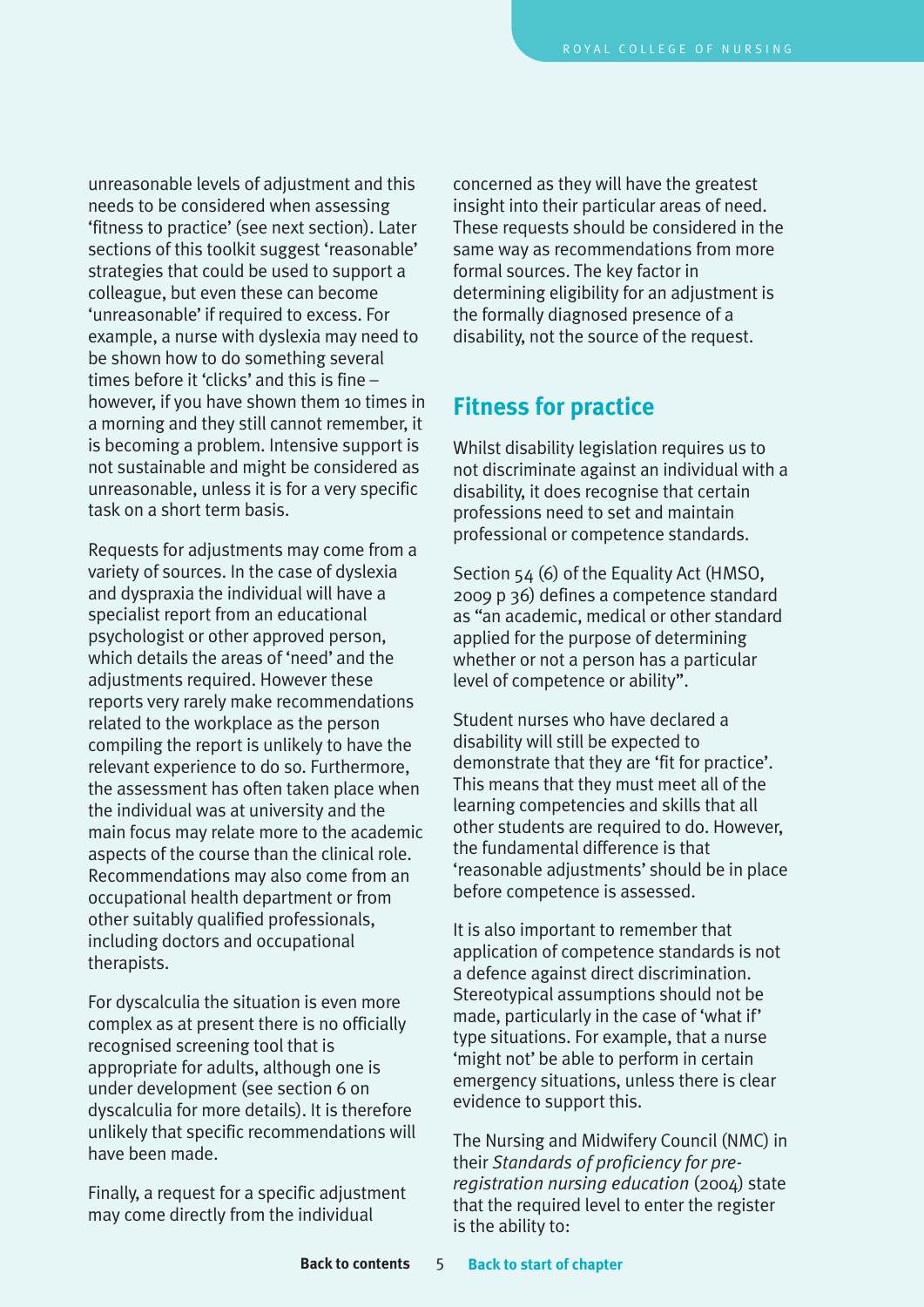<span id="page-7-0"></span>"...manage oneself, one's practice, and that of others, in accordance with The NMC code of professional conduct: standards for conduct, performance and ethics, recognising one's own abilities and limitations."

NMC (2004b, p5)

This clearly puts a professional onus on the individual to acknowledge any areas where they would not feel competent to practice and to take a personal responsibility to not put themselves in these situations.

## **Responsibilities of an employer**

Having seen that disability legislation requires organisations to promote equality of opportunity and demonstrate positive attitudes towards disability, it is the responsibility of everyone within that organisation to help this to happen. However, those in a management, supervisory or mentorship/preceptorship role will need to ensure that colleagues and students for whom they are responsible, are allowed any reasonable adjustments which have been agreed.

Employers also have a responsibility to help staff where areas of difficulty are identified. The NMC expects staff to have regular performance appraisals (at least annually) during which aspects of poor performance are dealt with. In its publication *Reporting lack of competence; a guide for employers and managers* (NMC, 2004a) the NMC states it would not normally become involved in a case under fitness to practice unless the employer had already taken "considerable measures" to tackle the situation in the workplace first. Employers are therefore expected to identify training needs, set clear objectives and provide the employee with sufficient opportunity to improve the areas of weakness.

Some individuals with dyslexia, dyspraxia or dyscalculia will find certain clinical environments more challenging than others. For example ITU or an emergency department (ED), with their high level of noise and distractions, may not suit some individuals whilst others may find lone working in a community setting difficult. Where possible, members of staff who have found their working environment exacerbates their difficulties should be helped to find employment in a more suitable environment.

Finally, although there is often concern expressed regarding safety issues it should be noted that nurses with dyslexia, dyspraxia and dyscalculia are usually very aware of their strengths and potential challenges. As a result they are extremely careful about checking things they are less confident about in order to avoid making mistakes, particularly those that involve patient safety (Morris and Turnbull, 2006). This is highlighted in this personal story – it

#### **Personal stories:** A&E staff nurse

I was initially diagnosed as having dyslexia in 1992 when I was halfway through my nurse training. At this time it was seen as a barrier to nursing and I was asked to leave, because it would be "dangerous to have a nurse with dyslexia".

After successfully exploring other careers, I realised that I was more than capable of training to become a nurse, and in some ways would be less dangerous than someone without dyslexia, as I would be aware of my problems and double check calculations and spellings of drugs to ensure accuracy.

In 2008 I qualified with a 2.1 honours degree in adult nursing and now work in a busy A&E department, and love it !!!!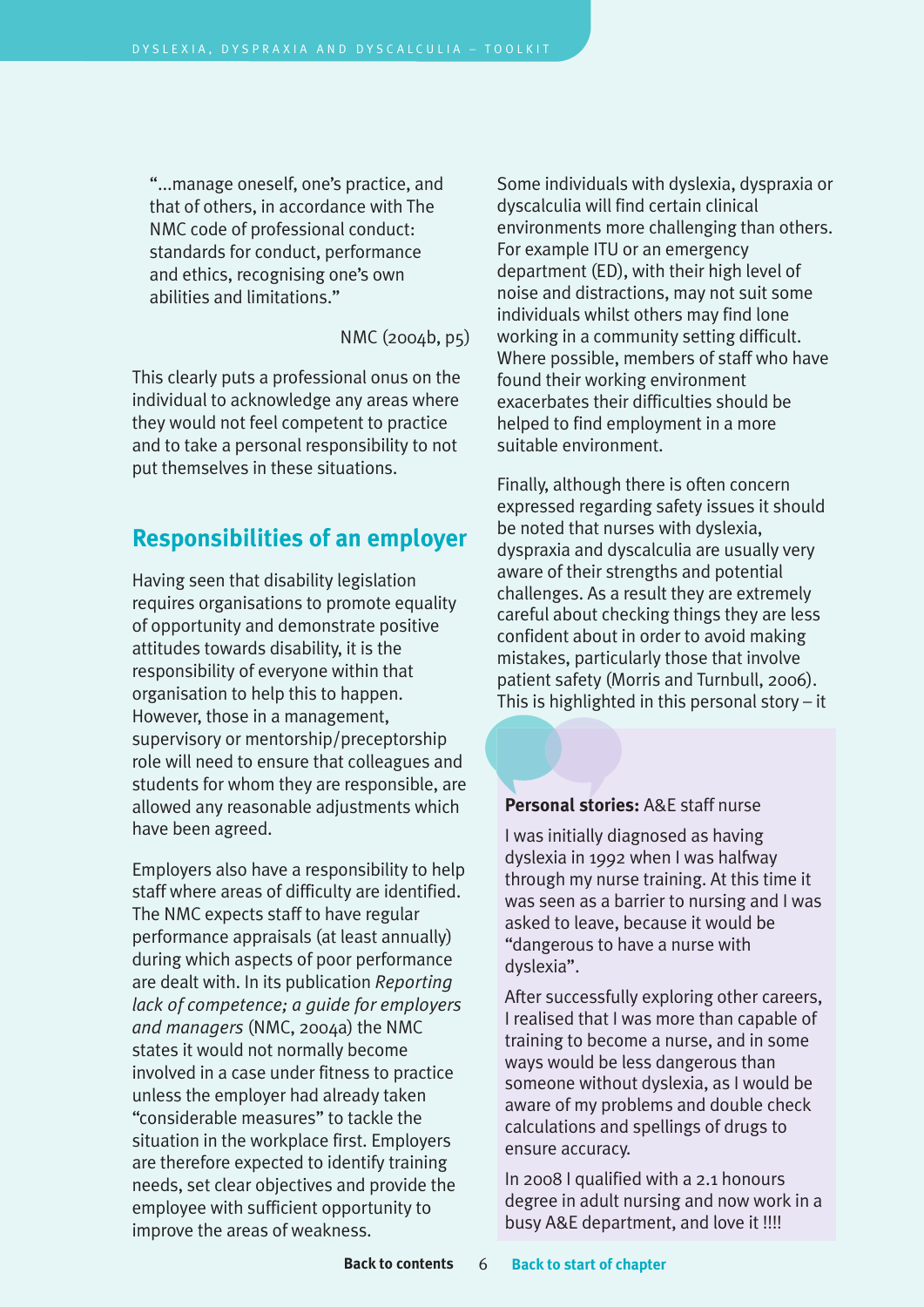<span id="page-8-0"></span>should be noted that when the nurse in question originally commenced training in 1992, the Disability Discrimination Act had not been introduced. The nurse later recommenced her training and as the story shows has proved that it is possible.

For further guidance on the responsibilities of an employer in relation to the DDA please see Section 6.1 in the guide for managers and practitioners.

## **Responsibilities of the employee**

The NMC, through its code of conduct (NMC, 2008), clearly expects practitioners to work within the limits of their abilities, thus putting the responsibility to acknowledge any limitations and act in a responsible and professional manner to address these on the individual.

Failure to do so could result in a potential allegation that the nurse is unfit to practice through a 'lack of competence'. This new category was introduced through the Nursing and Midwifery Order of 2001 and came into effect in August 2004. It was designed to deal with "intractable cases of lack of competence after all other avenues have been exhausted", and defines lack of competence as:

"…a lack of knowledge, skill or judgment of such a nature that the registrant is unfit to practice safely and effectively in any field in which the registrant claims to be qualified, or seeks to practise."

NMC (2004a)

This therefore assumes that an employee will only seek employment in areas in which they feel able to practice safely. For the vast majority of nurses this will not cause any particular problems, but there may be

occasions where an individual has identified specific areas of difficulty that may be made more challenging by the environment. This might be as a result of background noise, frequent distractions or lone working. Whilst it is hoped that the employee will be able to develop strategies to overcome the difficulties (see later sections of this toolkit) there may be cases when the individual may need to consider moving to a more suitable environment or role.

## **Disclosure**

The choice of whether or not to disclose a specific learning difference is a personal one and is something that needs to be considered carefully. Employers need to promote a culture of inclusivity, where individuals feel able to discuss their specific needs without fear of discrimination or negative attitudes.

At the same time the individual needs to be aware that unless they disclose their disability, and in certain cases provide evidence, that they will not be able to receive the 'reasonable adjustments' that they require and are putting themselves at a disadvantage.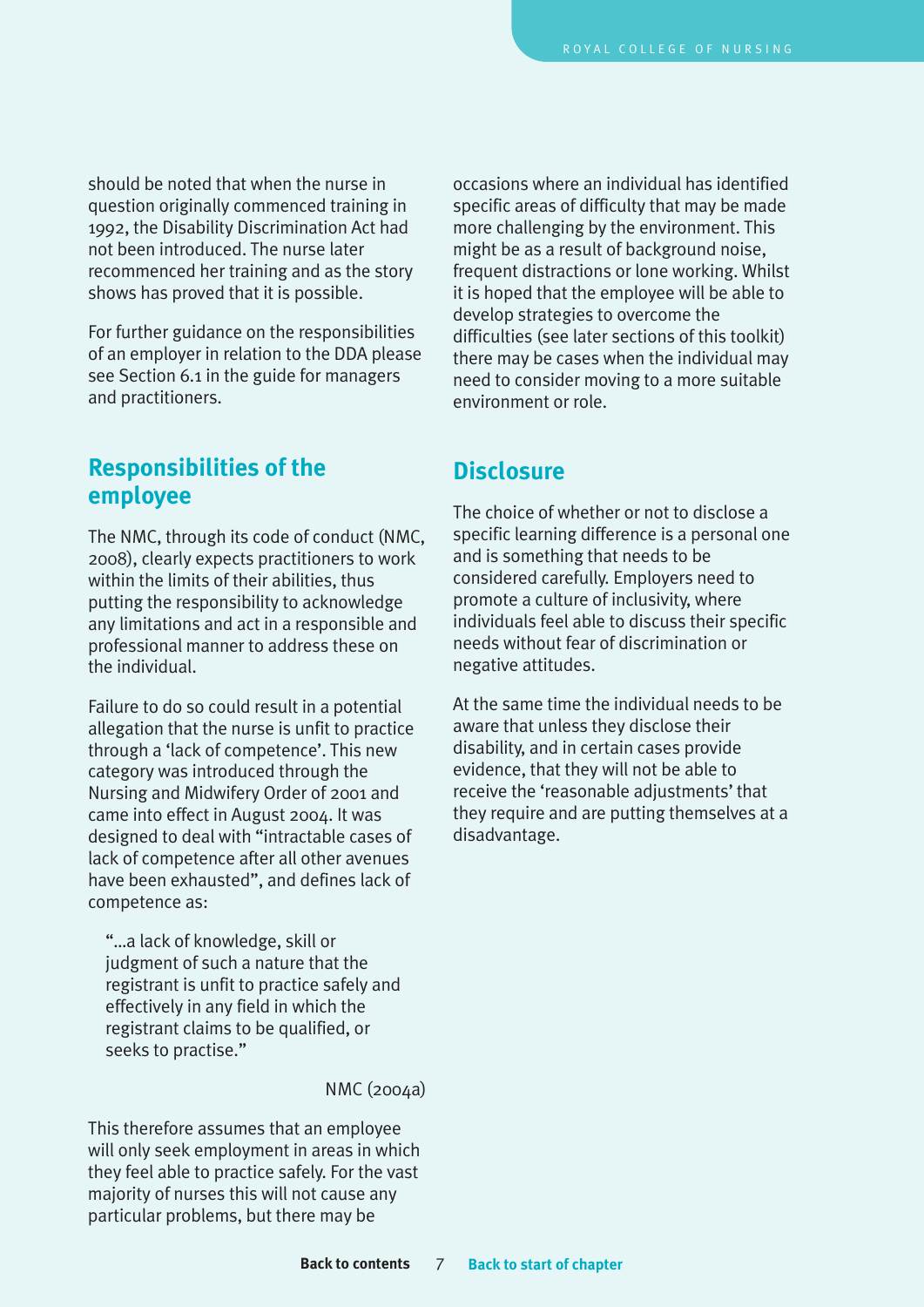<span id="page-9-0"></span>What is a specific learning difference and how do these impact on the individual in the workplace?

## **Aims of this section**

- $\bullet$  To identify what is meant by a specific learning difference (SpLD).
- To explore the impact of a SpLD on the individual in the workplace.

## **Introduction to specific learning differences**

Specific learning difference (SpLD) is an umbrella term used to describe a range of conditions including dyslexia, dyspraxia and dyscalculia. While these conditions all have distinct areas of difficulty associated with them (which will be explored in Sections 4, 5, and 6 of this toolkit) their neuro-cognitive profiles often overlap. This sometimes results in an educational psychologist choosing not to attach a specific 'label' such as dyslexia or dyspraxia in their report, but will instead 'diagnose' the individual as having a specific learning difference. Of the three dyslexia is arguably the most common, and also the one on which the most research has been conducted and literature published. Consequently throughout this toolkit there will be

instances where dyslexia is referred to in isolation – that is not to suggest that the other two conditions are not equally significant to the individuals concerned but merely reflects the literature base which currently exists.

In terms of identifying which condition affects an individual, it could be argued that the label itself is less important than the need to recognise the specific areas of difficulty that they are faced with. Therefore, whether the individual is diagnosed with 'dyslexia', 'dyspraxia', 'dyscalculia' or a 'specific learning difference' is immaterial. All of these are classed as a disability under disability legislation and individuals with any of these conditions will require understanding and support to help them to reach their potential.

The situation is further complicated by the fact that each of the 'conditions'represents a spectrum of difficulties. For each of the potential difficulties listed as commonly attributed to dyslexia, dyspraxia or dyscalculia, the individual will be somewhere on a continuum ranging from no difficulty at all in that area through to severe difficulties. This makes all three conditions incredibly diverse.

Perhaps because the conditions are so diverse, and therefore potentially difficult to quantify, there are those who choose not to believe that they exist. Instead they prefer to view them as a middle class euphemism for slow learning or under achievement – a factor which does nothing to help those struggling to overcome very real difficulties associated with their learning difference. While it will no doubt take some time to reeducate these cynics, there is now a significant body of scientific research from across the world that proves the conditions do exist and which help us to identify ways of supporting the individuals affected by them.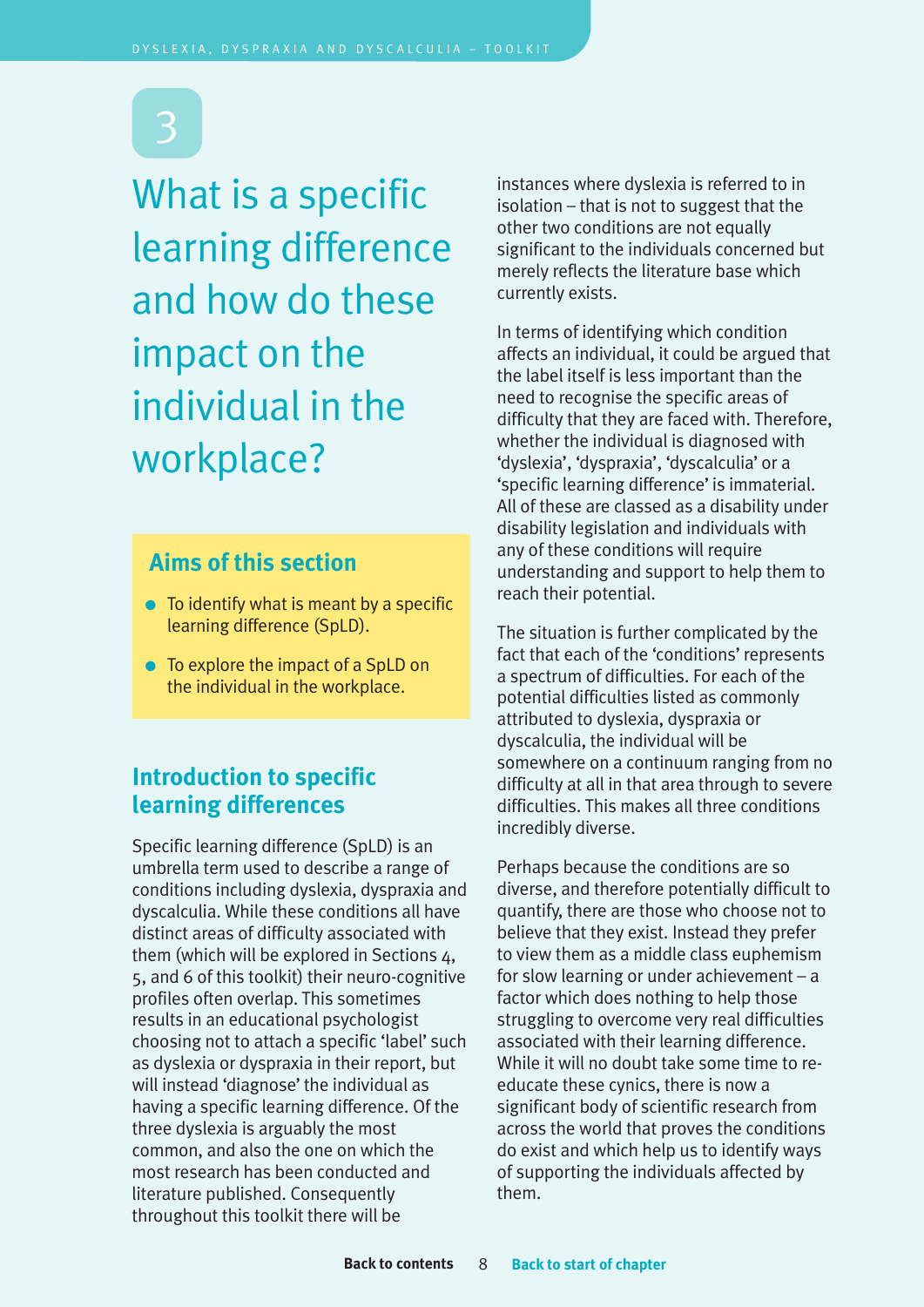## <span id="page-10-0"></span>**Coping strategies**

These individual variations are further compounded in adults by the development of very successful and innovative personal coping strategies that have been highlighted in several research studies on dyslexia (Lefly and Pennington, 1991; Miles 1993). These may be techniques that the individual has developed, such as those identified in Section 7 or sometimes by just avoiding areas that are particularly challenging. Avoidance may on occasions be an appropriate strategy, for example choosing to avoid difficult spellings such as 'diarrhoea' by substituting 'loose stools' may work, at least in the short term. However it is important for the individual to acknowledge areas that are being avoided and endeavour to find other ways of conquering the difficulty. This is particularly so in the case of a student nurse who may need to be able to do it once they qualify, and mentors must ensure that students are being assessed on all required competencies.

## **Positive aspects of specific learning differences**

While a lot of attention is paid to the areas that a person with dyslexia, dyspraxia or dyscalculia might find difficult, it is important to recognise the strengths that they also posses. Nursing often attracts individuals with these conditions because of their caring and compassionate nature. We also know that they are likely to be creative and good at problem solving. Finally and perhaps because of the daily challenges they face, there is a lot of evidence which highlights how hard working and determined to succeed they are.

## **The emotional impact of a SpLD**

For many adults with a specific learning difference one of the greatest challenges is coping with a late diagnosis, which has often been triggered by academic failure during their training or further studies. Despite advances in the recognition and detection of SpLDs in children there are still a significant number of people who are not picked up until much later in life. This was highlighted in relation to dyslexia by the National Working Party on Dyslexia in Higher Education study (Singleton, 1999). This included data from 195 institutions and exposed the "true" extent of the problem when it discovered that 43 per cent of the total university dyslexic population were only identified as being dyslexic after their admission to university. A similar pattern is likely to exist for dyspraxia and dyscalculia.

While diagnosis often brings relief, as it explains why things might have been difficult, there is often also anger and frustration that the condition was not recognised and help provided much sooner (Cowen, 2005).

Furthermore, the fact that these conditions are classed as disabilities brings its own challenges and requires a lot of sensitivity. The following quote comes from a practice nurse who highlights a feeling shared by a lot of people with dyslexia.

#### **Personal stories**

"I do not believe that dyslexia is a classic 'disability' because it is a difference in the brain make up and that difference makes me the way I am... I think that my brain is okay and it is what makes me a good nurse."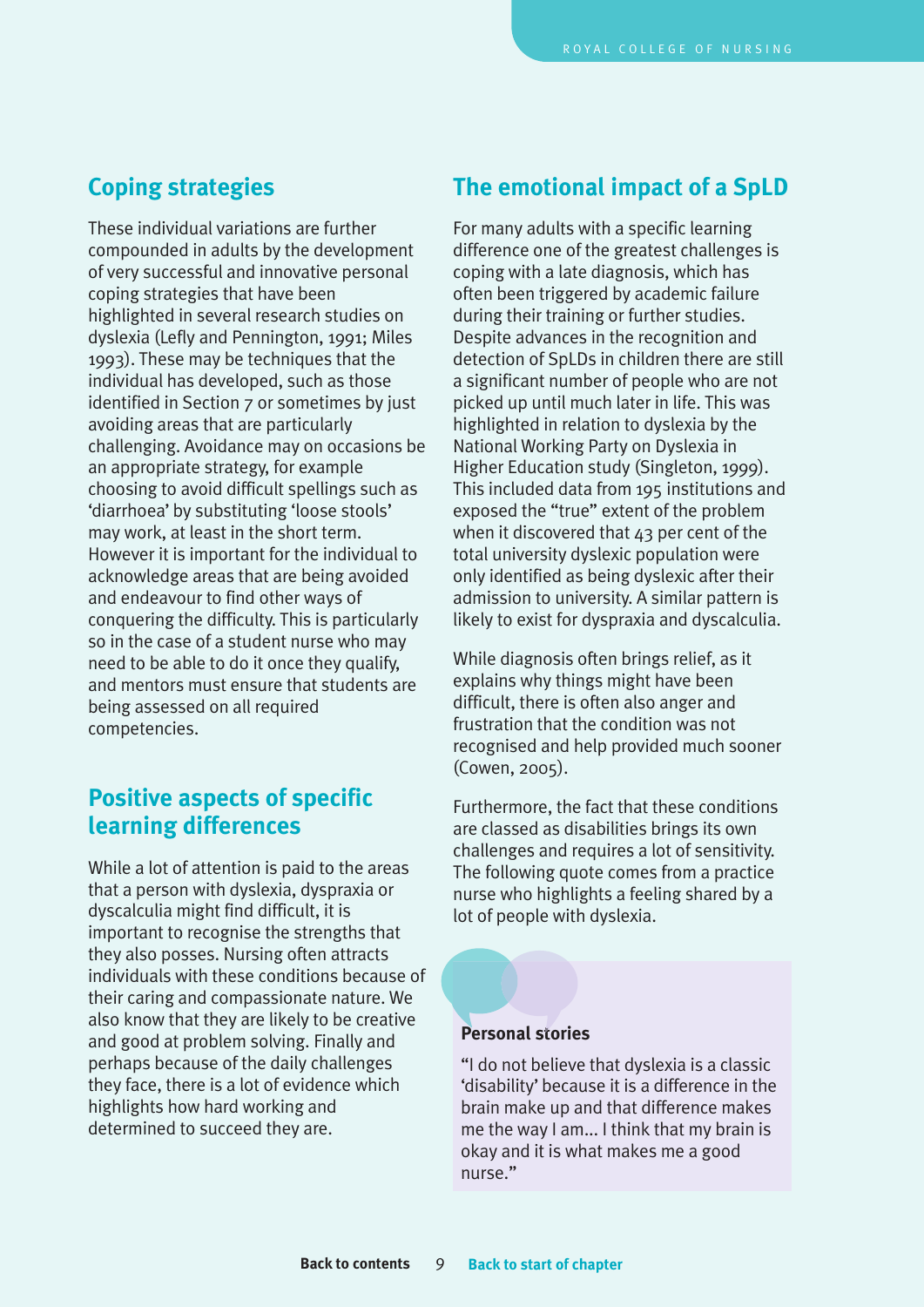<span id="page-11-0"></span>The 'disability' label is a highly emotive one and it is easy to see how this might make people feel. The nurse in the quote sums it up beautifully when she explains that her brain is just designed differently and that does not change who she is. Nevertheless there are times when the 'label' can be a positive thing – it is a necessity to access certain types of support, such as provision of certain equipment or other types of reasonable adjustment. We need to recognise that neuro-diversity exists and that individuals with the conditions that come under its umbrella are just the same as everyone else.

Finally, individuals may experience stress if they fear discrimination and struggle to conceal their problems. They may lack self confidence and feel isolated. Having the opportunity to talk to others in the same situation may be beneficial, not only for the emotional support, but also the opportunity to share helpful tips and strategies.

## **Challenges in clinical practice**

Whether an individual is working as a health care assistant, associate practitioner, student or registered nurse the challenges of the clinical environment remain the same. It is busy, unpredictable and complex. Strategies that might have been developed at school or university may not be transferable and tips for survival published by specialist groups such as the British Dyslexia Association may not translate well into a clinical setting. Finally, clinical practice and the roles within it are incredibly diverse, with individuals working autonomously or in teams; in primary, secondary or tertiary care settings across a myriad of specialties.

It is therefore imperative that those working in a health care setting, who have dyslexia, dyspraxia or dyscalculia, are able to devise strategies that will work for them in the practice setting. All of the strategies and tips suggested in Section 8 are designed to be used in practice although some might need slight modification in certain specialised settings.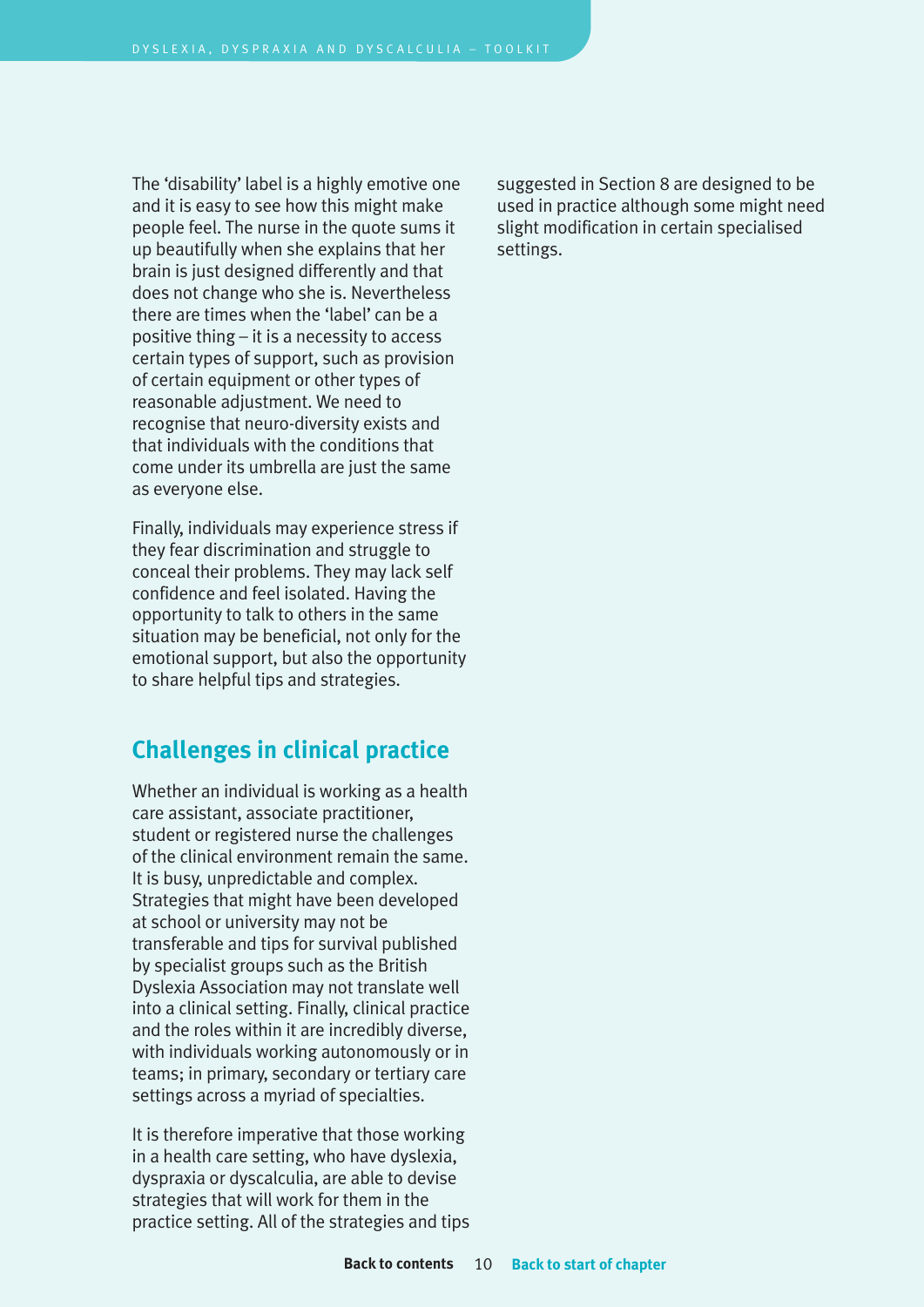## <span id="page-12-0"></span>Introduction to dyslexia

## **Aims of this section**

- To provide a brief introduction to dyslexia.
- To identify aspects of the individuals life which may be affected by their dyslexia.

## **What is dyslexia?**

Of the three conditions covered in this toolkit dyslexia is probably the one that most people are familiar with. In a small survey of RCN members attending an Education Forum study day, 32 per cent said they felt very well informed of the issues surrounding dyslexia, as opposed to 6 per cent regarding dyspraxia and 10 per cent for dyscalculia. However, despite this apparent level of awareness Salter (2010) has suggested that whilst most people have heard of dyslexia very few can accurately describe the skill areas that it affects.

As a condition, dyslexia has been defined in many ways, as our knowledge and understanding of its complexity develops. The following definition by Peer – written on behalf of the British Dyslexia Association – has been chosen as it is concise, easy to understand but still clearly identifies the major issues. Peer describes dyslexia as:

"a combination of abilities and difficulties which affect the learning process in one or more of reading, spelling and writing. Accompanying weaknesses may be identified in areas of speed of processing, short-term

memory, sequencing, auditory and/or visual perception, spoken language and motor skills."

Peer (2002)

Some of these areas of difficulty are relatively well known. However, it is the less publicised aspects which are likely to cause the most problems in clinical practice with organisational difficulties often presenting the ultimate challenge.

Dyslexia is also the most prevalent of the three conditions. Nationally it is estimated to affect 10 per cent of the population, although the incidence in caring professions such as nursing may be higher. It is therefore imperative that we can recognise it and provide appropriate help and support to those affected by it.

In 2006 the Royal College of Nursing commissioned a review of the literature on dyslexia in nursing practice (Dale and Aiken, 2007). Available on the RCN website <www.rcn.org.uk> it provides a comprehensive and valuable overview and is highly recommended reading.

## **Characteristics of adults with dyslexia**

As with all specific learning differences it is important to remember that every individual will have their own personal profile of strengths and areas of difficulty. The following list of potential areas of difficulty is drawn from Reid and Kirk, 2001; Reid, 2003; Dale and Aiken, 2007 and Skinner, 2008, along with extensive personal experience of working with individuals with dyslexia. Although it highlights the breadth of areas affected it must be remembered that no one individual is likely to experience all of these.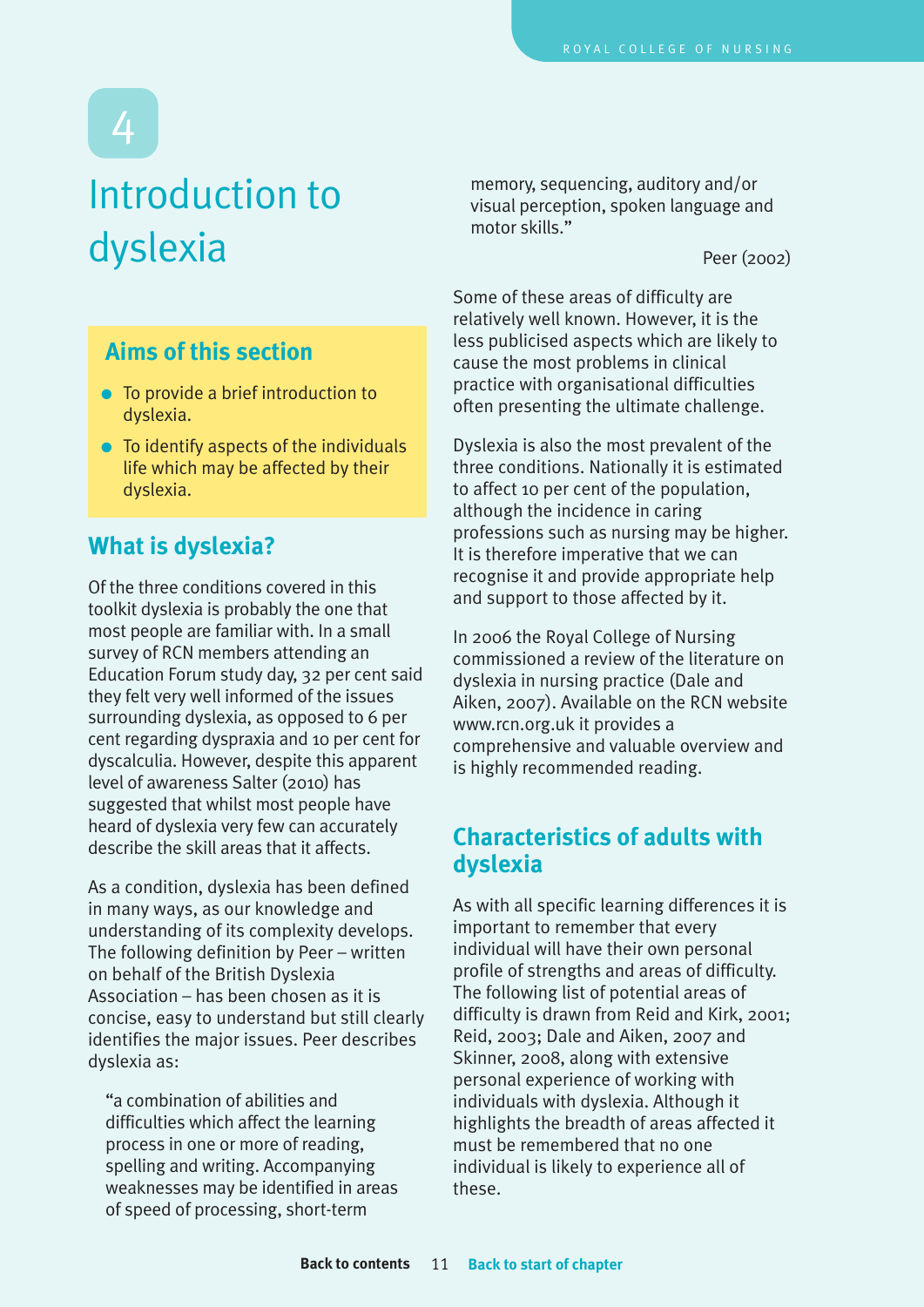#### **Memory difficulties:**

- may take longer to 'fix' information into their long-term memory
- may require information to be presented more than once
- dyslexic people often find it more difficult to discard irrelevant or redundant information which could lead to 'memory overload' and confusion
- may have problems remembering colleagues or patients names, drug names and medical conditions
- may find it difficult to remember phone messages or other information to pass on to colleagues
- may find it difficult to learn routines and procedures
- may find it difficult to transfer learning into a new setting (apply theory to practice).

#### **Organisational difficulties:**

- may appear to have a short attention span and be easily distracted
- may have difficulty following instructions
- $\bullet$  may have difficulty in ordering their ideas
- may have problems sequencing the order of tasks correctly
- $\bullet$  may have problems with filing and looking up information alphabetically or sequentially
- may find it difficult to react quickly in busy environments or in an emergency
- $\bullet$  may find it difficult to multitask as this requires a good memory, time management skills as well as the ability to work sequentially and be organised; having to do these simultaneously may overload their coping strategies.

#### **Time management – individuals with dyslexia may find it difficult to:**

- $\bullet$  plan ahead or plan their work schedule
- $\bullet$  estimate how much time is needed for a specific task
- complete tasks on time
- students may find it difficult to balance coursework and placement commitments.

#### **Reading – individuals with dyslexia may:**

- feel embarrassed about reading aloud
- misread unfamiliar words
- read very slowly and find scanning or skimming difficult
- $\bullet$  find text is distorted, particularly black print on white
- find it difficult to read with noise distractions
- have difficulty understanding medical and pharmacological language particularly those words which look or sound similar
- have difficulties with abbreviations
- have difficulty reading information from whiteboards
- have difficulty reading information on charts
- need to re-read things several times to get the meaning.

#### **Writing and spelling – some individuals may have difficulty with:**

- legibility
- writing in an appropriate language
- writing concisely
- $\bullet$  writing accurately their work may contain frequent spelling and grammatical errors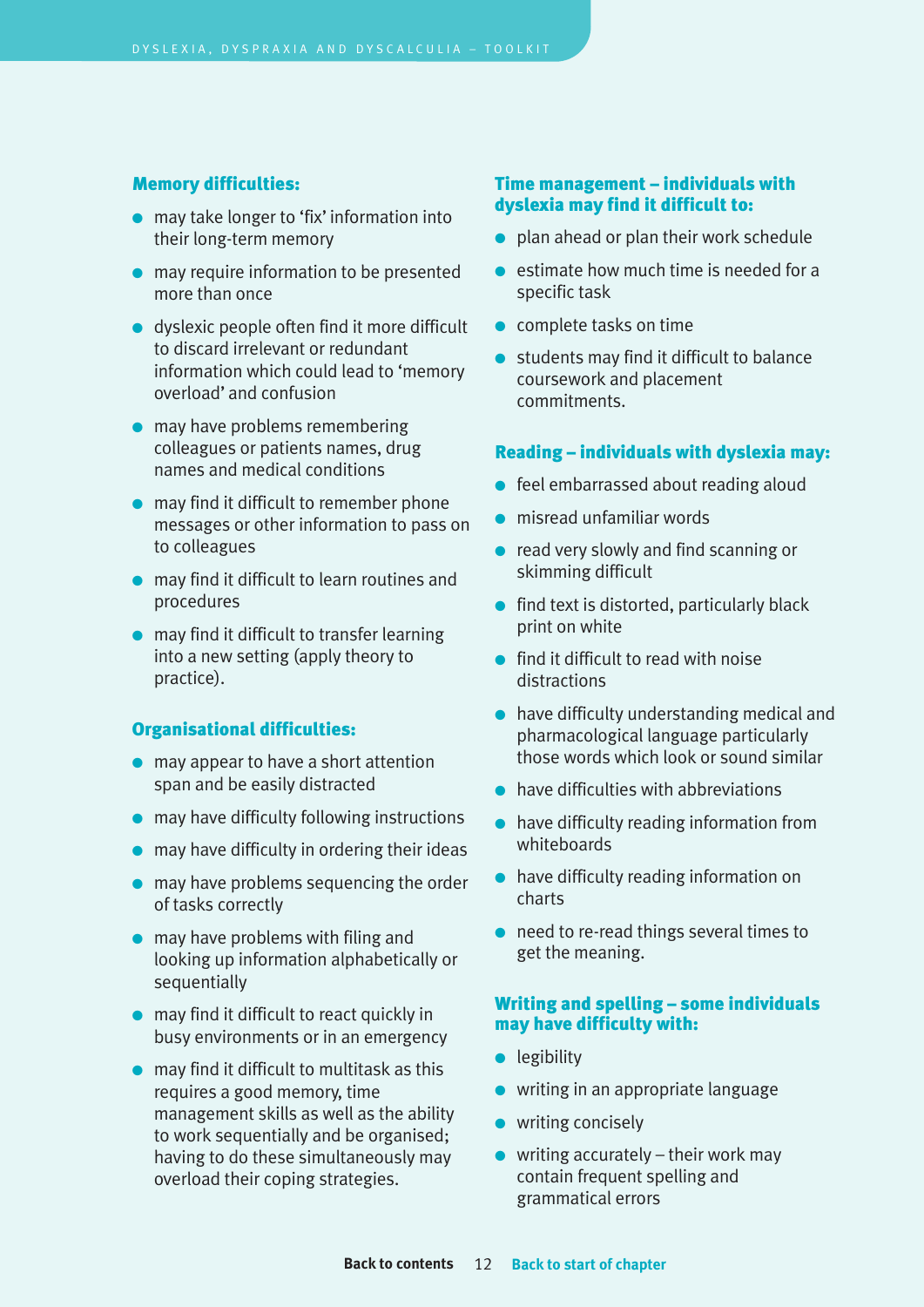- <span id="page-14-0"></span> $\bullet$  checking for mistakes in their written work
- writing under time pressure, some individuals may write very slowly and need to re-draft their work
- $\bullet$  spelling technical terms such as drugs and medical terms, especially those which look or sound similar
- identifying numbers and letters and/or getting them in the correct order
- filling in forms, especially when required to do so at speed.

#### **Language – some individuals may:**

- feel embarrassed about language
- struggle to find the right word to say
- mispronounce unfamiliar words
- find it difficult to express themselves orally and talk in a disjointed way
- find it difficult to give clear instructions and/or information and have a tendency to 'go off on a tangent'
- $\bullet$  have problems presenting verbal information in a structured way, for example in handovers may jump from topic to topic rather than following a logical sequence
- sometimes experience a 'mental block' and be unable to express ideas clearly, particularly under stress
- take everything 'literally' or at face value (beware of words with double meanings).

#### **Motor skills:**

- may have right and left coordination difficulties
- some students may take much longer to learn to follow a sequence (for example, wound dressing).

### **Positive attributes**

With all of the specific learning differences, individuals have particular strengths which are also typically associated with the condition. In the case of dyslexia they are likely to be:

- caring/empathetic
- intuitive
- good strategic thinkers
- good at problem solving
- creative and original
- $\bullet$  determined and hard working
- holistic thinkers.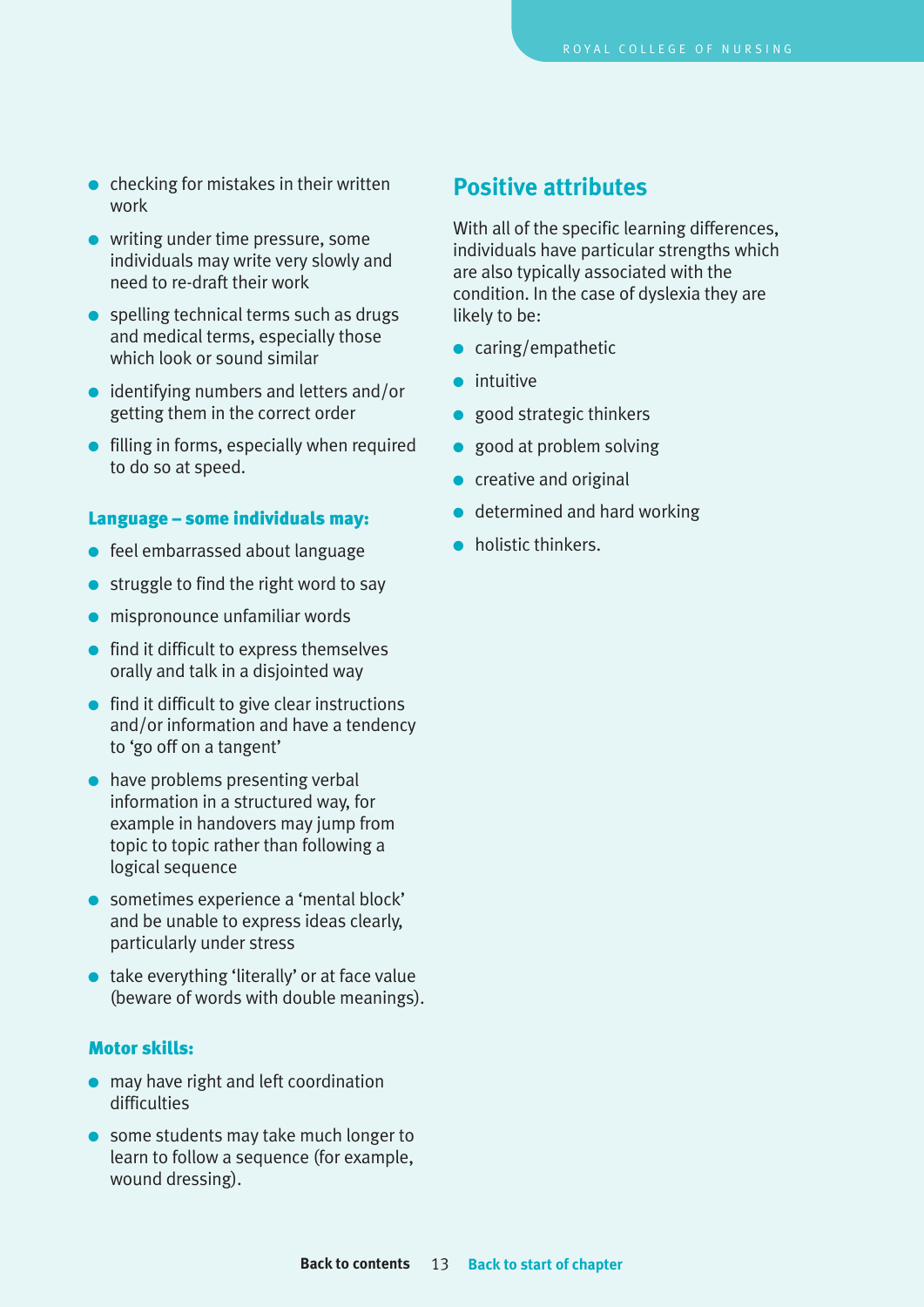## <span id="page-15-0"></span>Introduction to dyspraxia

## **Aims of this section**

- To provide a brief introduction to dyspraxia.
- To identify aspects of the individual's life which may be affected by their dyspraxia.

## **What is dyspraxia?**

Dyspraxia is a developmental coordination disorder (DCD) which results when parts of the brain fail to mature properly as they develop. Reasons for this are complex and still the subject of research. However, theories exist surrounding factors affecting foetal development during pregnancy, prolonged labour and the effects of prematurity (birth before 38 weeks) or post maturity (birth after 42 weeks) (Portwood, 2000).

Dyspraxia is thought to affect up to 10 per cent of the population, with  $4$  per cent being severely affected (Colley, 2005). There is also some evidence in children that boys are more likely to be dyspraxic, at a ratio of four boys to every girl (Portwood, 2000) although this is less evident in adults.

The Dyspraxia Foundation describes dyspraxia as an:

"...impairment or immaturity in the organisation of movement. Associated with this there may be problems of language, perception and thought".

There is evidence that dyspraxia frequently overlaps with other developmental conditions including attention deficit disorder (ADD), attention deficit hyperactivity disorder (ADHD) and Asperger's syndrome. Whilst some adults with dyspraxia will only display signs of dyspraxia they are felt to be in the minority, and the co-existence of one or more of these other conditions is much more likely (Colley, 2005).

## **Characteristics of adults with dyspraxia**

As with all specific learning differences it is important to recognise that every individual will have their own personal profile of strengths and areas of difficulty. The following list of potential areas of difficulty is drawn from a range of both published and unpublished sources including Portwood (1999, 2000) and Colley (2005). While it highlights the breadth of areas affected it must be remembered that no one individual, however severely affected, is likely experience all of these symptoms. Indeed those with mild dyspraxia are only likely to exhibit a few of these symptoms.

#### **Attentional problems, poor concentration:**

- may veer off at tangents during a conversation
- $\bullet$  may find it difficult to answer direct questions
- concentration is poor and many adults display the symptoms of Attention Deficit Disorder (ADD)
- tends to be over sensitive to noise.

#### **Language:**

- Dyspraxia Foundation (2010)
- $\bullet$  speech can be loud and fast
	- $\bullet$  they may have problems organising the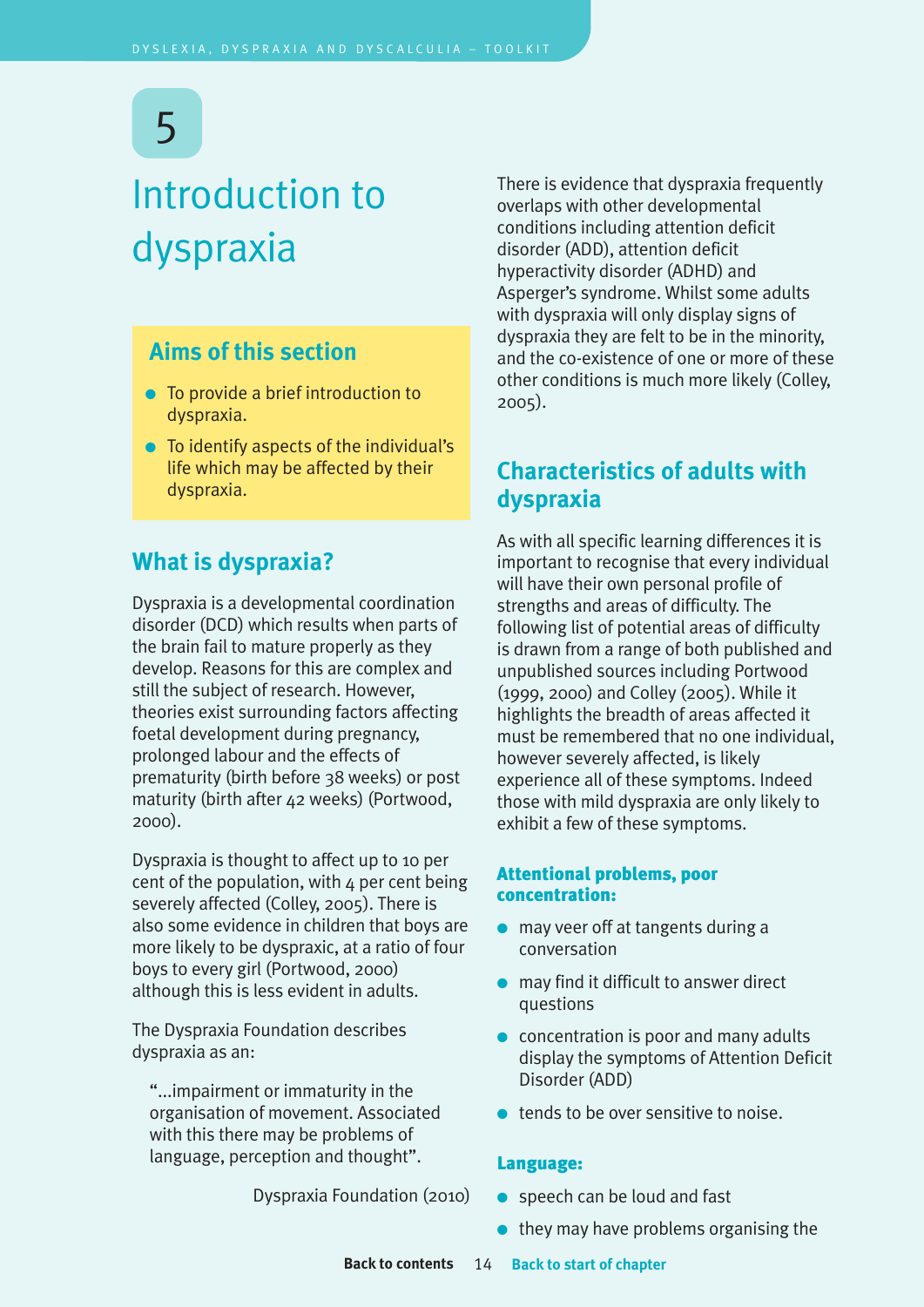<span id="page-16-0"></span>sequence of their speech, in other words ramble and not prioritise key information where necessary

- $\bullet$  there can be problems with intonation
- may have problems pronouncing certain words
- $\bullet$  they may misinterpret what they hear
- can have problems picking up on nonverbal signs and in judging tone or pitch of voice.

#### **Obsessional characteristics:**

● presence of obsessional behaviours, probably as a result of developing routines to give their lives structure; this may be identified as an obsessional compulsive disorder (OCD).

#### **Coordination difficulties:**

- problems in differentiating left from right
- problems using certain pieces of equipment
- poor hand eye coordination
- poor handwriting due to problems with fine motor movement
- inadequate grasp causing problems with dropping things.

#### **Emotional problems:**

- low self esteem
- emotionally fragile (may become very distressed at minor things)
- highly excitable, may find it difficult to control emotions
- may suffer from clinical depression.

#### **Problems with organisation and memory:**

● poor concept of time, often late for appointments

- information processing problems
- poor sequencing
- problems recording information
- poor memory
- difficulty following instructions particularly when more than one at a time
- may be slow to finish a task due to tendency to daydream.

#### **Gross motor co-ordination problems:**

- poor balance, posture and fatigue make it difficult to stand for long periods
- $\bullet$  can be clumsy, spilling things or tripping over.

#### **Perception**

- poor visual perception
- over sensitivity to light.

### **Positive attributes**

Like the other specific learning differences, individuals with dyspraxia have particular strengths associated with the condition, and tend to be:

- caring
- creative and original
- determined and hard working.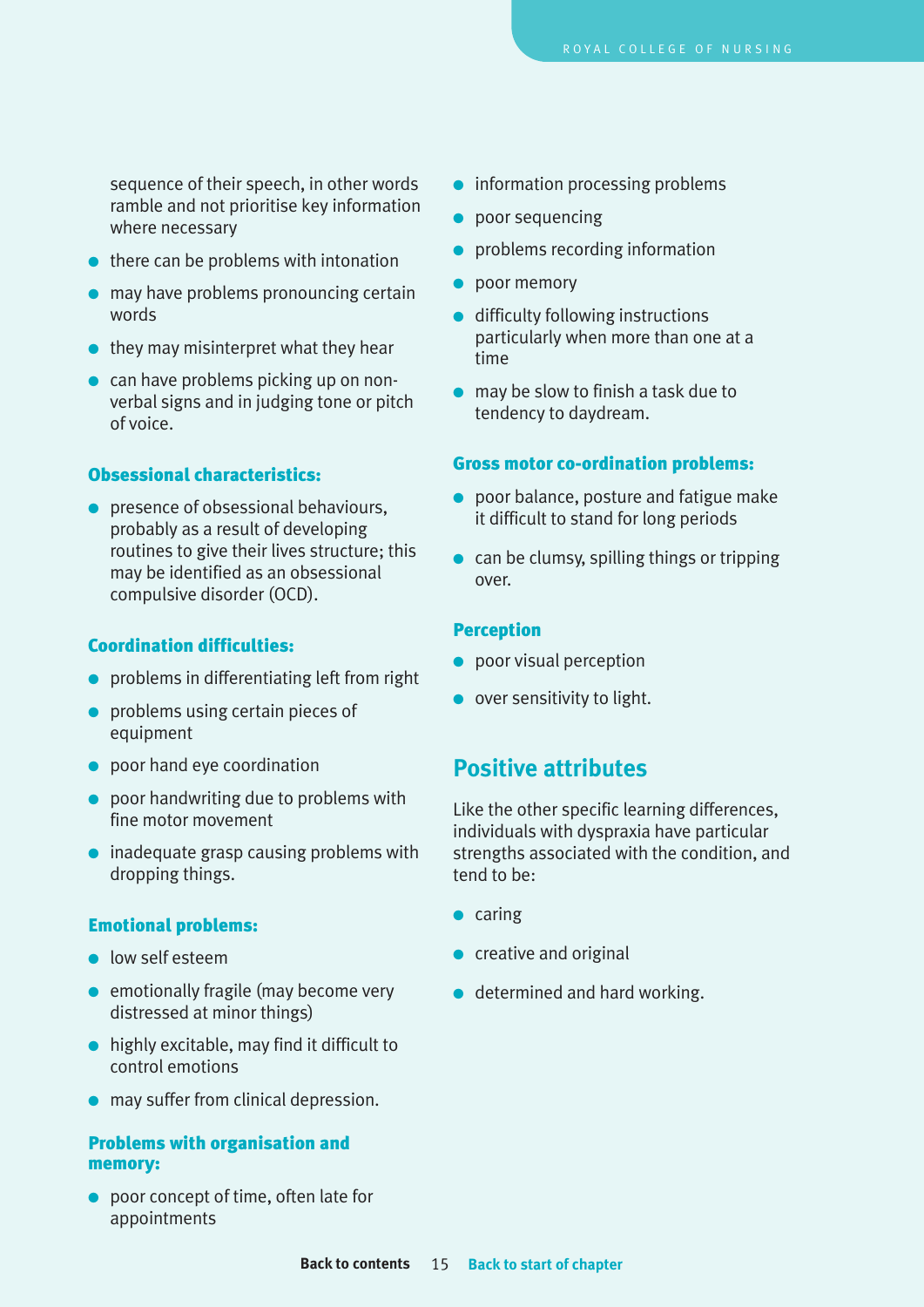## <span id="page-17-0"></span>Introduction to dyscalculia

## **Aims of this section**

- To provide a brief introduction to dyscalculia.
- To identify aspects of the individuals life which may be affected by their dyscalculia.

## **What is dyscalculia?**

Dyscalculia is probably the most controversial of the three conditions covered in this toolkit. There is widespread debate surrounding its true nature, which makes it difficult to both diagnose and to estimate its incidence. The most widely quoted definition of dyscalculia was put forward by the Department for Education and Skills in  $2001$ 

"...a condition that affects the ability to acquire arithmetical skills. Dyscalculic learners may have difficulty understanding simple number concepts, lack an intuitive grasp of numbers, and have problems learning number facts and procedures. Even if they produce a correct answer or use a correct method, they may do so mechanically and without confidence."

DfES (2001)

Based on this very broad definition, some authors estimate the incidence to be between  $4$  per cent and 6 per cent of the population (Bird, 2007). However it is interesting that Geary (1993), an American Psychologist, attributes the difficulties that dyscalculics have with maths as due to a poor long-term semantic memory (memory

for facts) and poor working memory (a temporary storage facility for information that is currently being processed), both of which are commonly associated with dyslexia. This leads to the inevitable question of whether someone really has dyscalculia or dyslexia?

It must also be acknowledged that there are a significant number of people who have 'self diagnosed' their dyscalculia because they are bad at maths. In some cases this is due to poor teaching, anxiety or a lack of interest in the subject. While they no doubt have very real problems, Butterworth and Yeo (2004) and Hannell (2005) suggest that these individuals will improve quickly when they receive appropriate instruction, whereas those with true dyscalculia will require much more intensive support.

This suggests that the number of people who have 'true dyscalculia' may be much smaller than originally thought. If we view dyscalculia as being much more than being bad at maths and linked to a much more fundamental problem, namely a total inability to conceptualise numbers, the number of people affected drops significantly. This total lack of concept of numbers means that if you ask someone with dyscalculia "which number is bigger – 10 or 100?" they would have no idea.

As an employer or university would normally require a formal diagnosis of dyscalculia before they were obliged to consider reasonable adjustments, the challenge of obtaining that diagnosis needs to be considered. Unlike dyslexia and dyspraxia, where a variety of screening tools and standardised assessments are available to assist the diagnostic process, the situation is less advanced in relation to dyscalculia. Tools such as the *Dyscalculia Screener* developed by Butterworth (2003) were designed to be used with children up to the age of 14 and only give reliable results in this age group. Consequently a more adult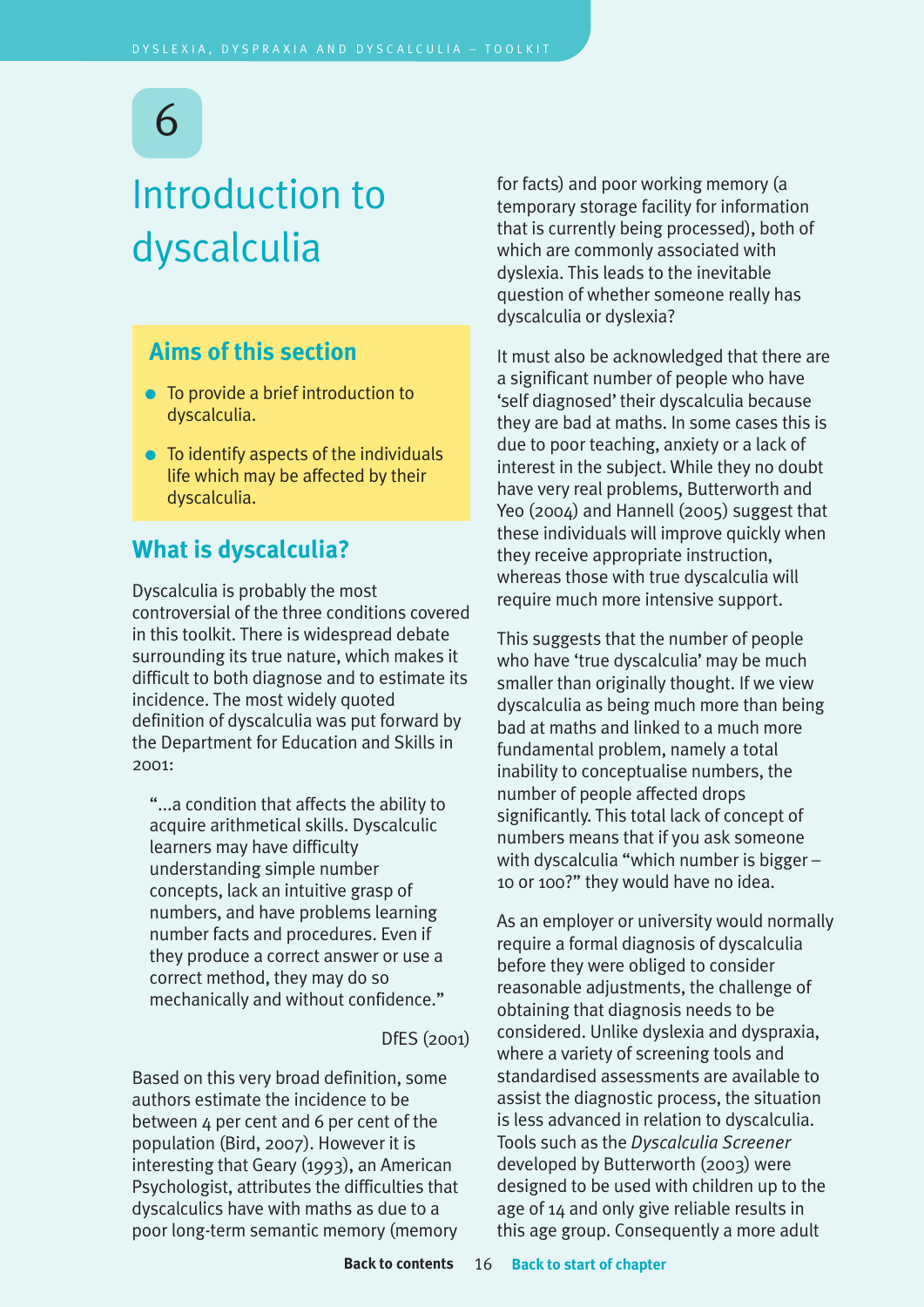<span id="page-18-0"></span>focussed tool *DysCalculiUM* is currently being developed and tested by Loughborough University (Beacham and Trott, 2005). This focuses more on the understanding of concepts and interrelationships associated with the more advanced mathematics required for higher education. However, those involved in its development have already highlighted that as a result it may not provide reliable or valid results for students studying science based courses.

## **Characteristics of adults with dyscalculia**

As with the specific learning differences previously discussed, it is important to remember that every individual will have their own personal profile. The following list of potential areas of difficulty is drawn from Poustie (2000), Hannell (2005), Bird (2007) and Hendrickx (2010), and highlights the breadth of areas which might be affected in someone who has 'true' dyscalculia. Due to the significant impact these are likely to have on a nurse's ability to carry out safe drug calculations, it is essential that a correct diagnosis is made by a suitable expert and that individuals are not labelled dyscalculic when they are merely weak at maths.

#### **General numerical problems:**

- problems reading numbers
- problems writing numbers down (may even copy incorrectly)
- problems sequencing numbers (from small to large, for example)
- $\bullet$  loses track when counting
- $\bullet$  conceptual difficulties with size (which is bigger – 10 or 100?)
- no appreciation of the concept of decimal places
- conceptual problems with units of measurement (mcg, mg, g )
- difficulty learning times tables
- difficulties remembering and dialling phone numbers
- difficulties in interpreting results
- difficulties reading graphs/charts
- difficulties understanding written numbers (in word rather than numerical format)
- finds it difficult to estimate or give approximate answers (this is often taught as the first stage in performing a calculation)
- $\bullet$  unable to recognise that an answer is unreasonable
- paraphasic substitutions (where one number is substituted for another either when writing or using a calculator – the person may verbally say the correct number but push a totally different button).

#### **Calculation related problems:**

- problems aligning numbers in sums
- problems understanding what is meant by word based mathematical questions in a test or exam
- needs to use fingers to work out simple sums
- much slower to work out answers
- problems performing calculations
- problems remembering and applying formulae
- difficulties remembering what symbols such as  $'$ +',  $'$ -', or 'x' mean.

#### **Time related problems:**

● may have problems remembering appointment times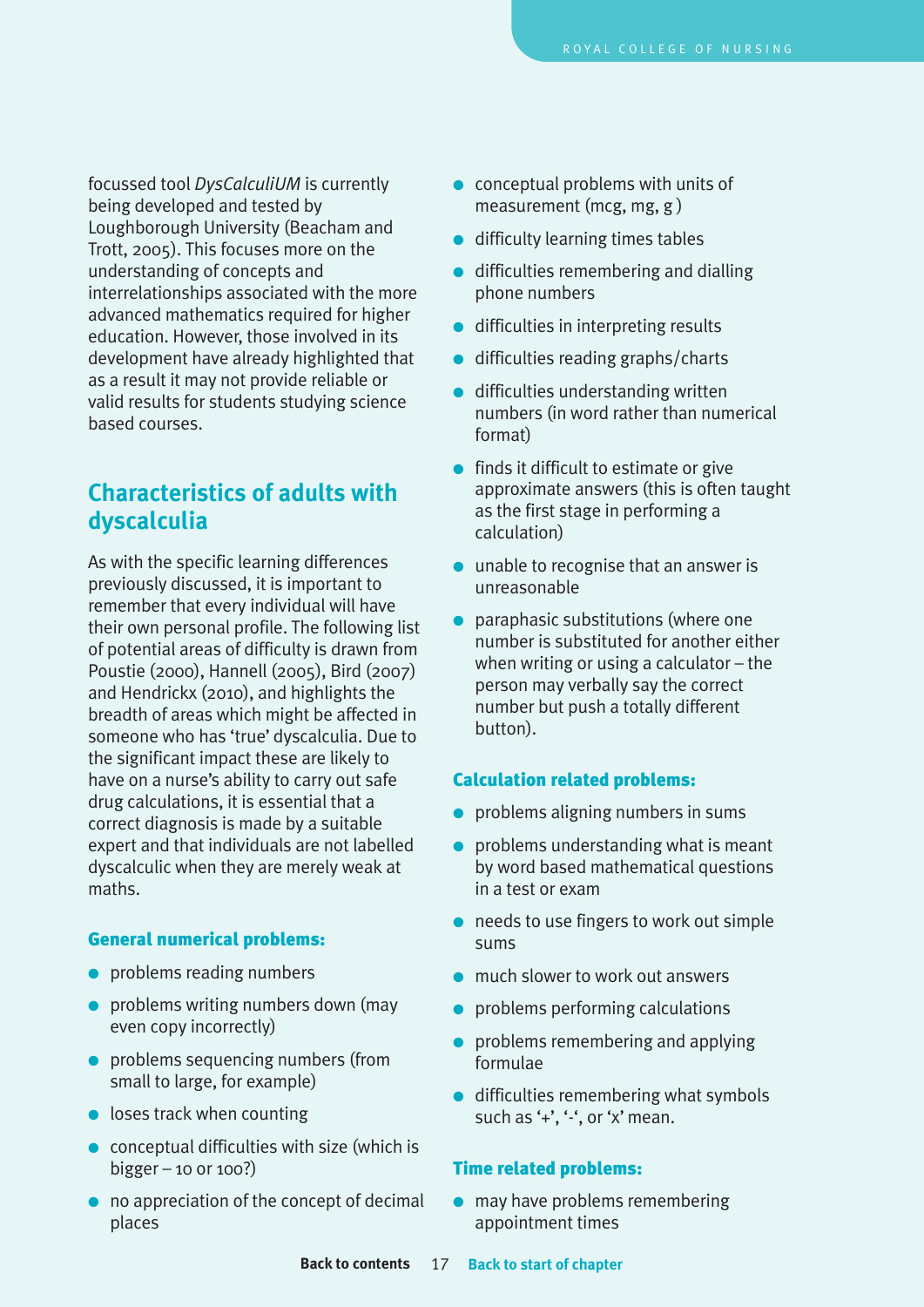<span id="page-19-0"></span>● may have difficulties in interpreting a 24 hour clock.

#### **Day-to-day living:**

- may have problems identifying clothes size
- may get confused between left and right
- problems handling money
- may have problems recognising faces as they are seen as a form of symbol recognition.

## **Positive attributes**

As with all the other specific learning differences, individuals with dyscalculia will have personal strengths and tend to:

● excel in non mathematical subjects.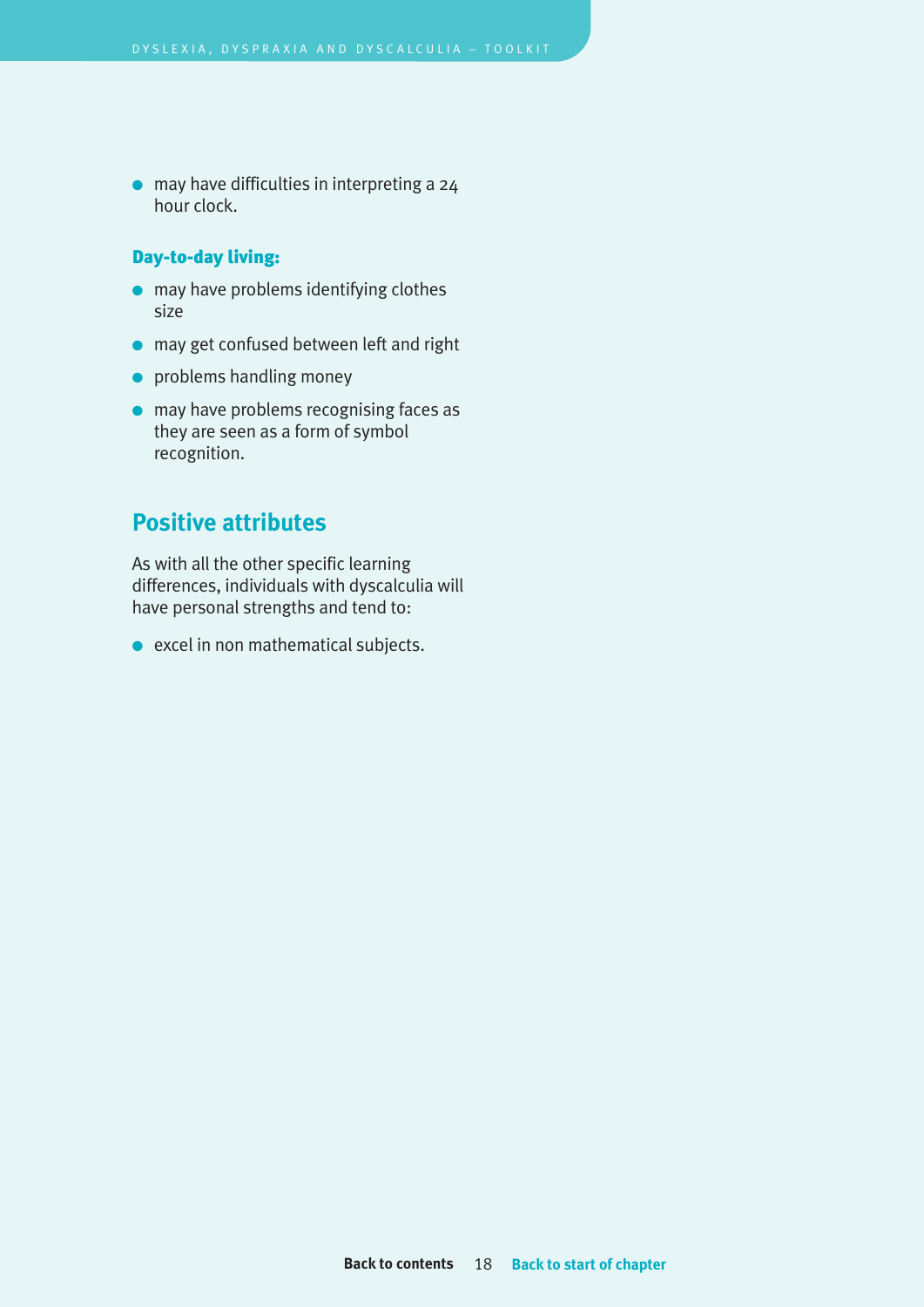## <span id="page-20-0"></span>**Overcoming** difficulties: self help strategies and tips to support colleagues

## **Aims of this section**

- To identify practical strategies that can be used by individuals to help overcome difficulties they may personally face.
- To suggest support mechanisms that can be introduced to help colleagues to achieve their potential.

The following section on self help strategies and tips to support colleagues has been divided up into specific areas of practice which anyone working as a nurse, whether student or qualified, or as a health care assistant or associate practitioner might need to be able to undertake. Clearly some activities are unique to certain roles but by covering the range commonly associated with registered nurse level it will help those looking to achieve this level to appreciate the complexity of the role and be able to prepare accordingly.

In reality there are large areas of overlap between the difficulties associated with dyslexia, dyspraxia and dyscalculia in the workplace. The suggested strategies are therefore grouped in relation to the area of difficulty, rather than the 'diagnosed condition'. It is hoped that this will allow individuals to select the strategies that best help them in the workplace. Nursing is a complex activity however, and the areas of difficulty and suggested strategies will also no doubt overlap. To ensure completeness and facilitate the 'dip in and out' philosophy of this toolkit, areas of difficulty, and ways of tackling them, will be included in all relevant sections.

It is important to remember that every individual will have a unique profile, and that no individual will have difficulties in all of the areas listed. The key is for the individual to develop strategies to overcome their personal areas of difficulty. The majority of the suggestions included are at the level that would be considered a "reasonable adjustment". Where suggestions potentially exceed this they are highlighted as a strategy which would need to be discussed on an individual basis.

Finally there is a large body of evidence, including that by Lefly and Pennington (1991) and Miles (1993), which acknowledges how adults are often able to develop very successful coping strategies. However, it is also well documented that these may have only been developed up to a certain level and that, as the task becomes more complex, they may not be sufficient. It is therefore likely that individuals with dyslexia, dyspraxia or dyscalculia will need to continue to develop strategies throughout their professional life. Furthermore, while it is appropriate that we help and support student nurses, the NMC expects a qualified nurse to be capable of 'independent practice' and we must ensure that students are able to achieve this by the point of registration.

## **Difficulties with documentation**

Nursing requires accurate and detailed documentation to the standard outlined in the NMC publication *Record keeping: guidance for nurses and midwives* (NMC,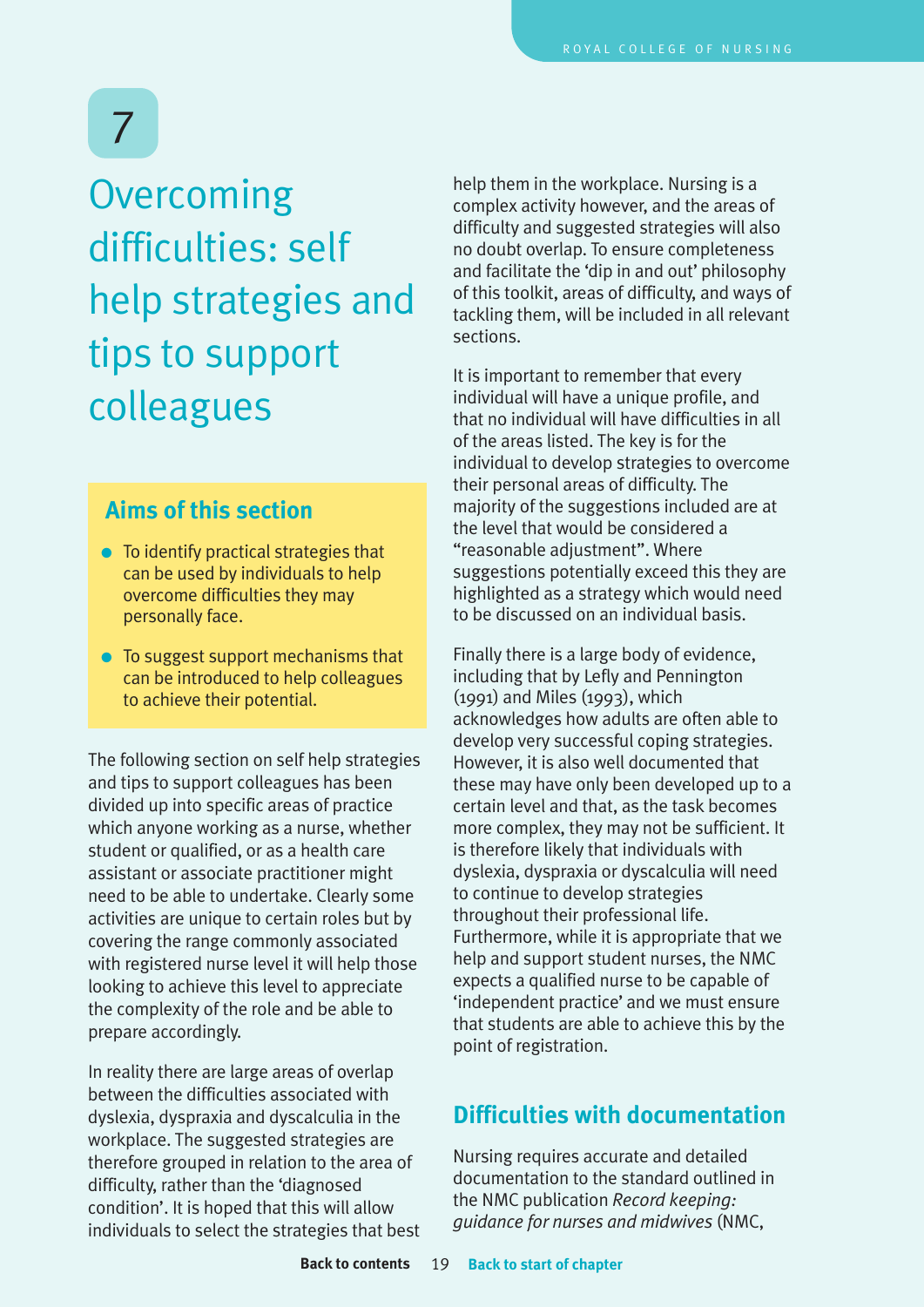<span id="page-21-0"></span>2009). For many nurses with dyslexia, dyspraxia or dyscalculia this may create a particular challenge. Modern technology – a part of normal day-to-day life, has provided us all with access to spell and grammar check facilities when using computers. Student nurses with dyslexia or dyspraxia are also likely to have been provided with sophisticated software for their assignment writing, which may have masked certain areas of difficulty whilst in University. The challenge therefore is to find strategies to overcome areas of difficulty and be able to produce neat, fluent and professional hand written documentation where required. Documentation requires skills in reading, writing, spelling and organisation of ideas.

The following personal 'story' highlights how one health visitor had some problems with documentation, but how her employer successfully used access to work funding to help her to overcome the difficulties (there is more about access to work in Section 8 and the accompanying guide for managers and practitioners).

#### **Personal stories**

"I was called to see the lead nurse to discuss concerns around documentation issues. She asked me to write down the mistakes in some of my notes…. This helped her to understand my difficulties and want to help me as she had no concerns about my practice.

Following a meeting with managers, human resources and my union rep I was assessed by access to work – they recommended that I should audio tape my notes and have clerical support (10 hours per week) to type them up."

#### **Reading documentation**

In relation to reading documentation (notes and charts for example) some individuals may:

- read very slowly
- find that they need to re-read something several times to get the meaning
- find it hard to scan or skim read
- $\bullet$  experience visual stress this may cause text to appear distorted, particularly if reading black print on white paper
- find it difficult to read with background noise
- $\bullet$  have difficulty reading medical terminology or drug names, particularly where there are other terms which look/sound similar
- find it difficult to read and interpret information on charts particularly where information is presented in different layers or there is a need to read across and up/down
- find it hard to work out readings on charts and may give an inaccurate reading without being aware of it
- have difficulties reading other peoples handwriting in medical notes, on drug charts and in nursing documentation.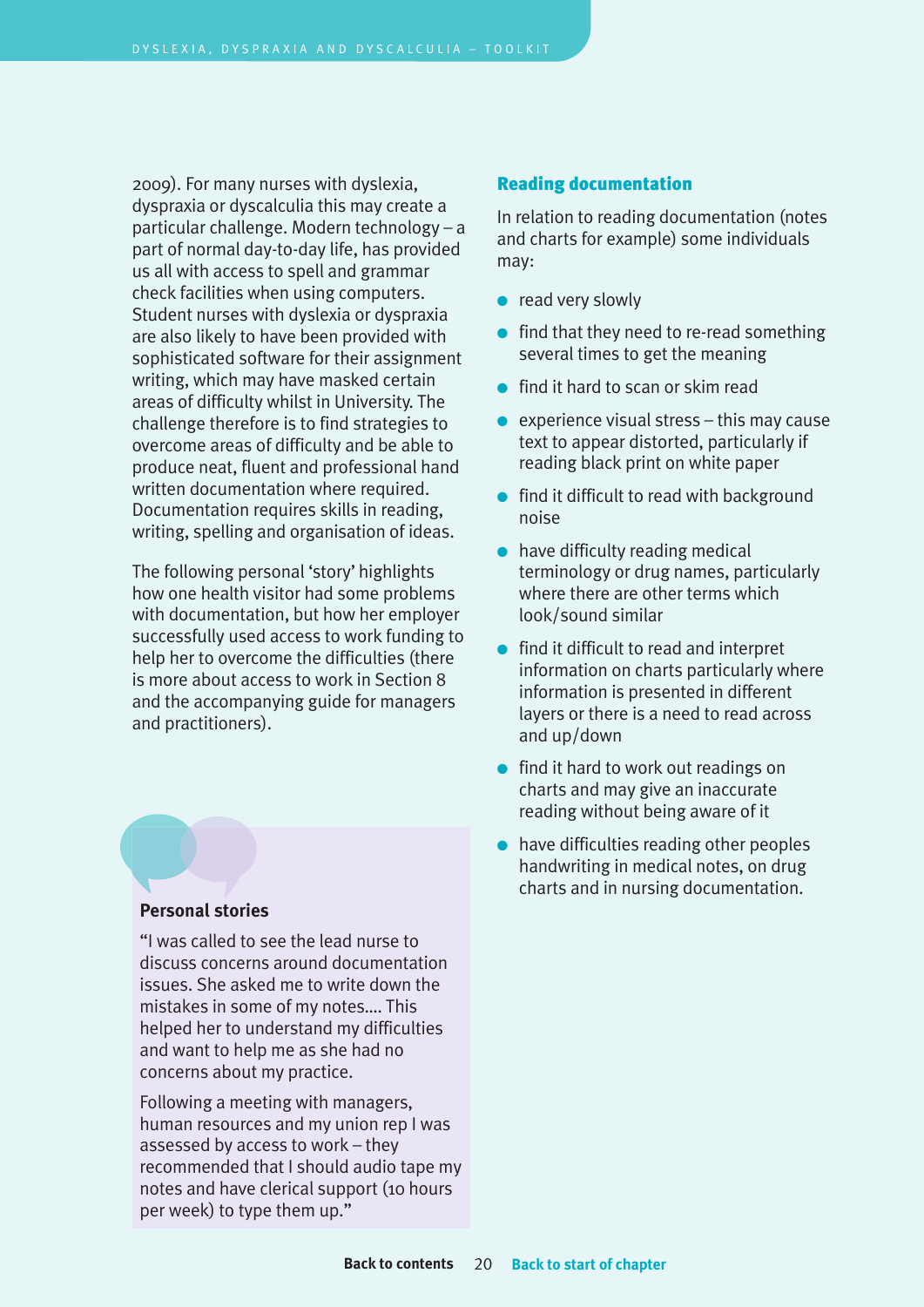#### **Reading documentation**

## **Self help strategies**

- Give yourself enough time to read things and re-read them if necessary.
- Use a small alphabetical notebook (or card system) to record difficult words and remind you of their meaning.
- Carry a list of common abbreviations and their meaning.
- Use an electronic dictionary to look up unfamiliar terms.
- Use a coloured overlay, if appropriate.
- Print things on cream/off white paper
- Set up your computer screen to use a coloured background (choose the colour that is best for you).
- $\bullet$  If appropriate (in other words, if you have a personal copy) highlight key points to emphasise them.

### **Personal stories**

Newly qualified staff nurse

"I have Meares Irlen syndrome where my eyes don't like reading black writing on a white background, it makes my eyes water and the words go blurry. I lose my place easily whilst reading and I feel tired after reading just a small amount… I got glasses with coloured lenses to combat this and it works... looks like I am wearing sunglasses though! "

#### **Reading documentation**

## **Strategies to help colleagues**

- Allow extra time for reading.
- Present the individual with essential reading well in advance of meetings – highlighting important parts if appropriate.
- Provide opportunities to discuss reading.
- When producing word processed documents try to make it 'dyslexia friendly' in other words:
	- write in a logical sequence
	- avoid small print (use font size 12 or above)
	- use a dyslexia friendly font (for example arial, verdana, tahoma or lucinda sans are best)
	- use bullet points in preference to sentences where possible
	- use simple words/avoid overuse of jargon or uncommon words
	- do not justify the right hand margin – this makes the spaces between words uneven and harder to read if you are dyslexic
	- space the information so it is not cramped, use short paragraphs to break up dense text
	- where possible print documents on off white/cream paper.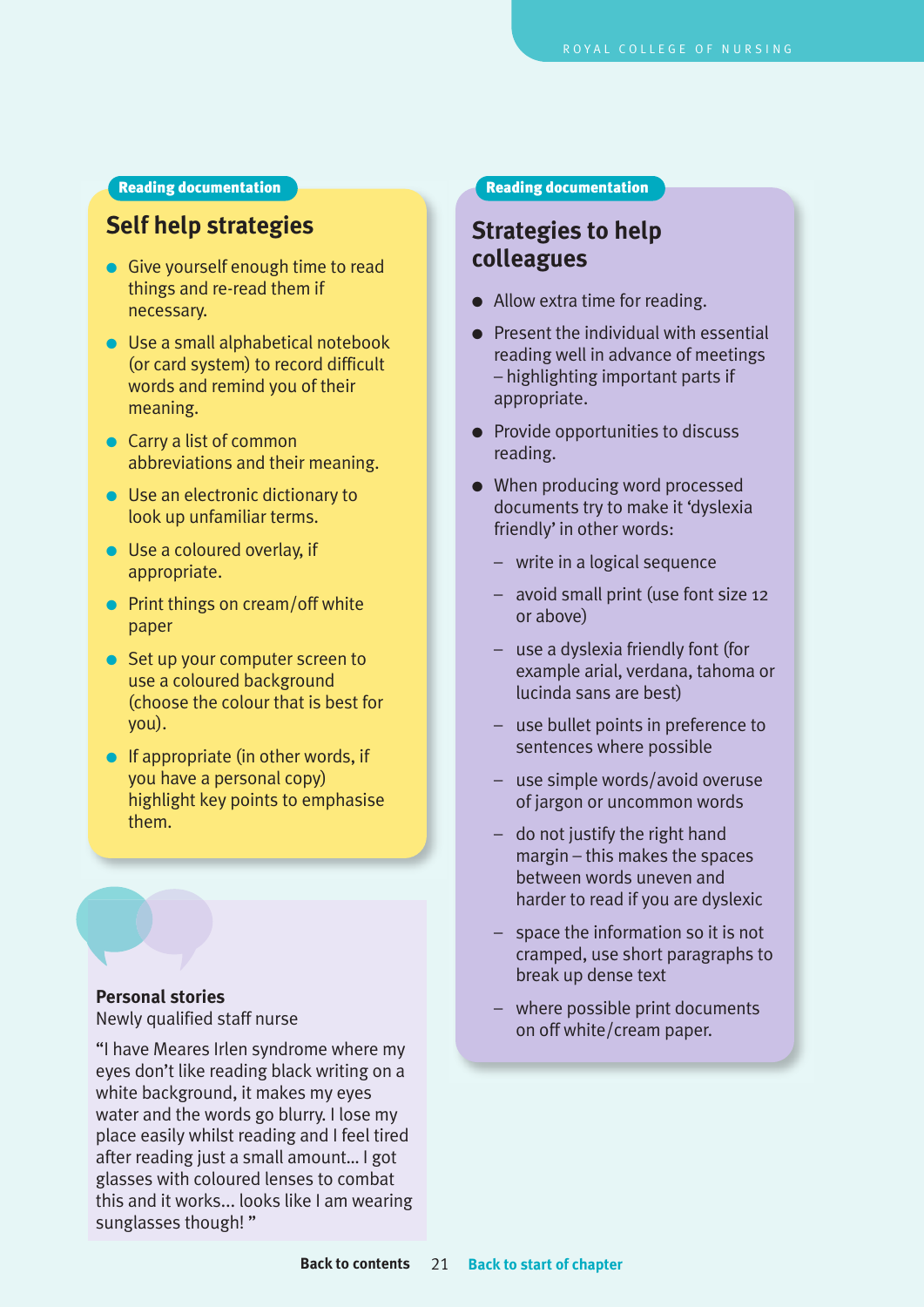#### <span id="page-23-0"></span>**Writing notes**

In relation to writing notes and on charts and forms some individuals may find it difficult to:

- organise their thoughts coherently
- owrite in appropriate language
- **D** use punctuation correctly
- write legibly
- write concisely
- spell correctly (see next section on spelling)
- chose the correct version of words such as there/their
- write under time pressure if their writing is very slow or they need to redraft their work
- identify numbers and in some cases get them in the right order
- fill in forms, especially when required to do so at speed.

#### **Writing notes**

## **Self help strategies**

- Give yourself enough time to write up notes and other paperwork.
- Try and find somewhere quiet where you are less likely to be interrupted.
- Divide your ideas into sections and tackle one section at a time.
- Create a personal list of difficult words to check when required. (see section on spelling).
- Familiarise yourself with the layout of different forms and charts – ideally take home a blank copy to look at when you are less rushed.
- Devise 'templates' or checklists for different types of documentation, for example patient assessment, discharge summaries, letters.
- Use an electronic dictionary if possible.
- Develop effective checking procedures and proofreading skills.
- Use a laptop or PC to write notes on if one is available.
- $\bullet$  If your writing looks messy experiment with different types of pen (chunky/standard/slim) until you find one that helps.
- Consider using a handheld recording device to record your ideas verbally – you can then copy it into the notes but you don't have to think and write at the same time (this may need to be negotiated – see Section 8 on using equipment).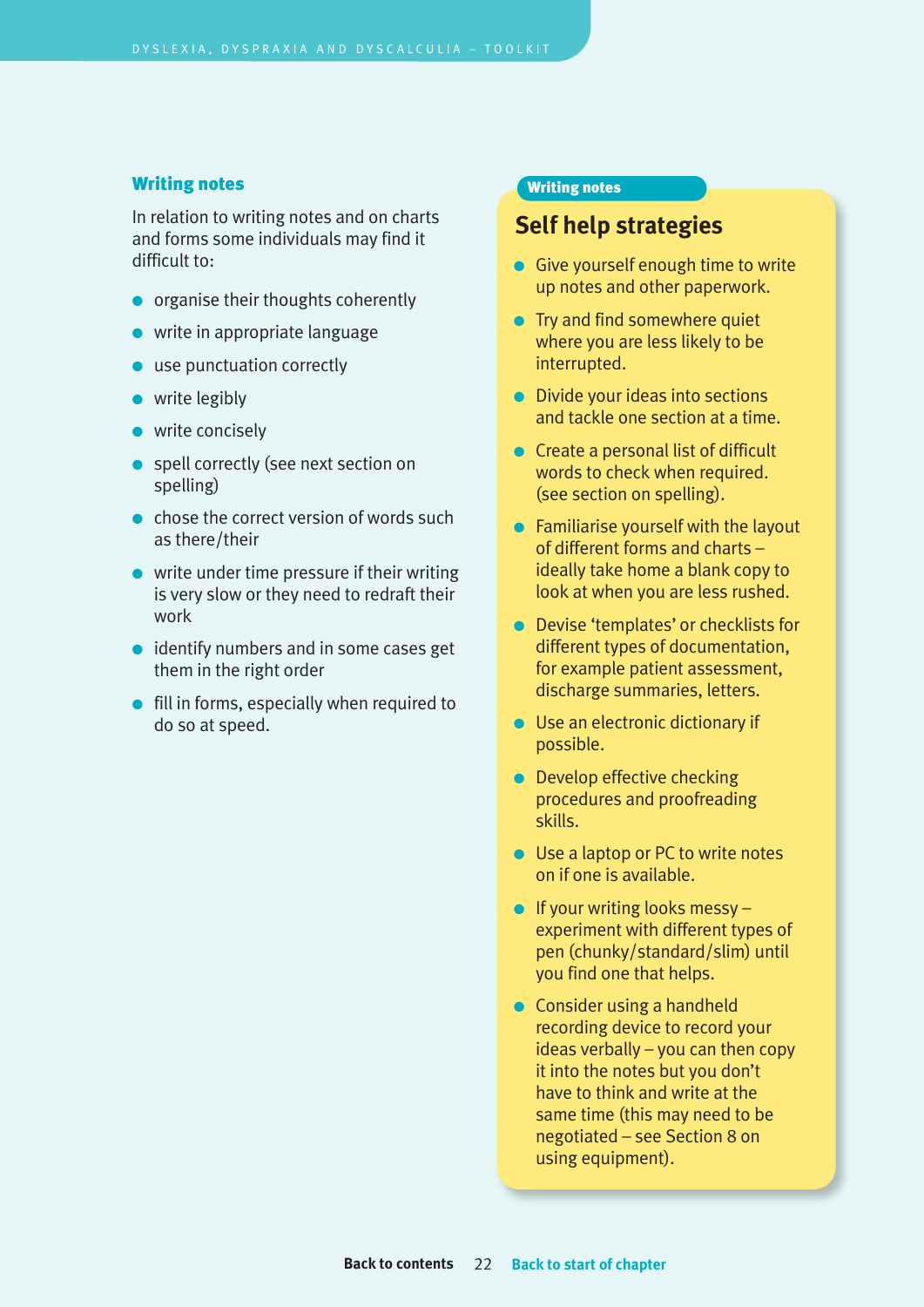#### **Writing notes**

## **Strategies to help colleagues**

- Allow colleagues enough time to write up their notes.
- Try not to disturb colleagues who you know need to really concentrate on their documentation.
- In the case of junior student nurses allow them to write a rough draft on scrap paper which you can check before they write it into the notes (remind them to destroy this carefully afterwards).
- Help students to devise a checklist of key areas to include in certain types of documentation.
- Consider devising a 'sample' or 'model' for different types of documentation, particularly for students or new staff, to show them the level and content expected.
- Allow colleagues to word process reports etc where possible
	- use bullet points in preference to sentences where possible
	- use simple words/avoid overuse of jargon or uncommon words
	- do not justify the right hand margin – this makes the spaces between words uneven and harder to read if you are dyslexic
	- space the information so it is not cramped, use short paragraphs to break up dense text
	- where possible print documents on off white/cream paper.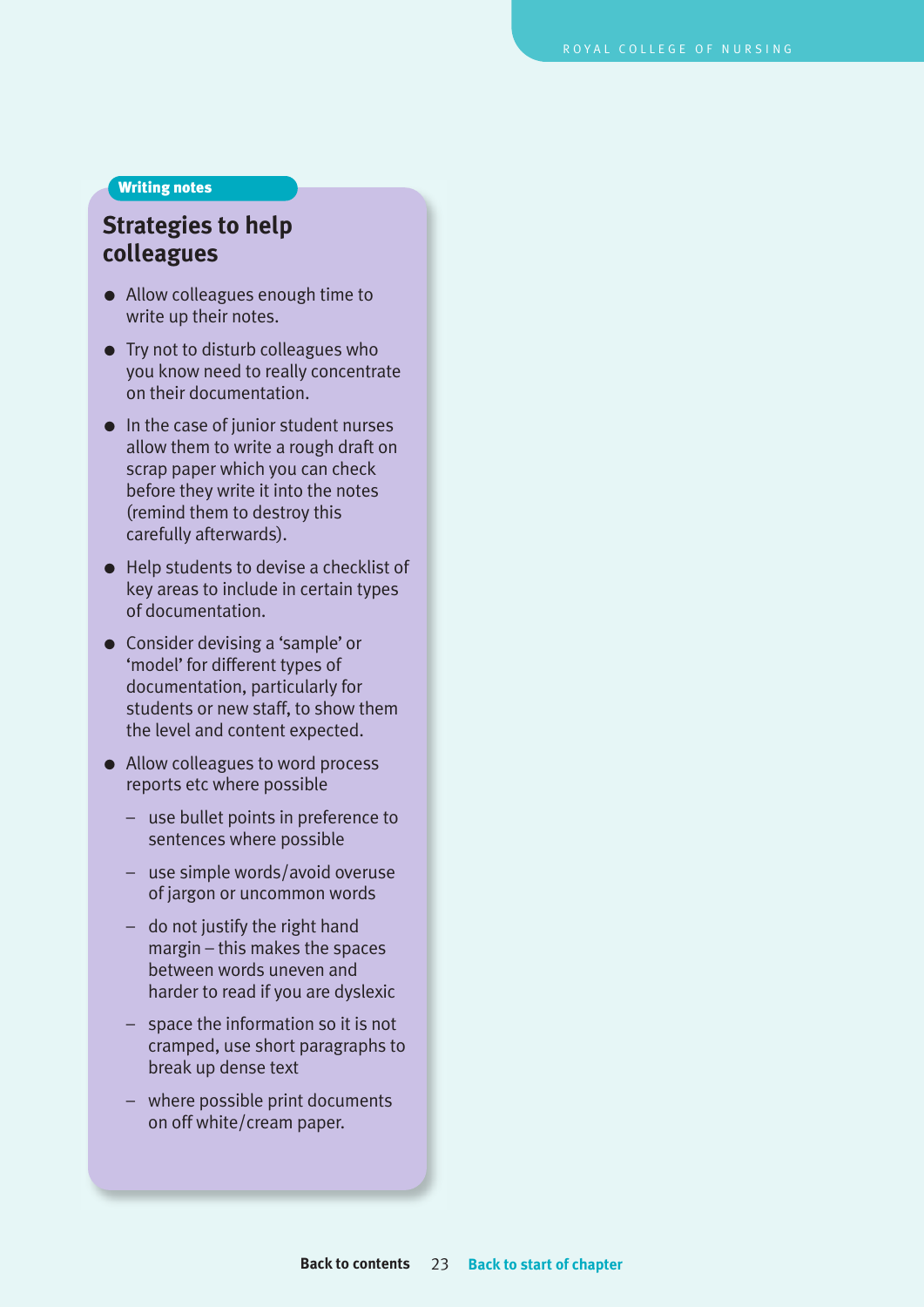#### <span id="page-25-0"></span>**Spelling**

In relation to spelling individuals may find it difficult to:

- $\bullet$  spell certain words these might not be difficult words, some individuals can spell these correctly but struggle with quite straightforward words
- spell medical terminology and drug names, particularly where there are words that sound or look very similar, for example gastrectomy and gastrostomy.

#### **Spelling**

## **Self help strategies**

- $\bullet$  Keep a notebook containing the correct spelling of words that you need to use regularly. This could be divided into sections on drugs/medical terms.
- When you need to spell an unfamiliar word – check with a colleague or in a dictionary then add it to your list.
- Devise mnemonics (a rhyme or something) to help you remember difficult words.
- Write words that you are trying to learn on post it notes or small cards and stick them up around the house (by the kettle, fridge door, bathroom mirror) – the more you look at them the quicker you will learn them.
- Ask if you can have an electronic dictionary which copes with medical terminology (see Section 8 on using equipment).

#### **Spelling**

## **Strategies to help colleagues**

- Provide a list of common terminology in your area for new staff and students.
- Help colleagues to feel able to ask if there is a word they are uncertain about the spelling of.



"The nurse talked about how invaluable the spell check facility on a word processor is, and how it had helped her through school and university… she went on to say how difficult it is now as she has no access to one at work."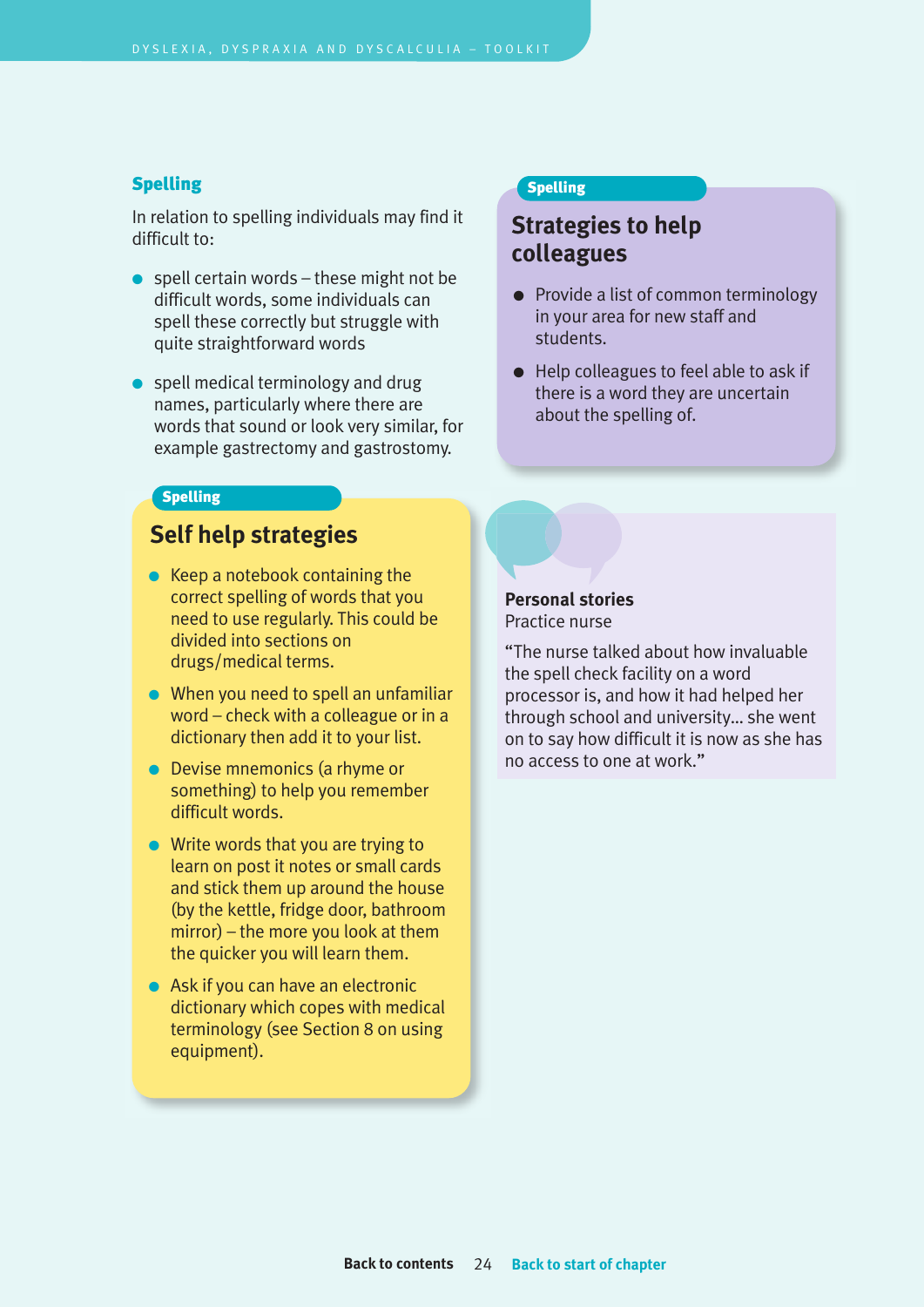## <span id="page-26-0"></span>**Difficulties organising workload**

Whilst most people are familiar with the spelling, reading and writing difficulties associated with some of the specific learning differences, they may be less aware of the organisational problems associated with all three conditions. These range from problems with 'working memory' and 'automaticity'which – although traditionally associated with dyslexia – may impact on the other conditions too, through to more straightforward 'time'related issues associated with dyscalculia.

Working memory is the term used to describe the temporary storage/processing facility which holds and manipulates information that is currently being used. It is a bit like the RAM on a computer and is used when we try to do tasks like listening. deciding what is important and then writing down the relevant information. Like a computer, its fine as long as we don't ask our working memory to do too much at once….. but when we do, there is the potential for the whole thing to 'crash'. The situation is compounded when we add in complications such as frequent distractions and background noise at the same time, factors that someone with dyslexia will find particularly difficult. It is also an area that becomes increasingly challenging as the level of expectation increases. Mentors often complain that a senior student is having problems organising their work, and query why it was not picked up earlier. The truth is that when the requirement was to 'organise' care for one or two patients the student could cope, but as they are expected to take responsibility for a more complex caseload the cracks start to appear.

The other challenge linked in particular to dyslexia, are problems associated with a lack of 'automaticity'. As the name implies this is about how we learn and ultimately internalise processes, until we can do them sub-consciously. Driving a car is a classic example of this. When we first try to learn to drive the task seems overwhelming, with all the things that have to happen simultaneously to be a safe competent driver. If you ask an experienced driver how often they consciously think about all of those individual factors, it is not very often – as these have become automatic. We know that individuals with dyslexia will take longer to reach the point of automaticity but that once they get there they are as safe and competent as anyone else.

Although it is not easy to separate the complex range of processes involved in organising your workload, three key areas have been identified as potentially problematic namely remembering things, coping with distractions and managing time. It should also be noted that the opportunity to work in a well organised working environment will significantly help as is demonstrated in the following story.

**Personal stories** Staff nurse with dyslexia

"The ideas promoted in the productive ward programme have helped, as a truly organised layout and work routine helps enormously."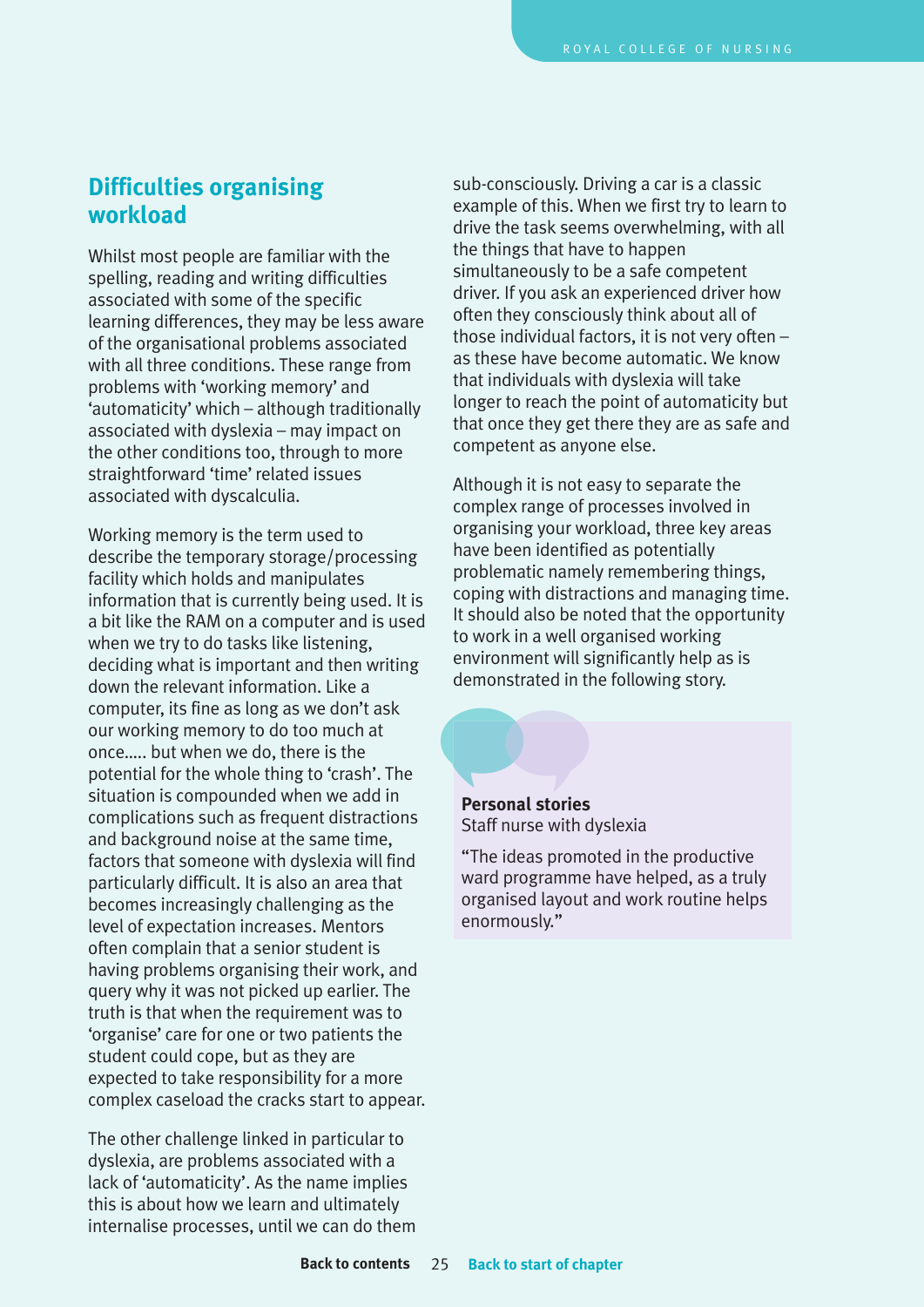#### <span id="page-27-0"></span>**Remembering things**

In relation to remembering things some individuals may have difficulties with:

- remembering names of patients and colleagues
- remembering drug names or medical conditions
- learning routines or procedures
- following instructions
- remembering information to pass on to colleagues (from phone calls, conversations with patients or colleagues, observations etc)
- tasks that need to sequenced in a particular order, for example remembering to check the brakes on the bed before getting the patient out of bed
- ordering their ideas
- $\bullet$  listening and taking notes simultaneously such as in handover or a lecture
- **•** filing and looking up information alphabetically or sequentially
- multi tasking as this requires a good memory, time management skills as well as the ability to work sequentially and be organised.

#### **Remembering things**

## **Self help strategies**

- **•** Invent and use mnemonics.
- Use to do lists.
- Always carry something to write on and a pen.
- Write important things to remember on sticky post-it notes and put them in key places where you will see them frequently, for example fridge door, bathroom mirror.
- Use visual methods such as diagrams and mind maps to help you remember.
- Use flow diagrams where procedures need to be remembered in a particular order.
- Set realistic targets for example to learn 1 new drug every 2 days.
- $\bullet$  Use auditory methods of learning record information on a digital voice recorder (or mobile phone) and listen to it when you can for example when driving, walking the dog.
- Use a personal organiser (PDA or mobile phone) to set reminders for key tasks.
- Chunk difficult numbers into smaller chunks they are easier to remember that way. For example the RCN phone number  $(0207409333)$  is much easier to learn if you start by remembering that all UK numbers start with a zero, then it is twenty, seventy four, oh nine, thirty three, thirty three.
- Use repetition; the more you repeat something the quicker you remember it.
- Use coloured pens and highlighters to help organise and prioritise.
- Devise prompt sheets for frequently encountered activities for example a routine pre op admission, the ABCDE assessment of a deteriorating patient.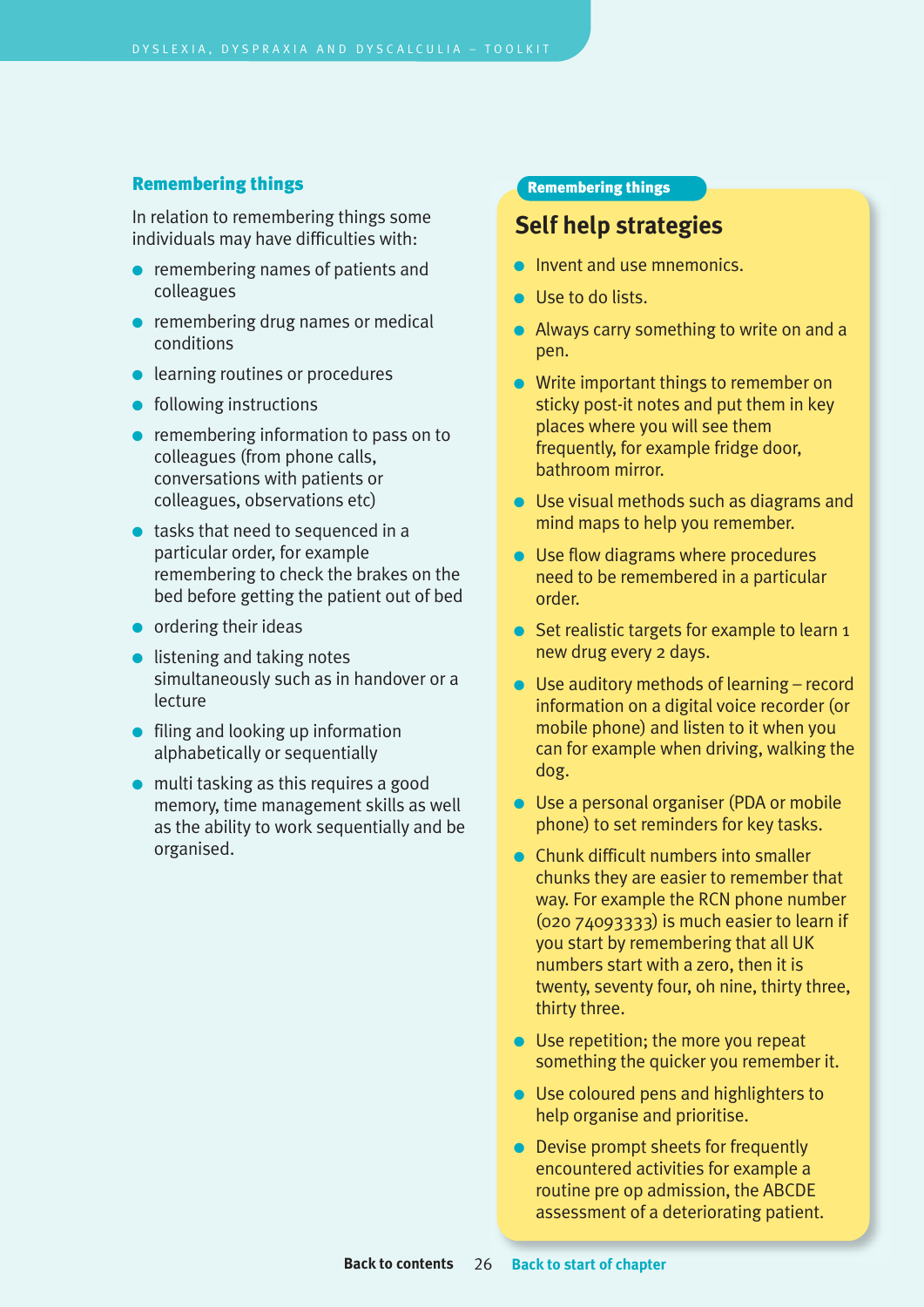#### **Remembering things**

## **Strategies to help colleagues**

- $\bullet$  Help a student/colleague to invent and use mnemonics.
- Encourage the individual to use 'to do' lists rather than trying to remember.
- Don't give too many instructions at once.
- Prepare printed 'handover sheets' covering core information – the individual can add to these but it will reduce the amount they need to write down and avoids things being missed.
- Make sure that there is always something to write on (and a pen) near the phone.
- $\bullet$  Help a colleague to draw up a plan highlighting important tasks/ deadlines.
- Set clear, measurable targets.
- Allow enough time for the person to grasp key information, try not to rush them.
- In the case of procedures allow the person a chance to practice (ideally as close as possible to when you explained it or demonstrated it).
- Explain things more than once if required.
- Where possible give instructions in written and verbal form (you could consider using a digital voice recorder to record sets of instructions).
- For students or new staff create an orientation pack for your area, outlining useful information and routines.

**Note:** an inability to cope with distractions/interruptions may be a difficulty which prevents an individual from being 'fit for practice'. Reasonable adjustments **must** be implemented where required, **following which** the individual needs to be able to **consistently** demonstrate the required level of competence.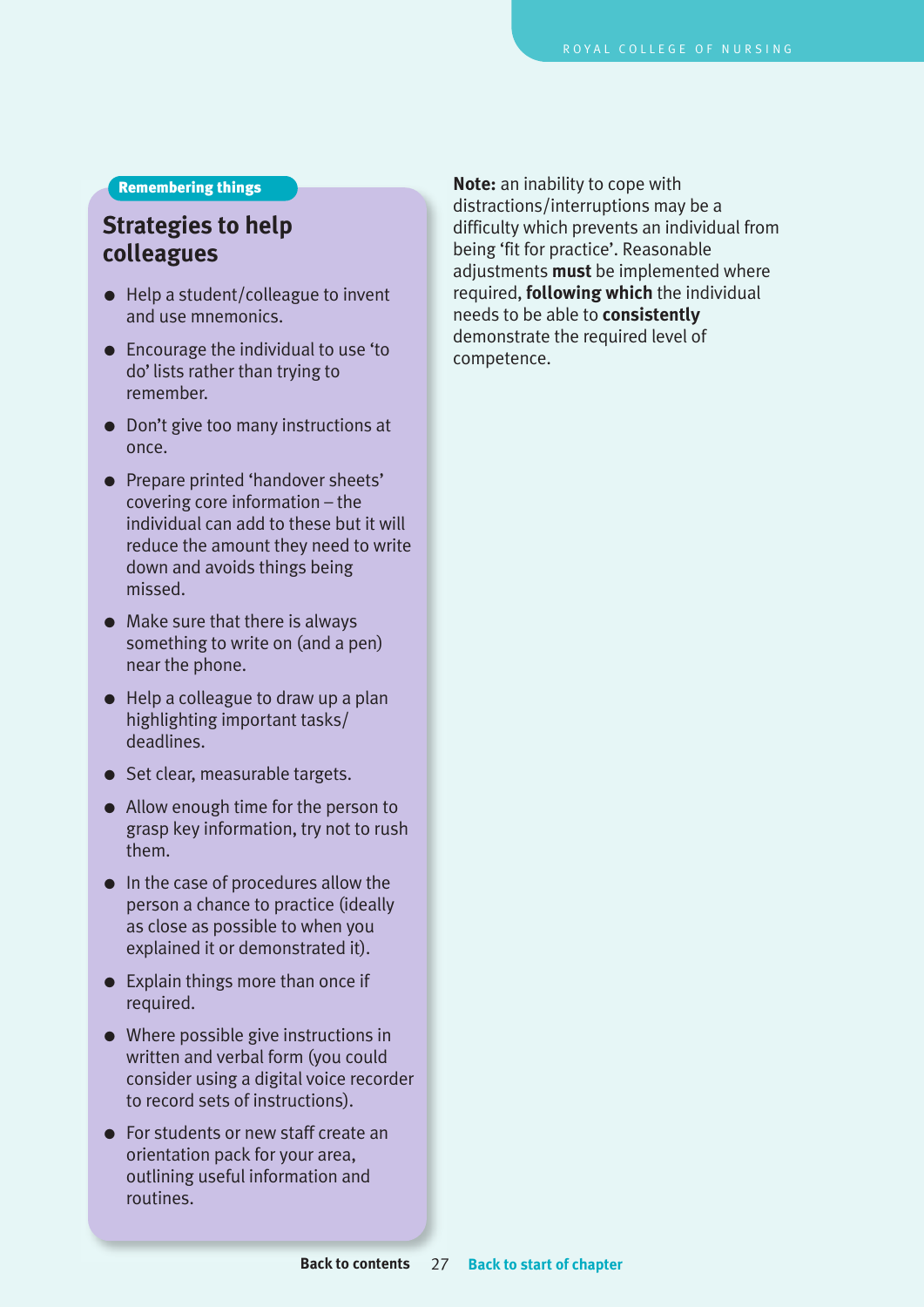#### <span id="page-29-0"></span>**Coping with distractions**

In relation to coping with distractions some individuals may have:

- a short attention span and be easily distracted
- difficulty in discarding irrelevant or redundant information which can lead to overload and confusion
- difficulty in reacting quickly in a busy environment or during an emergency
- difficulty in balancing different commitments for example a student who needs to write an essay whilst on placement or a qualified nurse undertaking further study.

#### **Coping with distractions**

## **Self help strategies**

- Be honest with colleagues, tell them you find interruptions difficult and ask them to avoid distracting you if possible.
- Be honest with yourself, some clinical areas are more prone to interruptions than others – choose where you work.
- Try to find a quiet area if you really need to concentrate on something like documentation – but tell people where you will be.
- Set realistic targets in terms of balancing different commitments for example when studying (pre or post registration). Aim to read 1 article per day, or write 250 words – it soon builds up.

#### **Coping with distractions**

### **Strategies to help colleagues**

- Allow colleagues quiet time where possible to complete tasks such as paperwork.
- Avoid interrupting a colleague if it is at all possible.

#### **Managing time**

In terms of managing time some individuals may find it difficult to:

- $\bullet$  plan ahead or plan their work schedule
- $\bullet$  estimate how much time is needed for a specific task
- $\bullet$  be on time for appointments
- $\bullet$  complete tasks on time
- read dates and times, particularly those using the 24 hour clock.

#### **Managing time**

### **Self help strategies**

- Use timers/alarms to remind you of set time deadlines eg when a patient needs to be ready for theatre.
- $\bullet$  Keep a diary or wall planner to remind you of important dates (meetings/deadlines).
- $\bullet$  Build up a list of how long certain procedures/tasks usually take (including preparation and clear up time) for example performing a bed bath 20- 30 minutes, a simple dressing 20-30 minutes, a complex dressing 45-60 minutes (these are generous time allowances but it is better to allocate too much time than always be behind).
- $\bullet$  Have a picture of a 24 and 12 hour clock to show the differences.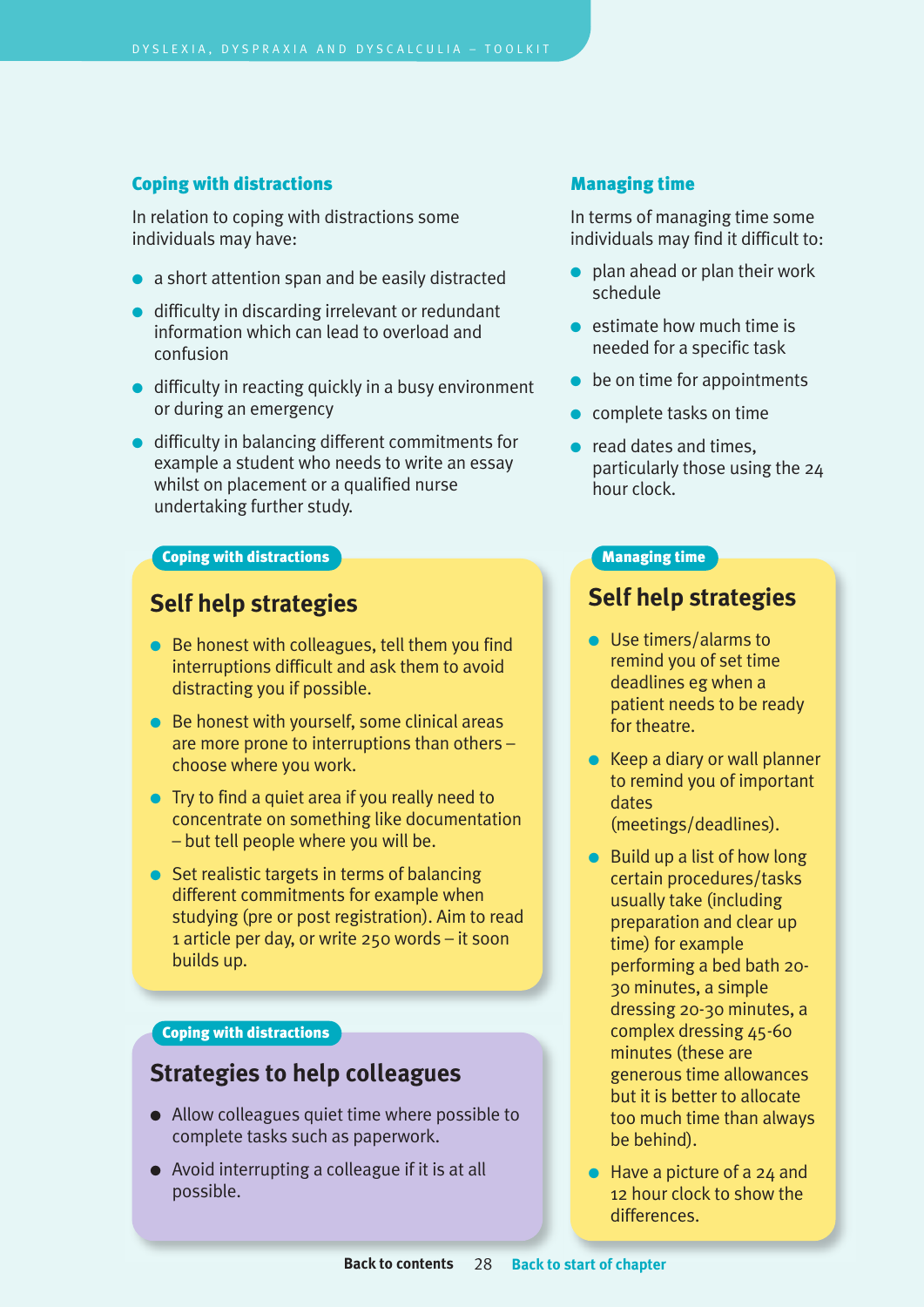#### <span id="page-30-0"></span>**Managing time**

## **Strategies to help colleagues**

- $\bullet$  Help colleagues to build up a list of how long things take to do.
- For students/new staff set achievable time related tasks, for example don't expect them to plan a whole day at first, start with a few hours/morning and build up.
- With students ask them to tell you what the key activities are at the beginning of the shift – remind them of things they have forgotten.

#### **Personal stories**

Student nurse with dyspraxia

"The student nurse was finding it difficult to fit a needle onto a syringe – her mentor gave her a set to practice with and after an evening practicing at home (away from scrutiny and time pressures) she had quickly mastered it."

## **Problems with psycho-motor skills**

#### **Demonstrating manual dexterity**

The difficulties associated with the development of psychomotor skills are mainly attributable to problems with manual dexterity in the case of dyspraxia or to lack of automaticity, such as described in the previous section (difficulties organising workload).

Problems with manual dexterity may result in:

- problems handling equipment and instruments
- poor hand-eye co-ordination.

#### **Demonstrating manual dexterity**

## **Self help strategies**

- Practice handling instruments and equipment – if possible ask if you can borrow a piece of equipment to practice (see personal story below).
- Investigate if other equipment is available which might be easier to use.

#### **Demonstrating manual dexterity**

## **Strategies to help colleagues**

- Provide opportunities for practice.
- Explore availability of specialist/alternative equipment which might be easier to use (providing this could constitute a 'reasonable adjustment'.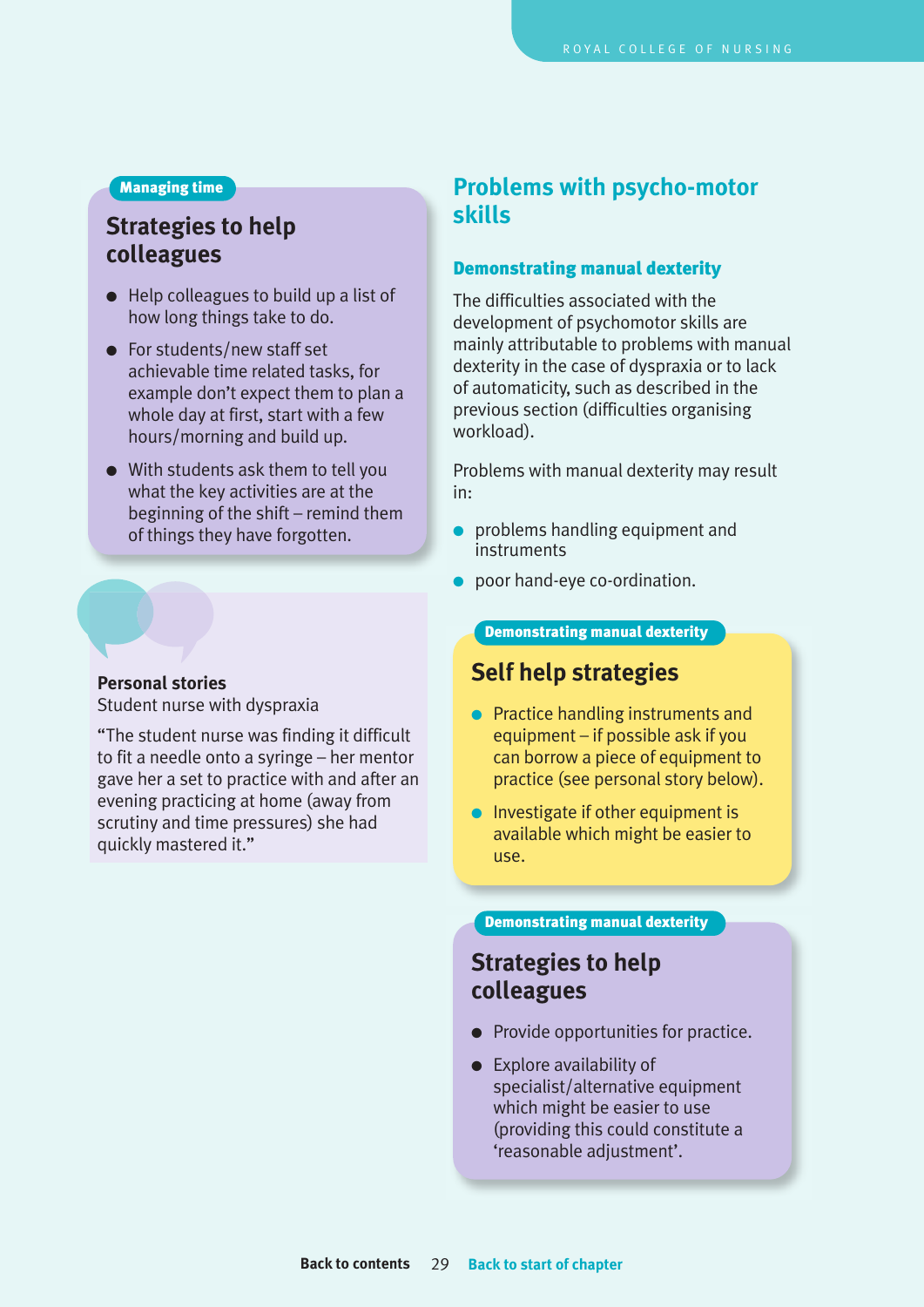#### <span id="page-31-0"></span>**Sequencing of tasks**

Lack of automaticity may mean that the individual has problems:

- learning new routines and procedures
- sequencing the order of tasks correctly
- transferring learning into a new setting.

### **Sequencing of tasks**

## **Self help strategies**

- Invent and use mnemonics to help remembering sequences/routines such as ELIOT or TILE for moving and handling.
- Use visual methods such as diagrams and mind maps to help you remember.
- Use flow diagrams where procedures need to be remembered in a particular order.
- $\bullet$  Use auditory methods of learning  $$ record steps of procedures or other key information to listen to when you are doing other things (such as the ironing). For example, this could be used to help you learn the latest ratios for CPR or the equipment needed to remove sutures.
- Use repetition; the more you repeat something the quicker you remember it.
- Use coloured pens and highlighters to help you remember/organise your thoughts.
- Devise prompt sheets for frequently encountered activities, for example a routine pre op admission, the ABCDE assessment of a deteriorating patient – these can be added to/adapted if you move to a new area.
- Use reflection to help you to transfer previous learning into new settings.

#### **Sequencing of tasks**

## **Strategies to help colleagues**

- Present information more than once and ideally in different formats
- Provide frequent opportunities for practice
- Help a student or colleague to invent and use mnemonics
- Encourage use of reflection to help individuals to transfer previous learning.
- Allow enough time for the person to grasp key information, try not to rush them.
- Create flow charts/protocols to help colleagues to learn procedures.

## **Difficulties with drug administration**

This is one of the most controversial areas and is one of the main reasons for nurses to be referred to the Nursing and Midwifery Council for alleged 'lack of competence' (see Section 2).

It must be emphasised that there is no reason to automatically assume that a nurse will not be able to administer drugs safely as a result of their dyslexia or dyspraxia. However individuals do need to develop strategies to overcome any areas of difficulty they might experience. There is clear evidence to suggest that the vast majority are able to do this; furthermore as they frequently double or even triple check everything that they do in relation to drug administration it could be concluded that they are therefore perfectly safe.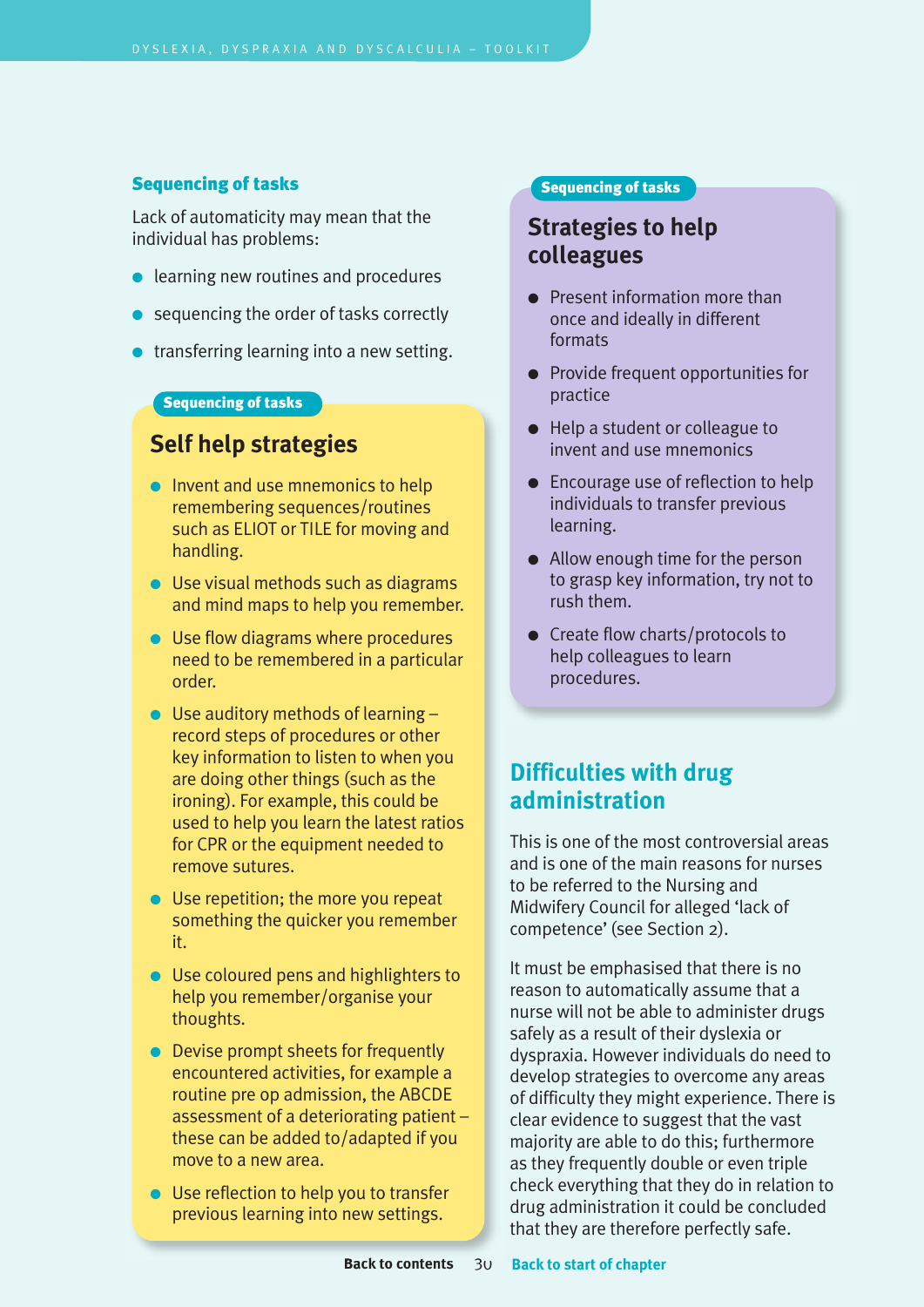<span id="page-32-0"></span>The situation is more complex in the case of dyscalculia however. If an individual really has true dyscalculia, and therefore has no concept of numbers at all, it must be questionable as to whether they can calculate drug doses safely. However, as we saw in section 6, dyscalculia is frequently misdiagnosed, and is often used as a label for poor maths skills. It is therefore likely that there are nurses who believe that they are dyscalculic but who do have the necessary level of understanding to be able to calculate drug doses safely. For those with true dyscalculia the requirement by HEI's for GCSE Maths or level 2 numeracy to enter training, is likely to have deterred those with the most serious problems. Whilst this is unfortunate for the individuals concerned, the absolute safety requirement to be able to calculate drug doses and dispense drugs accurately is unequivocal.

This therefore leaves two potential areas of difficulty reading drug charts and calculating drug doses and it is therefore important that student nurses develop, and are assessed for competence during their training. This means allowing the student to read the drug chart, select the correct drug and dispense it under close supervision in accordance with National and local guidelines. Newly qualified staff often struggle in this area as they see it as a new skill to learn. Although they may have participated in drug administration as a student they have not always had sufficient opportunity to be the one selecting the drug from a crowded drug trolley or cupboard. It is only by doing this that significant areas of difficulty will be highlighted.

### **Reading drug charts**

In terms of reading drug charts individuals may have problems:

 $\bullet$  reading drug names especially where there are other drugs which look very similar

- finding the required drug in the trolley or cupboard
- interpreting abbreviations such as tds, bd, prn
- understanding the 24 hour clock
- working out time intervals between prn drugs
- dealing with 'conflicting instructions' for example paracetamol being allowed four hourly but with a maximum of four doses in 24 hours.

#### **Reading drug charts**

### **Self help strategies**

- Learn the names for drugs that you frequently administer and what they do.
- $\bullet$  Compile a list of drugs with similar names and find a way of clearly identifying the difference in spelling.
- **Know how to use reference materials** such as the BNF to look unfamiliar drugs up.
- Learn how to pronounce drug names – record the correct pronunciation on a digital voice recorded to listen to.
- $\bullet$  Practice reading drug charts as a student ask for a blank copy to study or do a specimen chart with your mentor with some common examples.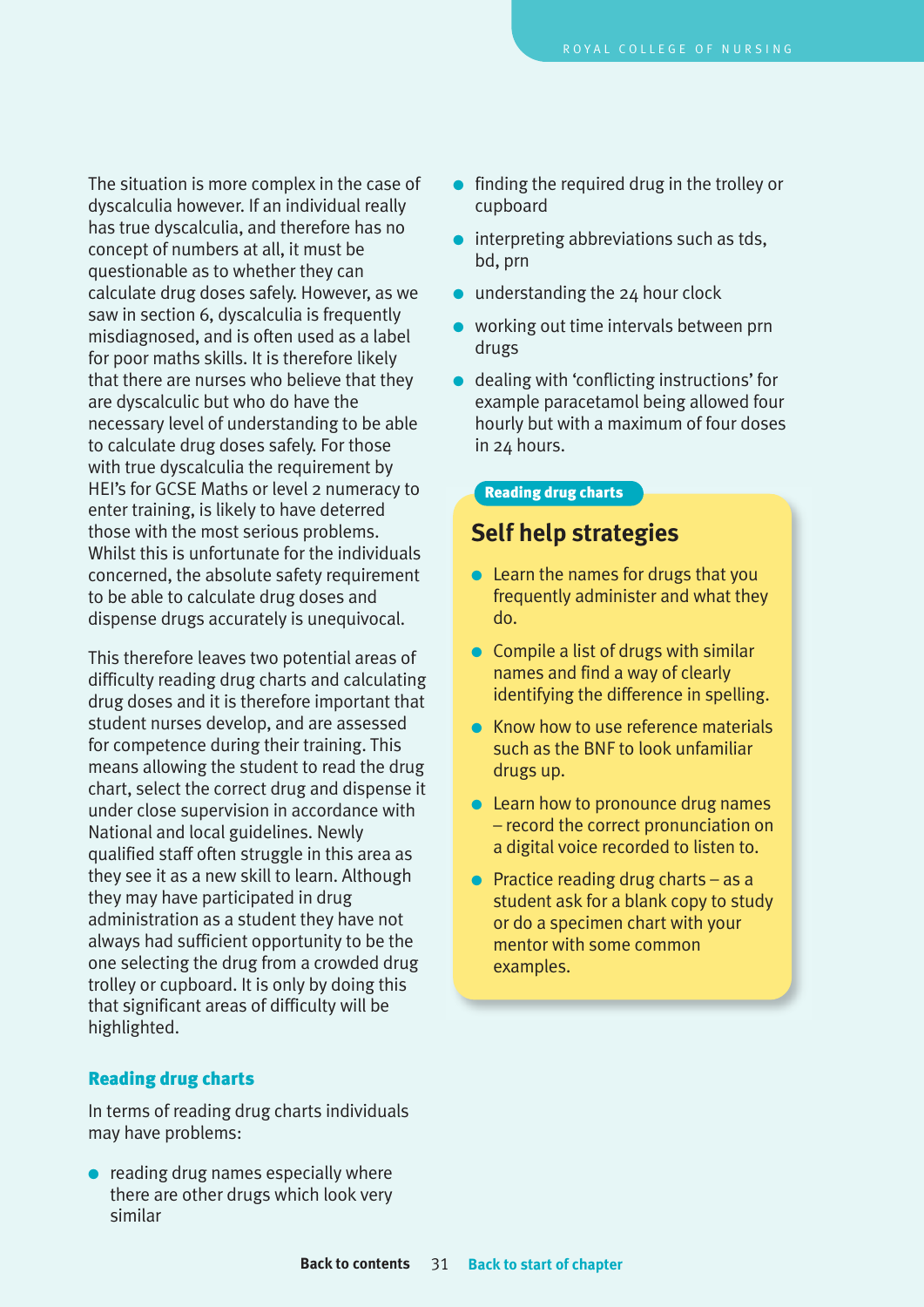#### <span id="page-33-0"></span>**Reading drug charts**

## **Strategies to help colleagues**

- Provide students/new staff with a list of commonly used drugs for your area.
- $\bullet$  If you use drugs with similar names in your area consider creating a visual aid to show the different drug names.
- Ensure that a BNF or alternative is available.
- Record drug names on a digital recorder (most students with dyslexia are supplied with one of these to use in lectures) to help the student learn how to pronounce them.
- $\bullet$  In hospital settings allow students to accompany you on a drug round and actually dispense the drugs according to their level of training (if you are concerned that this will take too long let them to do one patient's drugs to start with and build up until they can do a whole bay as they get quicker).
- $\bullet$  In community settings allow students to participate in drug administration as appropriate.
- Create a specimen drug chart that relates to your area for students to practice reading/interpreting – ideally give examples of stat, prn and regular drugs.

#### **Calculating drug doses**

In terms of calculating drug doses individuals may have problems:

- $\bullet$  remembering the formula
- $\bullet$  interpreting the formulae knowing what to put where
- $\bullet$  basic mathematical principles such as multiplication or division
- converting units if different units are used on the prescription and bottle/packet (ideally this is now being avoided but does still happen particularly out of hours)
- $\bullet$  performing complex calculations, such as for children or in an ITU based on body weight.

**Note:** the following strategies are designed to be appropriate for individuals with dyslexia or dyspraxia who find drug calculations challenging. Where an individual has been formally diagnosed with dyscalculia specialist advice is required to devise an individualised and intensive programme of support.

#### **Calculating drug doses**

## **Self help strategies**

- Carry a cue card around with you to remind you of the formulae.
- Look at one of the many books available to teach nurses a variety of types of calculation.
- Practice, practice, practice until you feel confident.
- Calculate your answer independently before checking with a colleague. If you don't agree bring in a third person – your colleague might have got it wrong not you.
- If your employer allows the use of calculators use one to check your answer (see note below).
- Consider enrolling on adult numeracy classes to brush up key skills.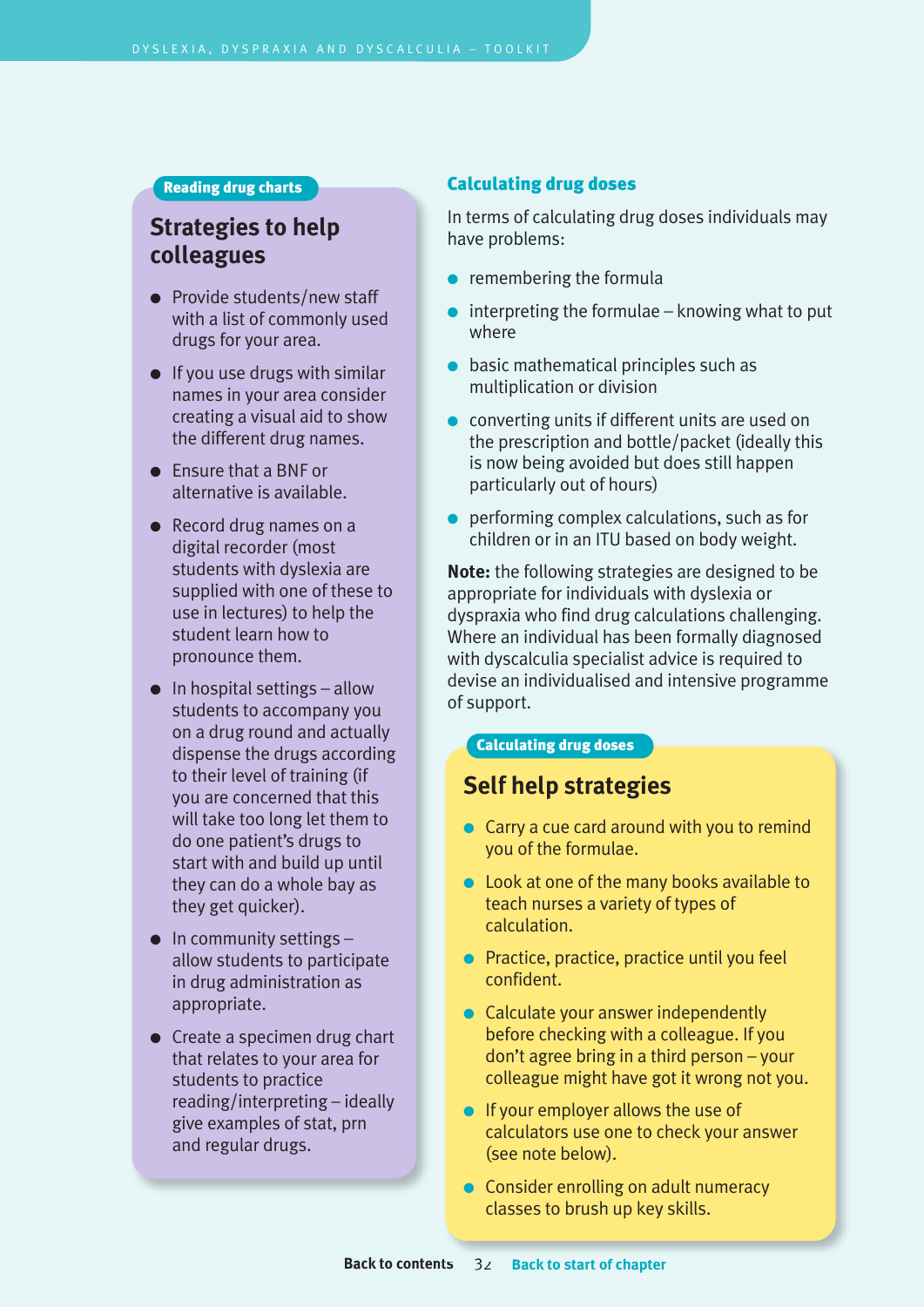**Calculating drug doses**

## **Strategies to help colleagues**

- Allow the individual time to work it out at their own pace, don't rush them.
- Provide relevant clinical examples for practice, colleagues may struggle with abstract calculations.
- Help colleagues to feel open about asking for help/someone to check a complex calculation – it might take a little bit longer but it is better to be safe.
- Encourage a student or colleague to look at one of the many books available on nursing calculations – then if possible help guide them through structured teaching in small progressive steps.
- Teach rules and give concrete examples – it is much harder to grasp abstract concepts.
- If your employer allows the use of calculators encourage colleagues to use one to check their answer (see note below).
- In emergency situations where calculations need to be performed quickly and with lots of potential distractions allow a colleague to ask someone else to do it.

#### **Personal stories**

Clinical nurse specialist (reflecting on a placement whilst a student)

"I struggled to do the maths and the staff would deliberately avoid doing any drug calculations with me. I was capable of doing the calculations but I needed more time to complete them, which they did not seem prepared to give. Some staff were overtly rude, and I remember one senior staff nurse refusing to even do drugs with me because (as she shouted across the nurse's station) I was 'useless'."

**Calculators** – there are a lot of people who oppose the use of calculators when performing drug calculations as they feel an individual must be able to do it manually. Check if your trust has a policy, and if possible just use the calculator as a way of checking your answer.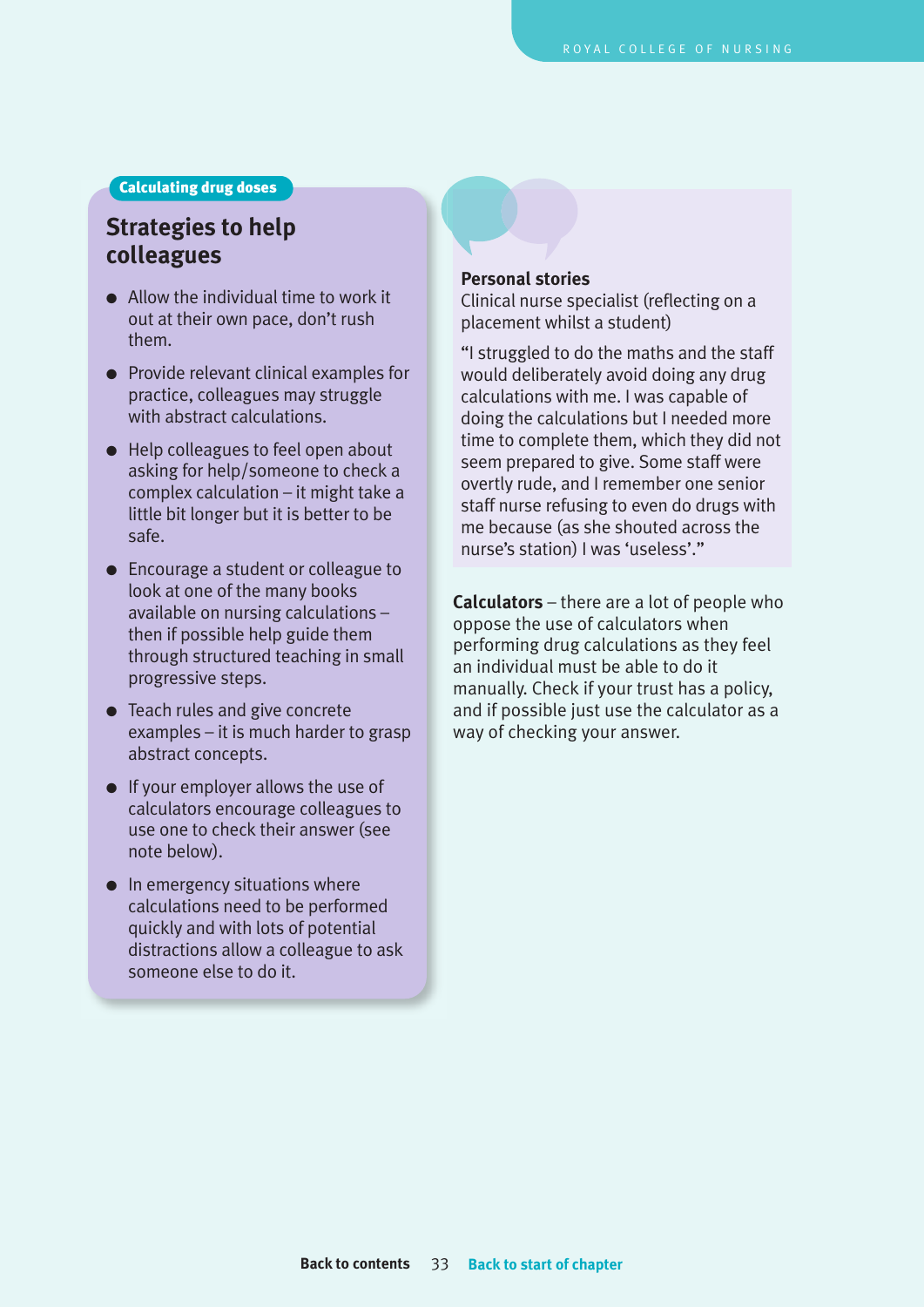## <span id="page-35-0"></span>**Liaising with colleagues**

The final area of potential difficulty to consider relates to our interactions with colleagues, both within our own profession and across the multi disciplinary team. While most individuals will have developed highly successful personal strategies, there may be occasions, particularly in a large group, where they feel 'exposed' and can become anxious or embarrassed. This could be on a ward round, during a case conference/discussion, part of a handover to colleagues, in a meeting or during a teaching session. The main areas that cause concern revolve around discussing clinical issues, reading aloud and writing in front of others.

#### **Discussing clinical issues**

In terms of discussing clinical issues individuals may have difficulties in:

- organising thoughts coherently
- pronouncing medical terminology
- understanding abbreviations.

**Personal stories** Newly qualified staff nurse

"One bad thing I found was in handover and on handover sheets where people used abbreviations for procedures, illnesses etc. I found that an abbreviation on one ward means one thing and on another ward it means something different which is very confusing."

#### **Discussing clinical issues**

### **Self help strategies**

- If possible jot down your ideas of what you want to say and use these as prompts or a checklist.
- Observe ward rounds/case conferences/handovers before you need to actively participate.
- Continue to build your awareness of medical terms and find out the correct pronunciation – get someone to tell you how it should be pronounced its much better than trying to work out pronunciation from a dictionary.

#### **Discussing clinical issues**

## **Strategies to help colleagues**

- Try to create an environment which helps colleagues to feel comfortable – anxiety will only make problems worse.
- Don't let people draw attention to mispronounced words, even inadvertently.
- Try not to use abbreviations as some people find them difficult to interpret and they may mean different things to different people.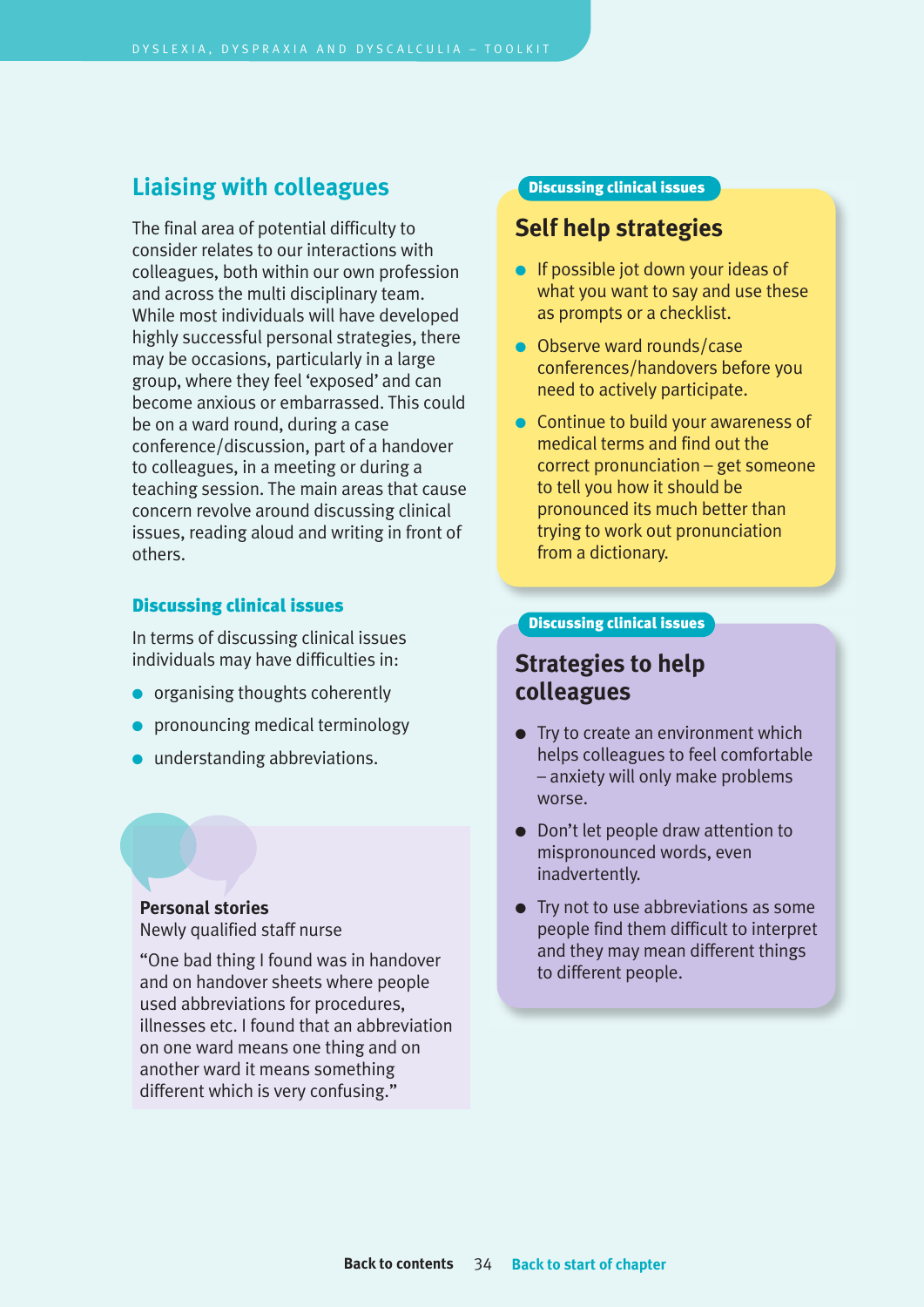#### <span id="page-36-0"></span>**Reading aloud**

Reading aloud may be difficult due to:

- problems pronouncing terminology
- a slow reading speed
- visual disturbances
- reluctance to use equipment, such as a coloured overlay, in front of others.

#### **Reading aloud**

## **Self help strategies**

See also the Section on 'reading documentation'

- If you know you will need to read something aloud try to get a copy in advance to practice.
- If you can get an electronic copy (you might need to scan a hard copy) format it in a way that helps you, for example change the font style and size, create extra paragraph breaks to divide it up into smaller sections, or use bullet points.
- Use highlighters or coloured pens to draw attention to key areas.

## **Strategies to help colleagues**

● Do not ask someone with dyslexia to read aloud unless you have given them the material well in advance.

#### **Writing in front of others**

Writing in front of others might be difficult as a result of:

- spelling difficulties (particularly when writing on a vertical surface such as a whiteboard)
- problems organising ideas, particularly when required to listen and write things down such as during a 'brainstorming' session
- problems writing legibly
- a slow writing speed.

#### **Writing in front of others**

## **Self help strategies**

- Probably the best strategy would be to try to avoid doing this wherever possible. The advantage in a group situation is that there are others who might be very happy to be the scribe or note taker.
- Provide typed minutes of meetings wherever possible.

### **Reading aloud**

## **Reading aloud**<br>**Reading aloud**<br>**Reading aloud colleagues**

● Do not put others on the spot. If someone appears reluctant to act as scribe or note taker, don't push them into it.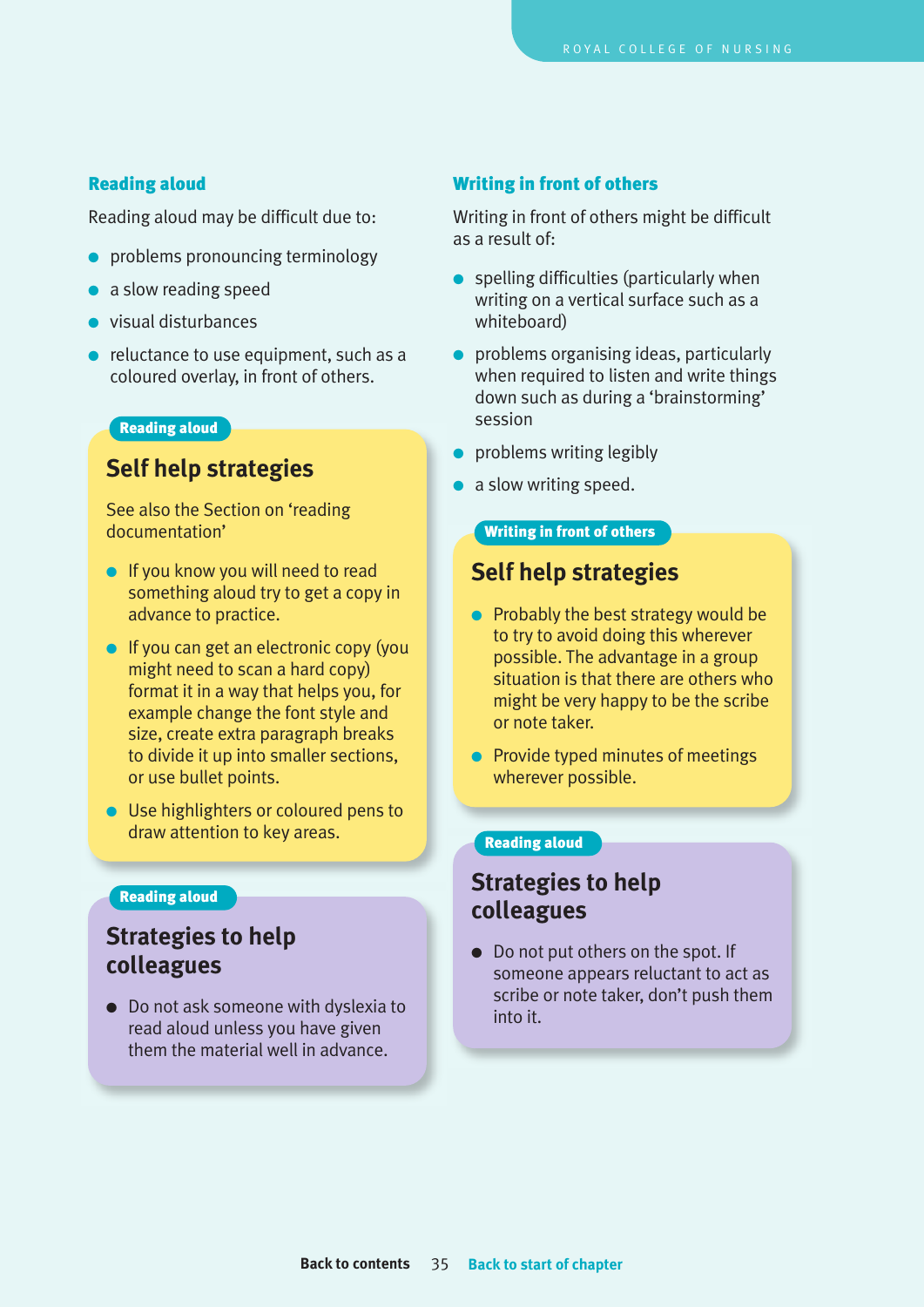## <span id="page-37-0"></span>Using equipment to help you

In our increasingly technological world a great of equipment is currently available to assist individuals with a specific learning difference. However, for many the challenge is being fully aware of what is out there or maybe in gaining access to it.

There are also issues regarding the use of certain equipment in a clinical area or in a patient's own home, and permission will need to be obtained in advance. For example, the use of a digital voice recorder to record your own voice and ideas tends not to be a problem but colleagues might wish not to be recorded and this should be respected. Where recording devices are used care needs to be taken to ensure that confidentiality is maintained; the voice recorder (or alternative device) should not be left lying around and material should be erased as soon as it is possible.

While most staff are happy with the use of a voice recorder for personal use, the situation becomes more complex, and controversial, when an individual wishes to record a conversation with a patient or client such as during an admission interview. If there is a local policy this should be followed, although the trusts contacted in relation to this have all admitted that it is not an area they have considered and none have yet created any guidance for staff. Despite this, when queried employers have often expressed discomfort at the use of a voice recorder in this context, and there is a clear need for some guidance on this subject.

For most individuals their first exposure to the available technology is as a pre or post registration student. Most universities provide access to 'assistive technology' oncampus for students with a recognised disability; however, most students would like to be able to use the same technology, for personal use, at home or at work.

## **Funding for equipment**

While it might seem strange to consider funding first, the reality is that a 'needs assessment' to determine what equipment an individual might benefit from, is a costly process. Therefore, in most cases it is necessary to secure funding right from the start. For the majority of people this takes place through the Disabled Student Allowance (DSA) and is secured when they are undertaking formal education. Students enrolled on a course which represents 50 per cent or more of a full-time degree programme are normally eligible for the DSA. However, qualified staff who wish to 'top up' a diploma to a degree would not be eligible, as they only require 120 credits – which represents a third of a degree.

For those who cannot access funds through the DSA there are two main options – to rely on the free version of certain types of software that are available, or to apply for funding through the access to work fund. There is more information regarding access to work funding available in the accompanying report. It should be noted however, that equipment and software provided through access to work does not belong to the individual and may only be available for use in the working environment and not at home. Furthermore, it would usually need to be returned when the employee moves job.

The following list highlights just some of the assistive technology that is currently available. As this is a constantly developing area it is likely that the list will quickly become out of date as more products come online. It should also be noted that not everything on this list can be funded under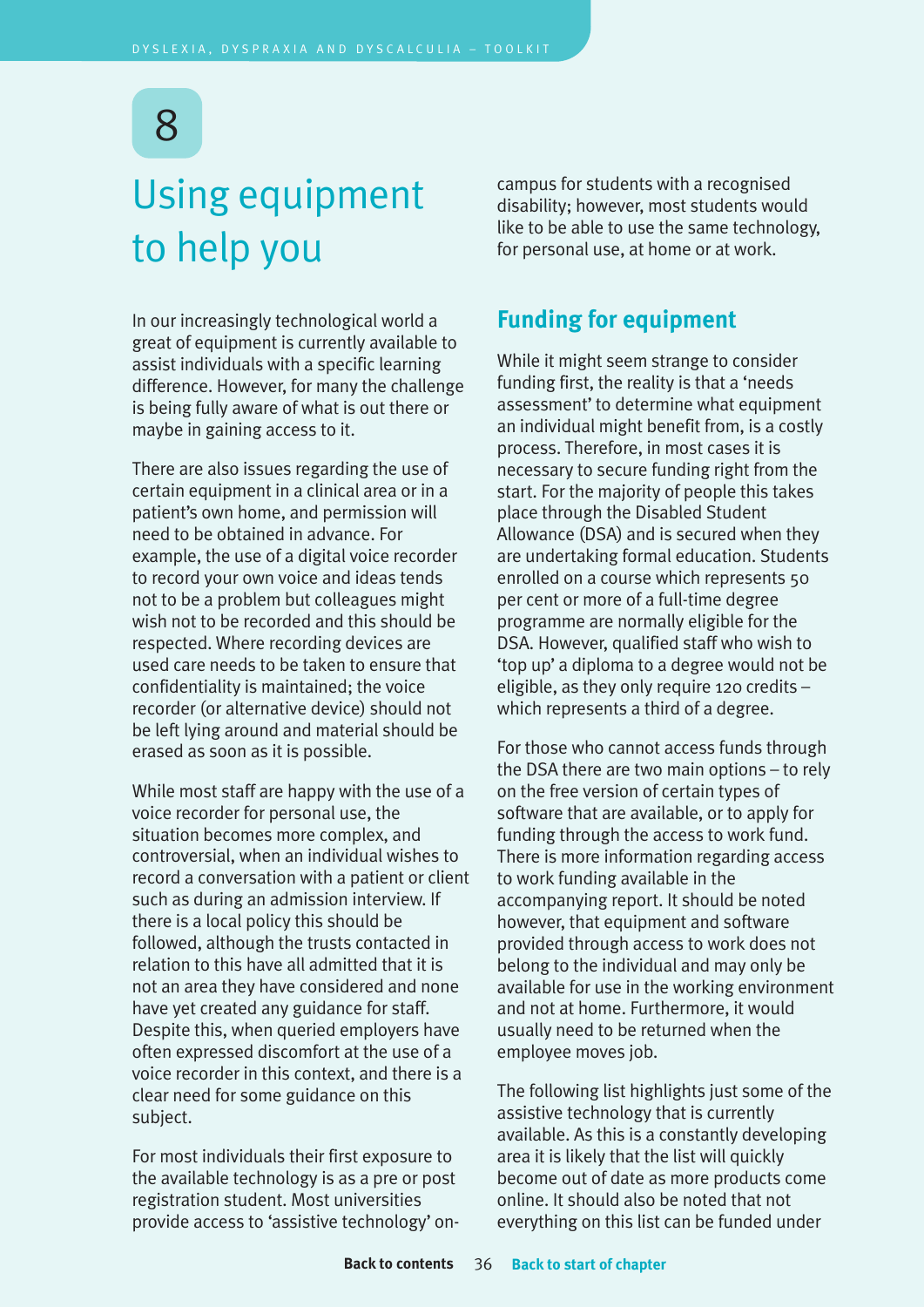<span id="page-38-0"></span>the Disabled Student Allowance or through Access to Work.

## **Hardware available**

- Computers whether desktop, laptop or netbook.
- $\bullet$  Digital voice recorders can be used to record audio files which can then be uploaded into a computer (see also voice recognition software).
- Electronic dictionaries standard or medical version.
- $\bullet$  Mobile phone particularly the new style smart phones.
- Personal Digital Assistant (PDA).
- $\bullet$  Digital cameras when used with appropriate software (see below) these can be used to take pictures of text, select an area and have it read back to you.
- $\bullet$  Digital pens used to highlight areas of text. Depending on the software used, individual words can then be explained or even synthesised into speech to aid pronunciation. Areas of scanned text can also be uploaded into a computer.
- Electronic note making devices such as Digiscribble or a tablet PC – these work with a digital pen and can be used to transfer a hand drawn mind-map into the computer.

## **Software available**

- Note taking programmes such as Audio Notetaker (lansyst) – help students to organise recordings from a digital voice recorder and add annotation.
- Reading programmes such as Texthelp Read and Write Gold, ClaroRead Plus or Kurzweil 3000 – read scanned or typed text out loud.
- Voice recognition software such as Dragon Naturally Speaking – allows the person to dictate notes into a computer. Some programmes also transcribe from a digital voice recorder, however as the software needs to be trained to recognise the individuals voice it does not always cope well with a variety of voices such as from lectures and meetings.
- $\bullet$  Claroview a coloured overlay feature for computer screens.
- Mind mapping software such as Inspiration, Mind Genius, Claro Mindfull, Spark Learner and Mind Manager – can be used to create mind-maps in a range of styles.

It should also be noted that commonly used software packages such as Microsoft Windows or Apple Mac offer the facility to change background colours and the appearance of the screen. Even straightforward procedures such as changing font size and style can make a dramatic difference.

## **Other equipment**

- Coloured overlays semi transparent tinted sheets used to reduced visual disturbances by placing them over a page of text.
- $\bullet$  Tinted glasses same principle as coloured overlays but in spectacle form.

Further information on many of these products is available through the links included in Section 9.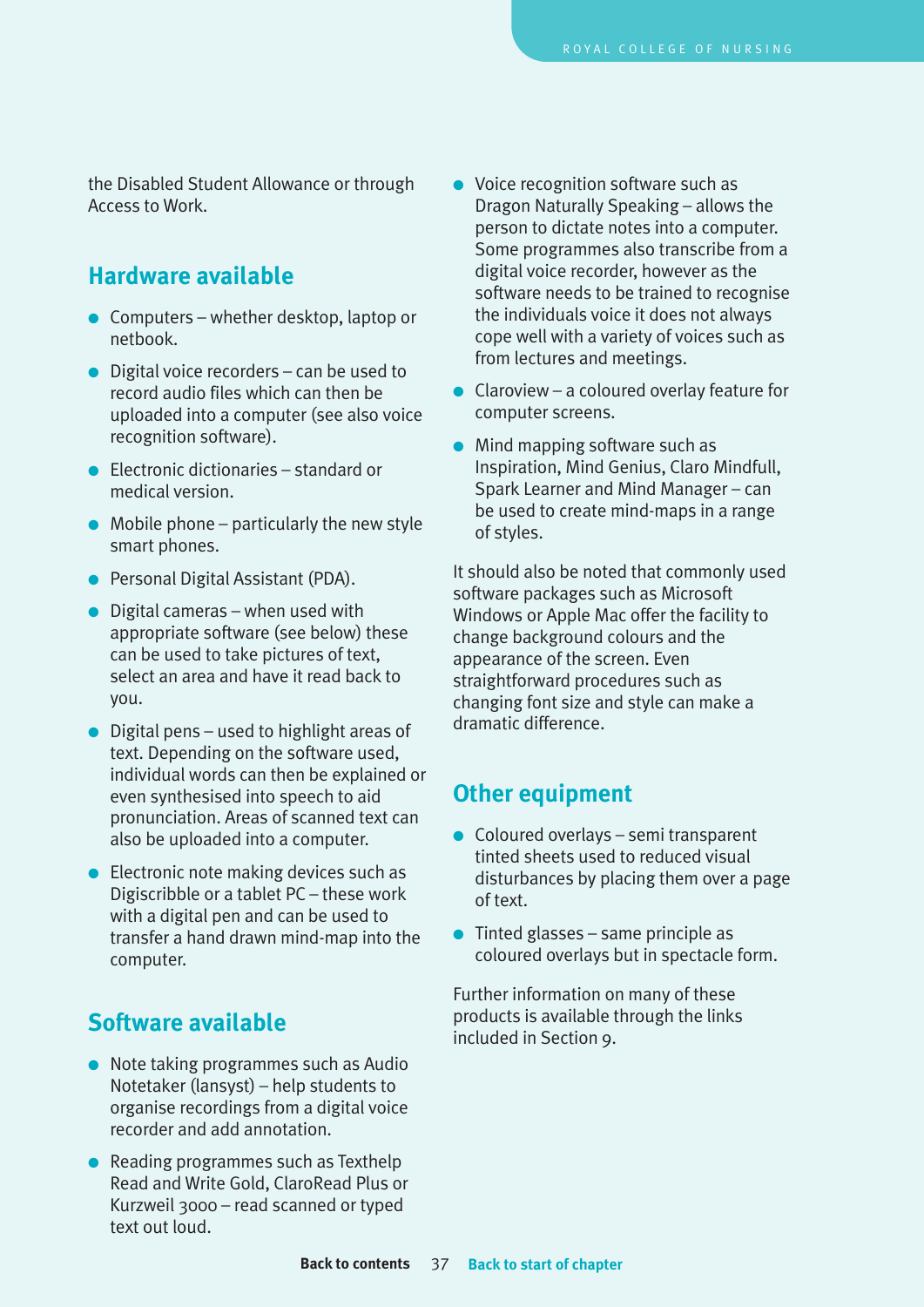## <span id="page-39-0"></span>Sources of help and further advice

## **Dyslexia**

**The British Dyslexia Association** 98 London Road, Reading. RG1 5AU

<www.bda-dyslexia.org.uk>

**Dyslexia Action** Park House, Wick Road, Egham, Surrey. TW20 0HH

<www.dyslexia-inst.org.uk>

**The Helen Arkell Dyslexia Centre** Frensham, Farnham, Surrey. GU10 3BW

<www.arkellcentre.org.uk>

**Independent Dyslexia Consultants** <www.dyslexic-idc.org>

**Professional Association of Teachers of Students with Specific Learning Differences (PATOSS)**

<www.patoss-dyslexia.org>

**Association of Dyslexia Specialists in Higher Education (ADSHE)** <www.adshe.org.uk>

**The Dyslexia Teaching Centre** 23 Kensington Square, London. W8 5HN

<www.dyslexiateachingcentre.co.uk>

**The Dyslexia Unit** University of Wales Bangor, Bangor, Gwynedd. LL57 2DG

<www.dyslexia.bangor.ac.uk>

## **Dyspraxia**

**The Dyspraxia Foundation** 8 West Alley, Hitchen. SG5 1EG

<www.dyspraxiafoundation.org.uk>

## **Dyscalculia**

**The Dyscalculia Centre** <www.dyscalculia.me.uk>

### **General**

<www.equalities.gov.uk> Equality Act 2010 What do I need to know? Disability quick start guide

**iansyst Limited (assistive technology)** <www.iansyst.co.uk>

**Skill: National bureau for students with disabilities** <www.skill.org.uk>

**Equality and Human Rights Commission** <www.equalityhumanrights.com>

**Employers Forum on Disability** <www.efd.org.uk>

**Access to work: Information for employers leaflet** <www.jobcentreplus.gov.uk>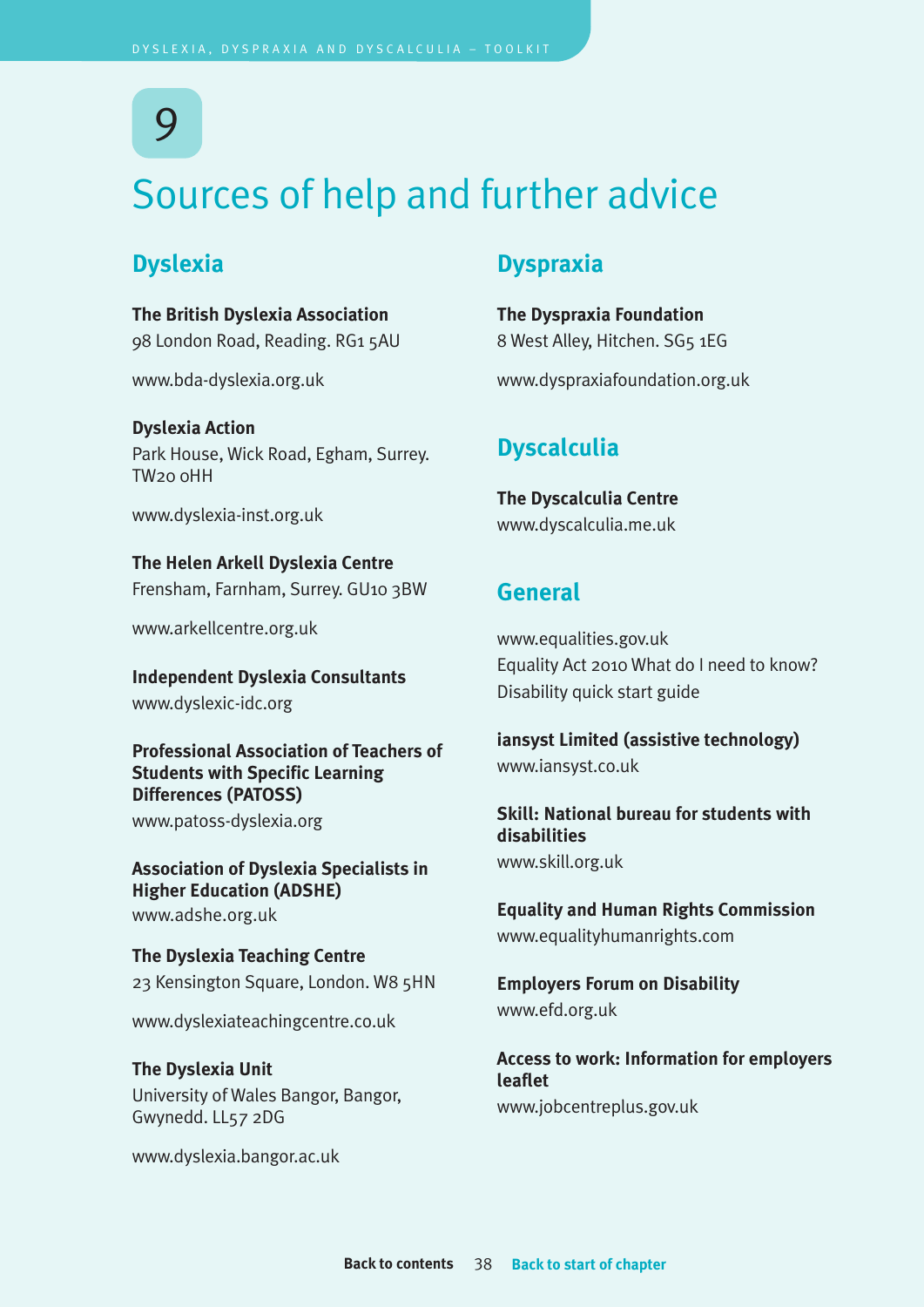#### **NHS Employers**

<www.nhsemployers.org>

#### **Royal College of Nursing: diversity and equality**

<www.rcn.org/support/diversity>

#### **The British Psychological Society**

(to obtain a list of chartered psychologists who can undertake a formal assessment for a SpLD)

<www.bps.org.uk>

#### **Association of Educational Psychologists**

(to obtain a list of educational psychologists who can undertake a formal assessment for a SpLD)

<www.aep.org.uk>

## **Other useful resources**

### **Loughborough University: Dyscalculia and Dyslexia Interest Group (DDIG)**

A collaborative group, originally set up by staff from Loughborough University, Coventry University and De Montfort University, providing advice and support in relation to mathematical problems associated with dyscalculia or dyslexia.

<www.ddig.lboro.ac.uk>

#### **University of Nottingham School of Nursing, Midwifery and Physiotherapy**

Offers a resource known as RLO – Reusable Learning Objects – related to a range of topics. These provide a multi sensory approach to learning which often benefits those with a SpLD; there are two RLO on the topic of dyslexia.

#### **University of Southampton Dyslexia Services**

The booklet Supporting students with dyslexia in practice placements (on which this toolkit was modelled) is available for download, as is a the useful booklet Dyslexia in the workplace which can be accessed through a link on the left hand menu.

<www.southampton.ac.uk>

#### **University of Worcester Institute of Health and Society**

Offers a link on its nursing course pages (Dip HS or BSc or Graduate Diploma) to an advice booklet which has been written by a student nurse for students with dyslexia on clinical placements.

<www.worcester.ac.uk>

## **Assistive technology**

**Digiscribble** <www.scanningpensco.uk>

### **ClaroRead and Write, ClaroView, Screen Ruler**

<www.clarsoftware.com>

#### **Dragon Naturally Speaking**

<www.nuance.com>

#### **EndNote Bibliographical Software**

(organises reference lists)

<www.adeptscience.com>

**Inspiration** <www.inspiration.com>

**Kurweil Reader** <www.sightandsound.co.uk>

<www.nottingham.ac.uk>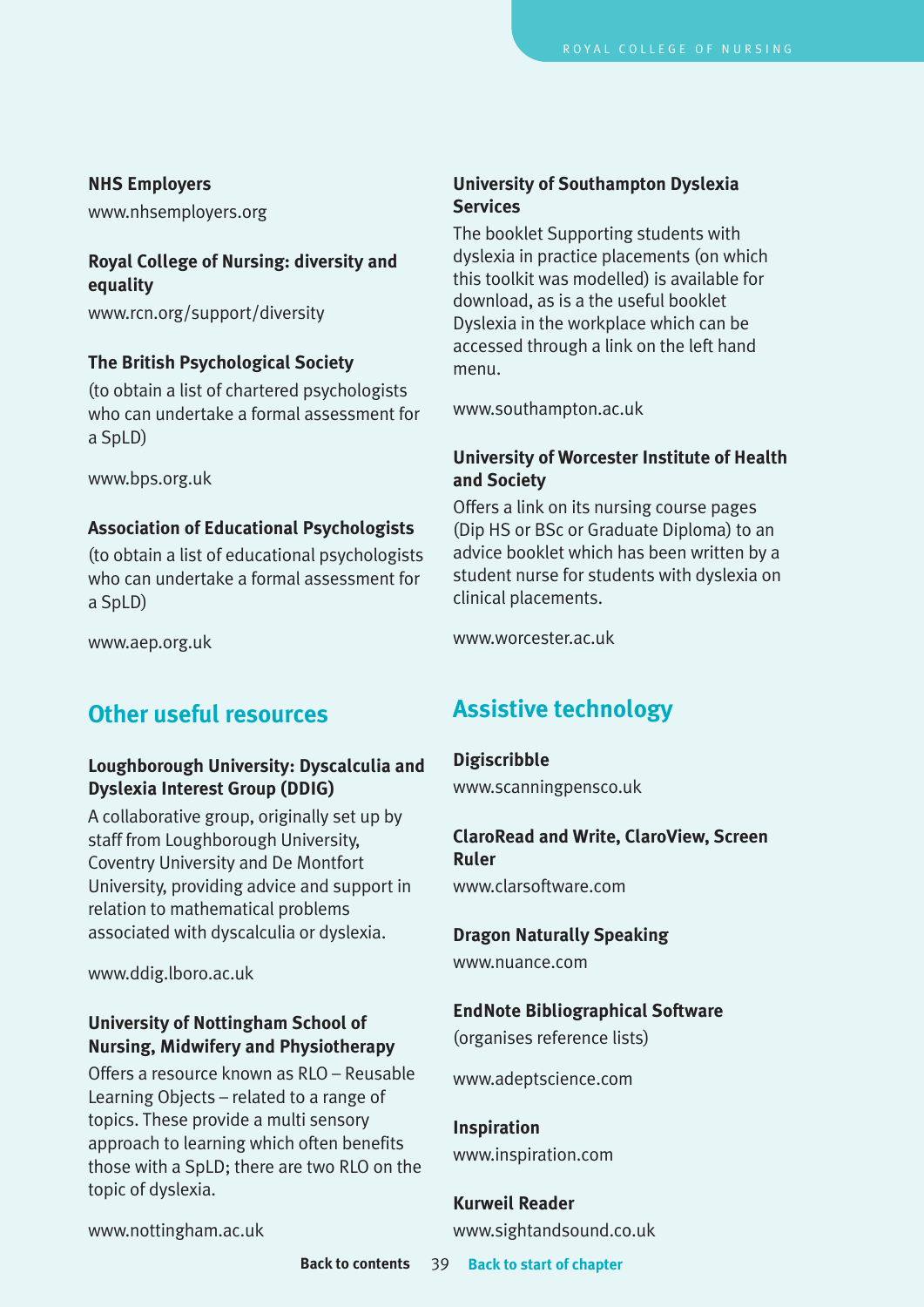**Mind Manager** <www.mindjet.com.uk>

**Mindgenius** <www.mindgenius.com>

### **Reading Pen and Oxford Dictionary**

<www.wizcom.com>

**Spark Learner** [http://spark-space.com/](http://spark-space.com)

**TextHelp Read and Write Gold**

<www.texthelp.com>

## **Free versions of software**

Some manufactures offer free versions of assistive technology software. These are usually a more basic format than those commercially available and they may therefore lack some of the advanced functionality. Nevertheless they are extremely useful and offer a valuable resource to those unable to secure funding. The following websites offer a range of assistive technology programmes – just follow the onscreen links or menus to access those that will help with identified areas of difficulty.

<www.abilitynet.org.uk/atwork-resources>

<www.techdis.ac.uk/getfreesoftware>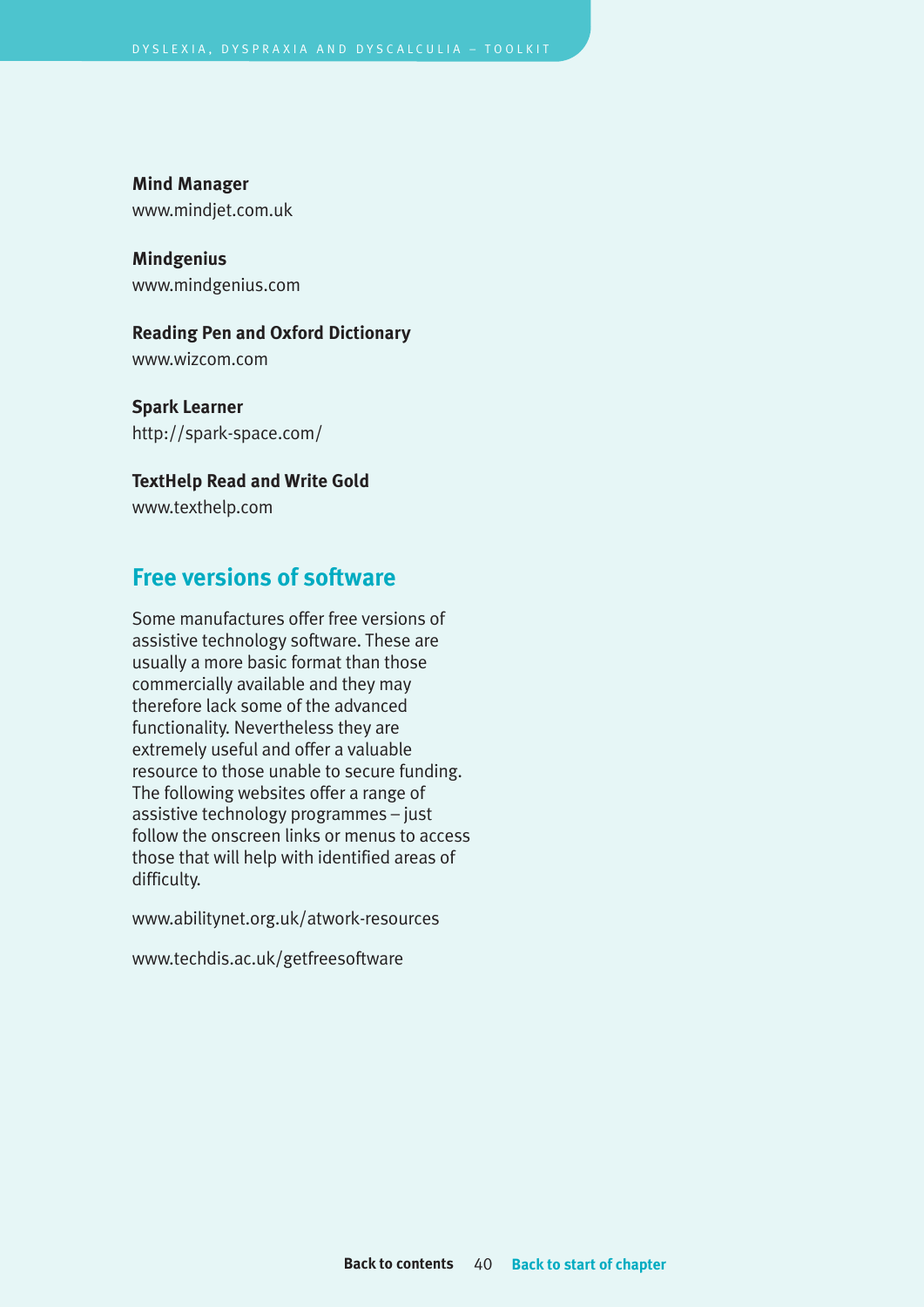## <span id="page-42-0"></span>Useful reading

**Note: all the publications referenced in this toolkit represent useful reading and are therefore included here and in the reference list.**

Bartlett D and Moody S (2000) *Dyslexia in the workplace*, London: Whurr.

Beacham N and Trott C (2005) Development of a first-line screener for dyscalculia in higher education, *SKILL Journal*, 81, pp.13-19.

Bird R (2007) *The dyscalculia toolkit: supporting learning difficulties in maths*, London: Paul Chapman Publishing.

British National Formulary (2010*) British national formulary*, London: BMJ.

Burden R (2005) *Dyslexia and self concept: seeking a dyslexic identity*, London: Whurr.

Blankfield S (2001) Thick, problematic and costly? The dyslexic student on work placement, *Skill,* 70, pp.23-26.

Butterworth B (2003) *Dyscalculia screener*, London: nferNelson.

Butterworth B and Yeo D (2004) *Dyscalculia guidance: helping pupils with specific learning difficulties in maths*, London: nferNelson.

Colley M (2005) *Living with dyspraxia, a guide for adults with developmental dyspraxia* (3rd edition), London: DANDA.

Cowen M (2005) *How do student nurses, who are facing possible discontinuation of their training, feel about being screened for dyslexia and are those feelings influenced by the outcome of the screening?* Unpublished MSc thesis, Southampton: University of Southampton.

Chin SJ and Ashcroft JR (1993) *Mathematics for dyslexics*, London: Whurr.

Dale C and Aiken F (2007) *A review of the literature into dyslexia in nursing practice,* London: RCN.

Department for Education and Skills (2001) *Guidance to support pupils with dyslexia and dyscalculia*, London: DfES (Ref 0512/2001).

Department of Health (2001) *Looking beyond labels: widening the employment opportunities for disabled people in the new NHS*, London: DH.

Dyspraxia Foundation (2010) *What is dyspraxia*? Hitchin: Dyspraxia Foundation. Available at www.dyspraxiafoundation.org (last accessed 28 March 2010).

Edwards J (1994) *The scars of dyslexia: eight case studies in emotional reactions*, London: Cassell.

Everatt J (1997) The abilities and disabilities associated with adult developmental dyslexia, *Journal of research in reading*, 20(1), pp.13-21.

Everatt J, Weeks S and Brooks P (2007) Profiles of strengths and weaknesses in dyslexia and other learning difficulties, *Dyslexia*, Volume 14 (1), pp.16-41.

Geary DC (1993) Mathematical disabilities: cognition, neuropsychological and genetic components, *Psychological bulletin*, 114, pp.345-362.

Hannell G (2005) *Dyscalculia action plans for successful learning in mathematics*, London: David Fulton.

Hartley J (2006) What are UK schools of pharmacy providing for undergraduates with disabilities?, *The Pharmaceutical Journal*, 276, 15 April, pp.444-446.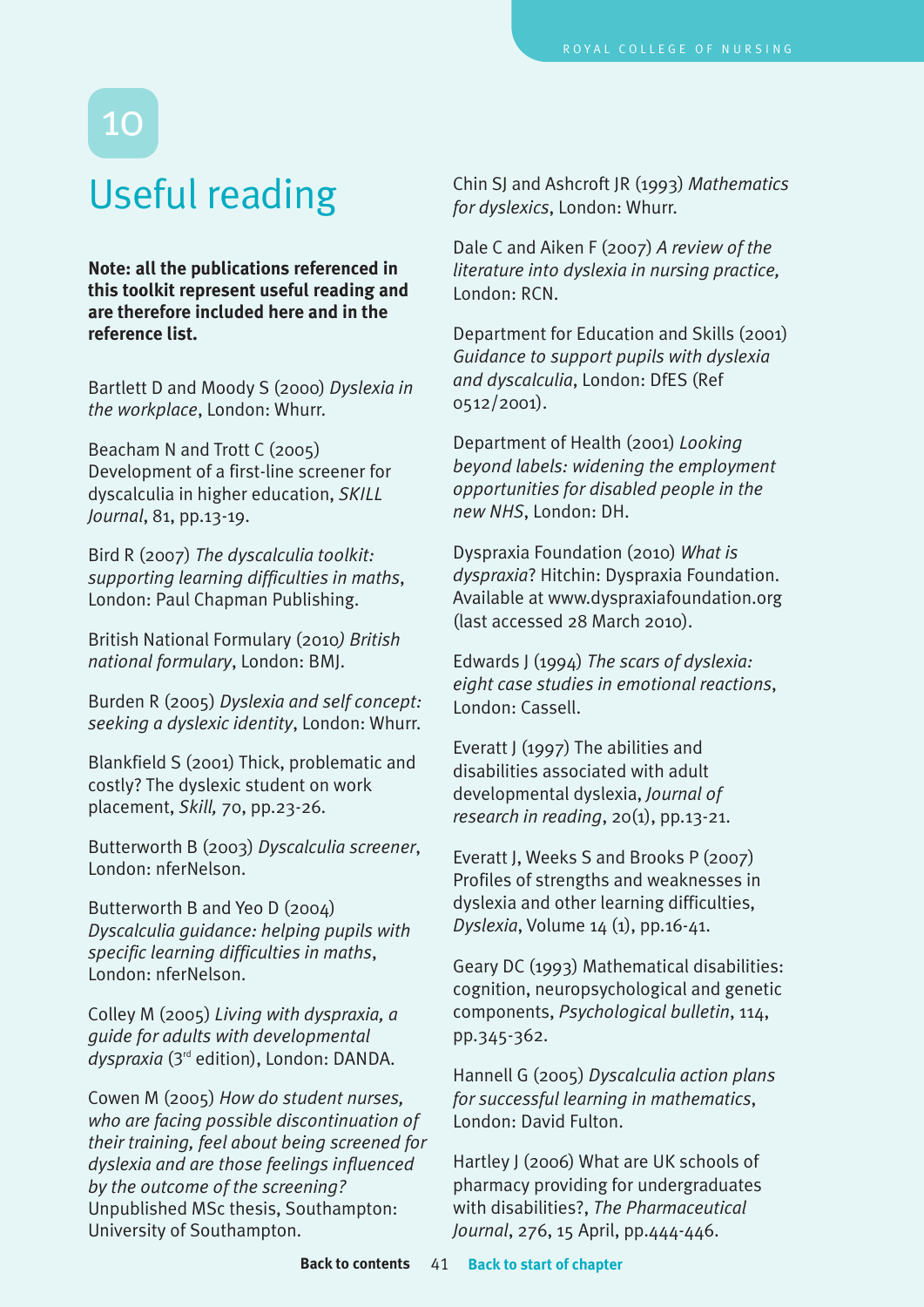Goodwin V and Thomson B (2004) *Dyslexia toolkit: a resource for students and their tutors* (2nd edition), Milton Keynes: Open University.

Health Professions Council (2006) *A disabled persons guide to becoming a health professional – a guide for prospective registrants and admissions staff*, London: HPC. Available at www.hpcuk.org (accessed 28 March 2010).

Hendrickx S (2010) *The adolescent and adult neuro-diversity handbook: Asperger's syndrome, ADHD, dyslexia, dyspraxia and related conditions*, London: Jessica Kingsley.

Her Majesty's Stationery Office (1995) *The Disability Discrimination Act,* London: HMSO.

Her Majesty's Stationery Office (1998) *The Data Protection Act,* London: HMSO

Her Majesty's Stationery Office (2001) *Special Educational Needs and Disability Act*, London: HMSO.

Her Majesty's Stationery Office (2005) *The Disability Discrimination Act,* London: HMSO.

Her Majesty's Stationery Office (2009) *Equality Act,* London: HMSO.

Jacques B (2004) How to develop a dyslexia friendly workplace, *People Management*, 19, pp.50-51.

Jefferies S and Everatt J (2004) Working memory: its role in dyslexia and other specific learning difficulties, *Dyslexia*, 10 (3), pp.196-214.

Kane A and Gooding C (2009) *Reasonable adjustments in nursing and midwifery: a literature review*, London: NMC.

Lefly DL and Pennington BF (1991) Spelling errors and reading fluency in compensated adult dyslexics, *Annals of Dyslexia*, 41, pp.143-162.

Malmer G (2000) Mathematics and dyslexia – an overlooked connection, *Dyslexia,* 6(3), pp. 223-230.

McCormick M (2000) Dyslexia and developmental verbal dyspraxia, *Dyslexia*,  $6(3)$ , pp. 210 - 214.

McLaughlin ME, Bell MP and Stringer DY (2004) Stigma and acceptance of persons with disabilities: understudies aspects of workforce diversity, *Group and Organisation Management*, 29(3), pp.302- 333.

McLoughlin D, Fitzgibbon G and Young V (1994) *Adult dyslexia: assessment, counselling and training*, London: Whurr.

McLoughlin D, Leather C and Stringer P (2002) *The adult dyslexic: interventions and outcomes*, London: Whurr.

Miles TR (1993) *Dyslexia: the pattern of difficulties* (2nd edition), London: Whurr.

Morris D (2007) A survey based exploration of the impact of dyslexia on career progression of UK registered nurses, *Journal of Nursing Management*, 15, pp.97- 106.

Morris D and Turnbull P (2006) Clinical experiences of students with dyslexia. *Journal of Advanced Nursing*, 54(2), pp.238-247.

Morris D and Turnbull P (2007) The disclosure of dyslexia in clinical practice: experiences of student nurses in the United Kingdom, *Nurse Education Today,* 27(1), pp.35-42.

Nursing and Midwifery Council (2004a) *Reporting lack of competence; a guide for employers and managers*, London: NMC.

Nursing and Midwifery Council (2004b) *Standards of proficiency for pre registration nursing education*, London: NMC.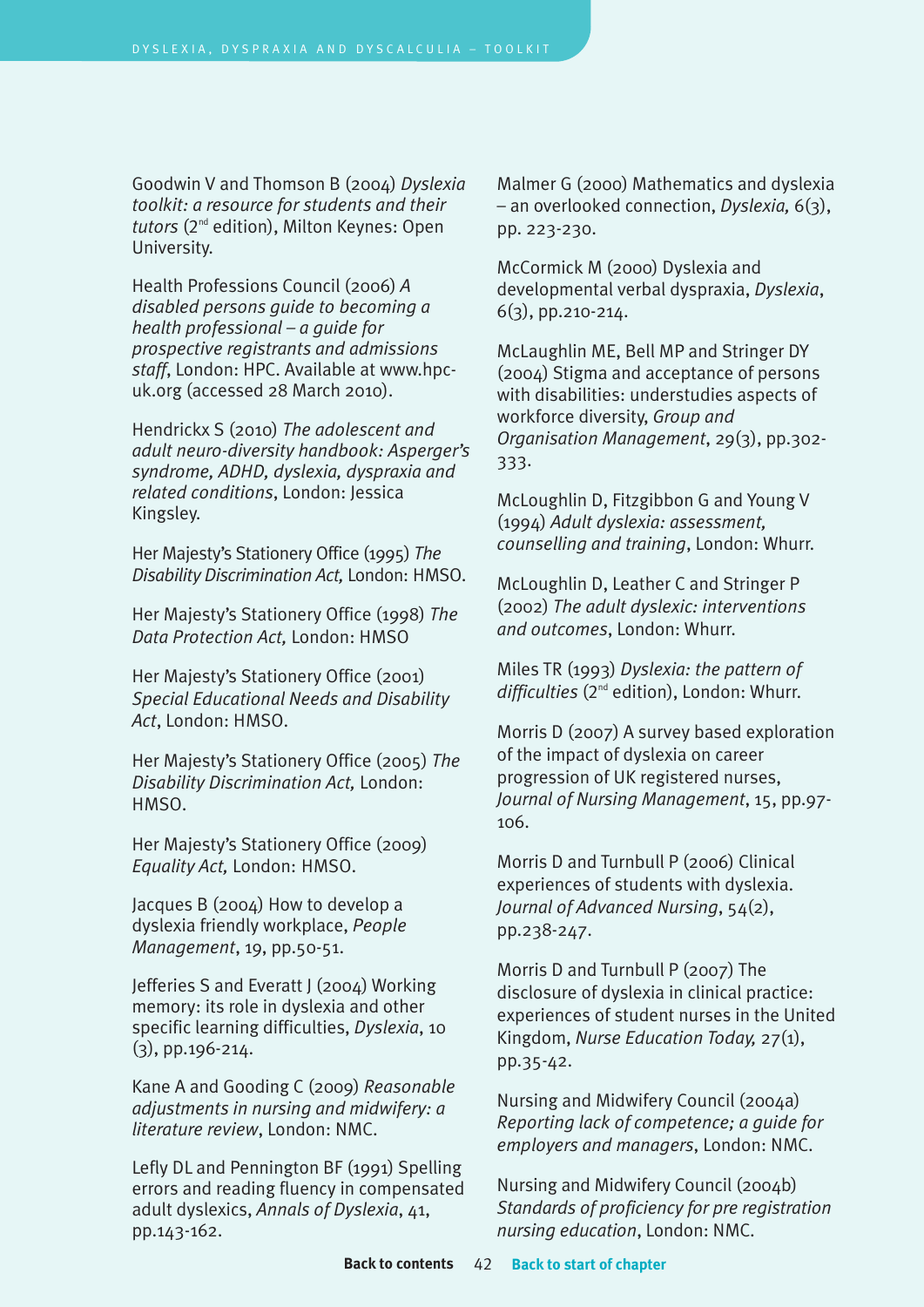Nursing and Midwifery Council (2008) *The Code*, London: NMC.

Nursing and Midwifery Council (2009*) Record keeping: guidance for nurses and midwives*, London: NMC.

Nicolson R (2000) Dyslexia and dyspraxia: commentary, *Dyslexia*, 6 (3), pp.203-204.

Peer L (2002) *What is dyslexia?*, in Johnson M and Peer L (editors) *The dyslexia handbook*, London: British Dyslexia Association.

Pollak D editor (2009) *Neurodiversity in higher education: positive responses to specific learning differences*, Chichester: Wiley-Blackwell.

Portwood M (1999) *Developmental dyspraxia: identification and intervention: a manual for parents and professionals* (2nd edition), London: David Fulton.

Portwood M (2000) *Understanding developmental dyspraxia: a textbook for students and professionals*, London: David Fulton.

Poustie J (2000) *Mathematics solutions: an introduction to dyscalculia, part A*, Taunton: New Generation UK.

Reid G (2003) *Dyslexia, a practitioner's handbook* (3rd edition), Chichester: John Wiley.

Reid G and Kirk J (2001) *Dyslexia in adults: education and employment,* Chichester: John Wiley.

Riddick B (1996) *Living with dyslexia: the social and emotional consequences of specific learning difficulties*, London: Routledge.

Royal College of Nursing (2007) Disability equality scheme – ability counts, London: RCN. Available at

[www.rcn.org.uk/publications/pdf/disabilit](www.rcn.org.uk/publications/pdf/disability_equality_scheme.pdf) [y\\_equality\\_scheme.pdf](www.rcn.org.uk/publications/pdf/disability_equality_scheme.pdf) (last accessed 23

March 2010).

Sabin M (2003) *Competence in practicebased calculation: issues for sursing education. A critical review of the literature*, Learning and Teaching Support Network (LTSN). Available at

www.health.heacademy.ac.uk/publications /occasionalpaper (last accessed 22 March 2010)

Salter C (2010) *Dyslexia*, in Hendrickx S (editor) *The adolescent and adult neurodiversity handbook: Asperger's syndrome, ADHD, dyslexia, dyspraxia and related conditions*, London: Jessica Kingsley.

Sanderson-Mann J and McCadless F (2006) Understanding dyslexia and nurse education in the clinical setting, *Nurse Education in Practice*, 6(3), pp.127-133.

Simmons FR and Singleton C (2006) The mental and written arithmetic abilities of adults with dyslexia, *Dyslexia*, 12 (2), pp. 96-114.

Singleton CH (1999) *Dyslexia in higher education: policy, provision and practice. Report of the national working party on dyslexia in higher education*, Hull: University of Hull.

Skinner J (2008) *Supporting students with dyslexia in practice settings*, Southampton: University of Southampton.

Taylor H (2003) An exploration of the factors that affect nurses record keeping, *British Journal of Nursing*, 12(12), pp.751- 758.

Trott C (2009) *Dyscalculia*, in Pollak D (editor) *Neurodiversity in higher education: positive responses to specific learning differences*, Chichester: Wiley-Blackwell.

von Aster MG and Shalev RS (2007) Number development and developmental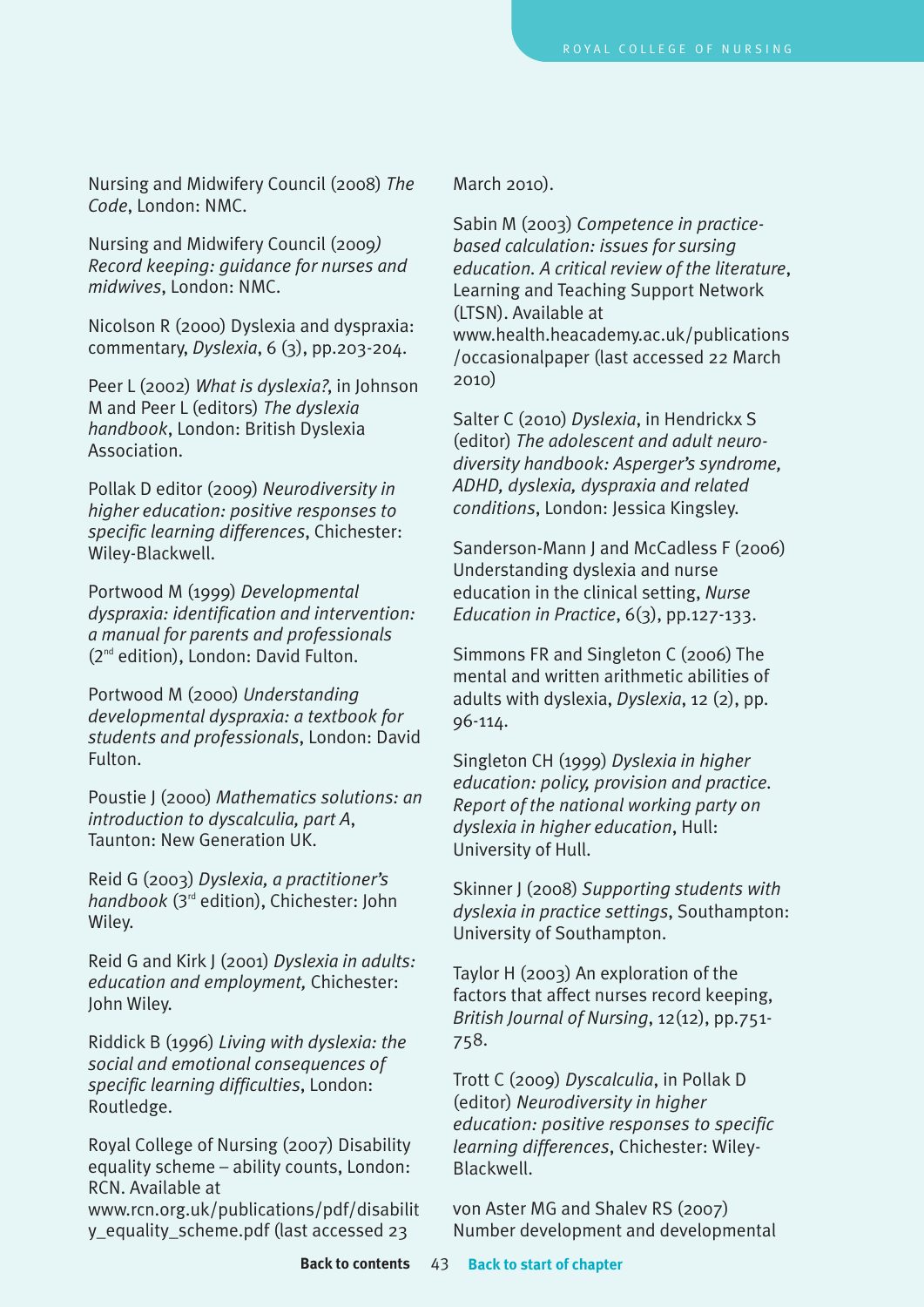dyscalculia, *Developmental Medicine and Child Neurology*, 49, pp.868-873.

White J (2006) *Making reasonable adjustments in clinical practice for disabled health students: health professions Wales position paper*. Unpublished paper summarising the HPW conference *Making reasonable adjustments: enabling disabled workers to deliver healthcare*, 8th December 2005, Cardiff International Arena.

White J (2007) Supporting nursing students with disabilities in clinical practice, *Nursing Standard*, 21 (19), pp.35-42.

Wray J, Harrison P, Aspland J, Taghzouit J, Pace K and Gibson H (2008)

*The impact of specific learning difficulties (SpLD) on the progression and retention of student nurses*, Higher Education Academy. Available at www.health.heacademy.ac.uk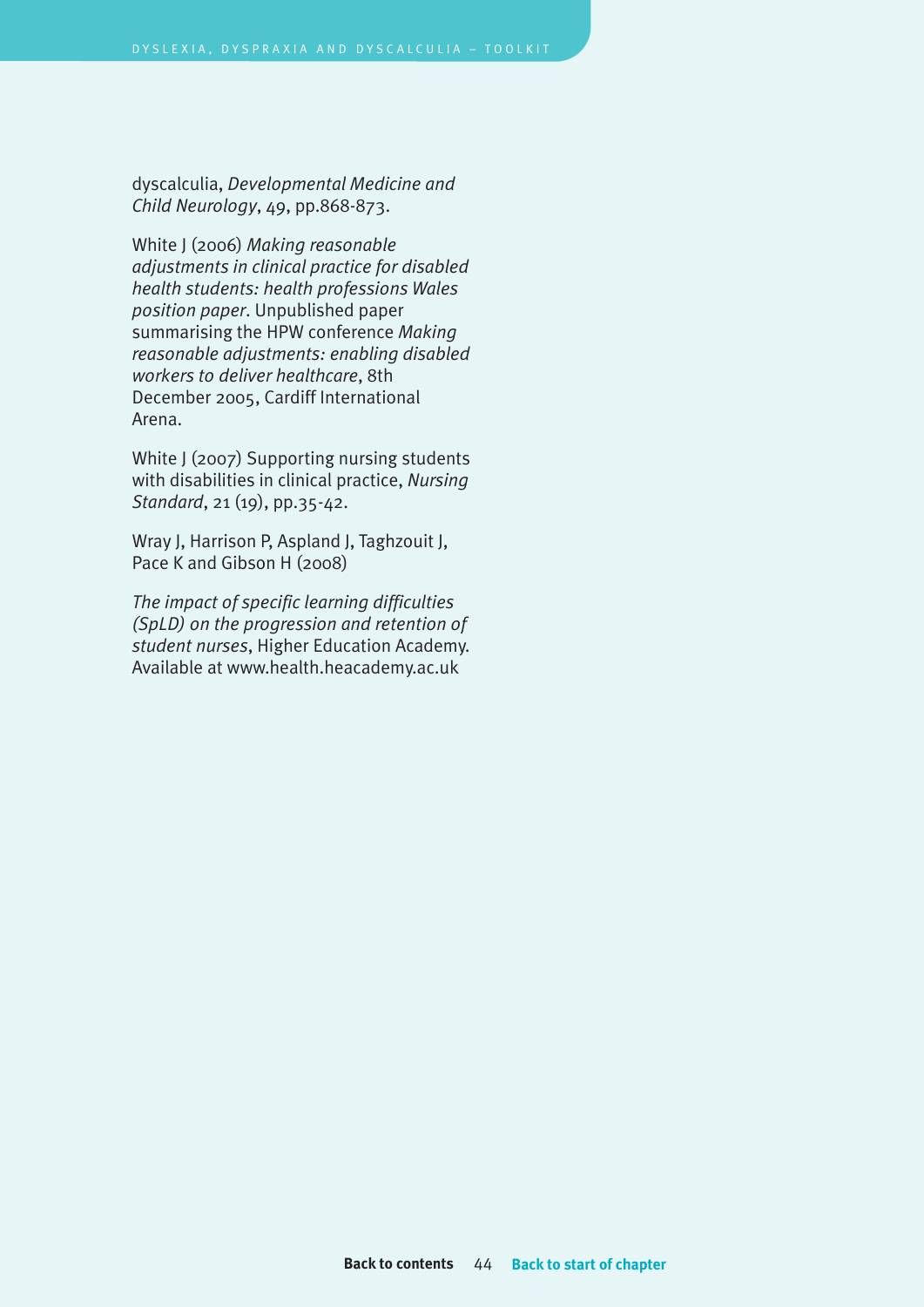## <span id="page-46-0"></span>References

Beacham N and Trott C (2005) Development of a first-line screener for dyscalculia in higher education, *SKILL Journal*, 81, pp.13- 19.

Bird R (2007) *The dyscalculia toolkit: supporting learning difficulties in maths*, London: Paul Chapman Publishing.

British National Formulary (2010*) British national formulary*, London: BMJ.

Butterworth B (2003) *Dyscalculia screener*, London: nferNelson.

Butterworth B and Yeo D (2004) *Dyscalculia guidance: helping pupils with specific learning difficulties in maths*, London: nferNelson.

Colley M (2005) *Living with dyspraxia, a guide for adults with developmental dyspraxia* (3rd edition), London: DANDA.

Cowen M (2010) *Dyslexia, dyspraxia and dyscalculia: a guide for managers and practitioners*, London: Royal College of Nursing.

Cowen M (2005) *How do student nurses, who are facing possible discontinuation of their training, feel about being screened for dyslexia and are those feelings influenced by the outcome of the screening?* Unpublished MSc thesis, Southampton: University of Southampton.

Dale C and Aiken F (2007) *A review of the literature into dyslexia in nursing practice,* London: Royal College of Nursing.

Department for Education and Skills (2001) *Guidance to support pupils with dyslexia and dyscalculia*, London: DfES (Ref 0512/2001).

Dyspraxia Foundation (2010) *What is dyspraxia*? Hitchin: Dyspraxia Foundation. Available at www.dyspraxiafoundation.org (last accessed 28 March 2010).

Geary DC (1993) Mathematical disabilities: cognition, neuropsychological and genetic components, *Psychological bulletin*, 114, pp.345-362.

Hannell G (2005) *Dyscalculia action plans for successful learning in mathematics*, London: David Fulton.

Hartley J (2006) What are UK schools of pharmacy providing for undergraduates with disabilities? *The Pharmaceutical Journal*, 276, 15 April, pp.444-446.

Health Professions Council (2006) *A disabled persons guide to becoming a health professional – a guide for prospective registrants and admissions staff*, London: HPC. Available at www.hpcuk.org (accessed 28 March 2010).

Hendrickx S (2010) *The adolescent and adult neuro-diversity handbook: Asperger's syndrome, ADHD, dyslexia, dyspraxia and related conditions*, London: Jessica Kingsley.

Her Majesty's Stationery Office (1995) *The Disability Discrimination Act,* London: HMSO.

Her Majesty's Stationery Office (1998) *The Data Protection Act,* London: HMSO

Her Majesty's Stationery Office (2005) *The Disability Discrimination Act,* London: HMSO.

Her Majesty's Stationery Office (2009) *Equality Act,* London: HMSO.

Lefly DL and Pennington BF (1991) Spelling errors and reading fluency in compensated adult dyslexics, *Annals of Dyslexia,* 41, pp.143-162.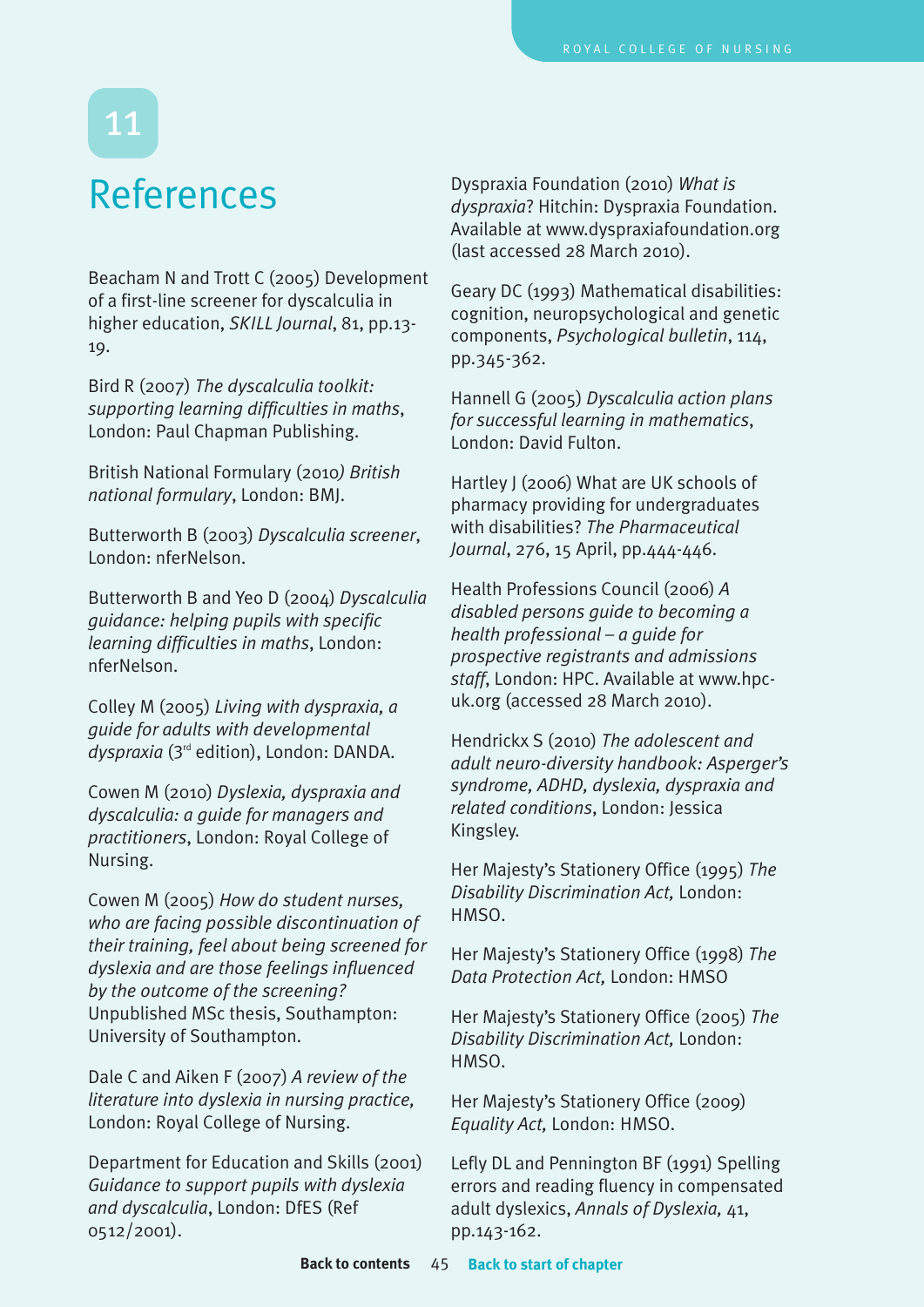McLaughlin ME, Bell MP and Stringer DY (2004) Stigma and acceptance of persons with disabilities: understudies aspects of workforce diversity, *Group and Organisation Management*, 29(3), pp.302- 333.

McLoughlin D, Leather C and Stringer P (2002) *The adult dyslexic: interventions and outcomes*, London: Whurr.

Miles TR (1993) *Dyslexia: the pattern of difficulties* (2nd edition), London: Whurr.

Morris D (2007) A survey based exploration of the impact of dyslexia on career progression of UK registered nurses, *Journal of Nursing Management*, 15, pp.97- 106.

Morris D and Turnbull P (2006) Clinical experiences of students with dyslexia, *Journal of Advanced Nursing*, 54(2), pp.238-247.

Morris DK and Turnbull PA (2007) The disclosure of dyslexia in clinical practice: experiences of student nurses in the United Kingdom, *Nurse Education Today,* 27(1), pp.35-42.

Nursing and Midwifery Council (2004a) *Reporting lack of competence: a guide for employers and managers*, London: NMC.

Nursing and Midwifery Council (2004b) *Standards of proficiency for pre registration nursing education*, London: NMC.

Nursing and Midwifery Council (2008) *The Code*, London: NMC.

Nursing and Midwifery Council (2009*) Record keeping: guidance for nurses and midwives*, London: NMC.

Peer L (2002) *What is dyslexia?* in Johnson M and Peer L (editors) *The dyslexia handbook*, London: British Dyslexia Association.

Pollak D editor (2009) *Neurodiversity in higher education: positive responses to specific learning differences*, Chichester: Wiley-Blackwell.

Portwood M (1999) *Developmental dyspraxia: identification and intervention: a manual for parents and professionals* (2nd edition), London: David Fulton.

Portwood M (2000) *Understanding developmental dyspraxia: a textbook for students and professionals*, London: David Fulton.

Poustie J (2000) *Mathematics solutions: an introduction to dyscalculia, part A*, Taunton: New Generation UK.

Reid G (2003) *Dyslexia, a practitioner's handbook* (3rd edition), Chichester: John Wiley.

Reid G and Kirk J (2001) *Dyslexia in adults: education and employment*, Chichester: John Wiley.

Royal College of Nursing (2007) Disability equality scheme – ability counts, London: RCN. Available at www.rcn.org.uk/publications/pdf/disability equality scheme.pdf (last accessed 23 March 2010).

Salter C (2010) *Dyslexia*, in Hendrickx S (editor) *The adolescent and adult neurodiversity handbook: Asperger's syndrome, ADHD, dyslexia, dyspraxia and related conditions*, London: Jessica Kingsley.

Singleton CH (1999) *Dyslexia in higher education: policy, provision and practice. Report of the national working party on dyslexia in higher education*, Hull: University of Hull.

Skinner J (2008) *Supporting students with dyslexia in practice settings*, Southampton: University of Southampton.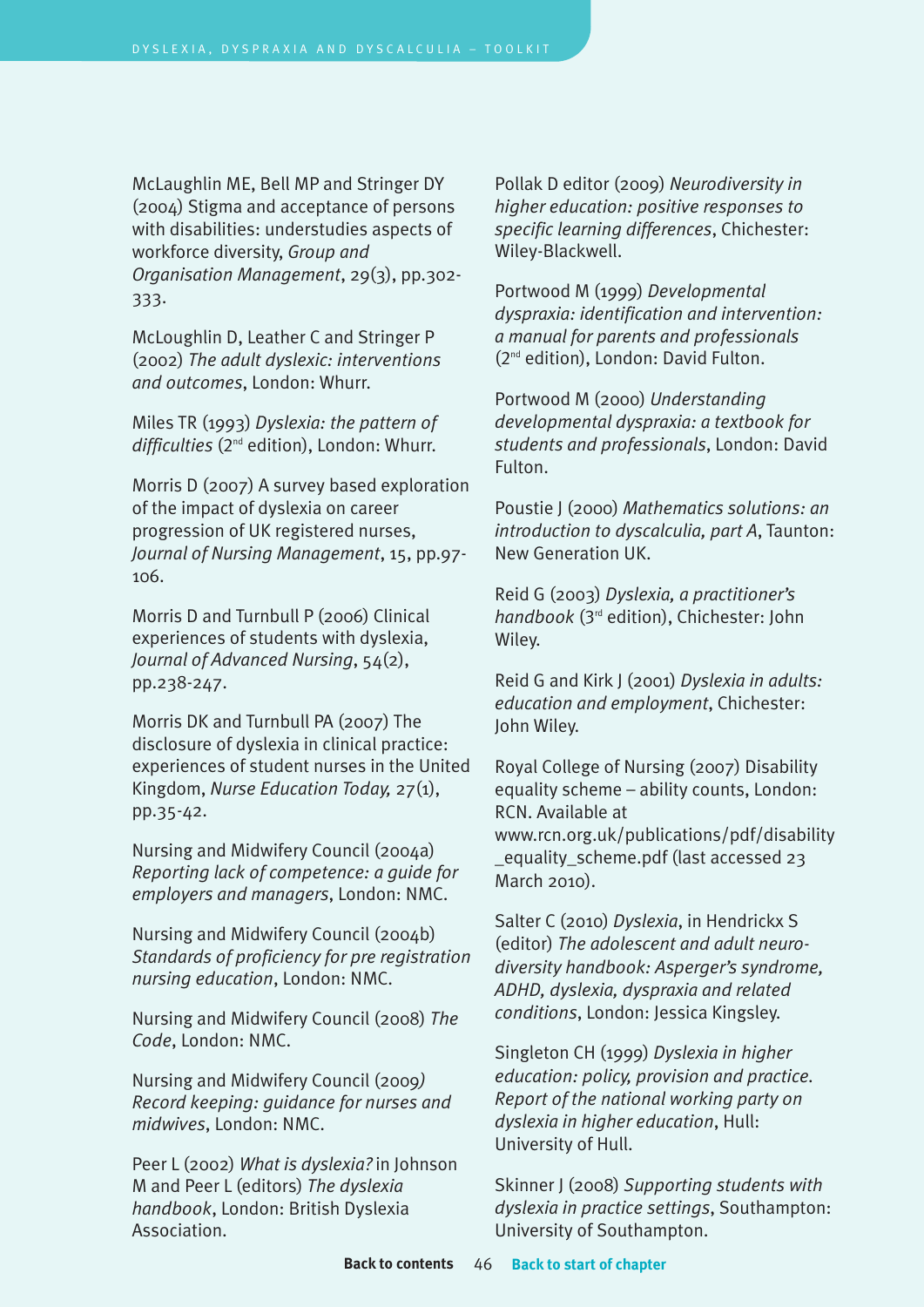

The RCN represents nurses and nursing, promotes excellence in practice and shapes health policies

### **August 2010**

RCN Online **www.rcn.org.uk**

RCN Direct **www.rcn.org.uk/direct 0345 772 6100**

Published by the Royal College of Nursing 20 Cavendish Square London W1G 0RN

020 7409 6100

Publication code 003 835

ISBN 978-1-906633-47-9